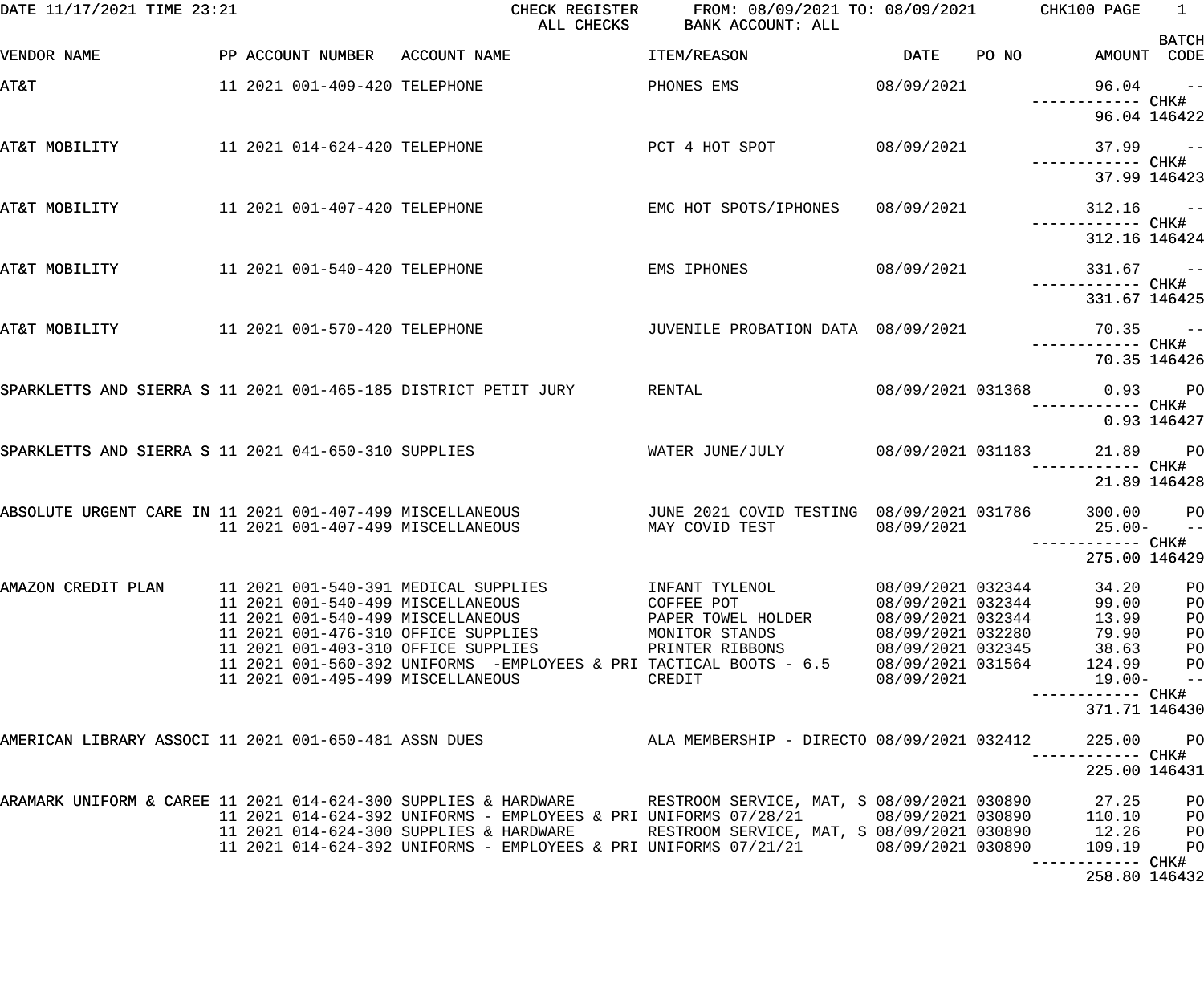| DATE 11/17/2021 TIME 23:21                                    |                                                                   | CHECK REGISTER<br>ALL CHECKS                                                       | FROM: 08/09/2021 TO: 08/09/2021 CHK100 PAGE<br>BANK ACCOUNT: ALL                                                                                            |                                        |       |                                    | $2^{\circ}$              |
|---------------------------------------------------------------|-------------------------------------------------------------------|------------------------------------------------------------------------------------|-------------------------------------------------------------------------------------------------------------------------------------------------------------|----------------------------------------|-------|------------------------------------|--------------------------|
| VENDOR NAME                                                   |                                                                   | PP ACCOUNT NUMBER ACCOUNT NAME                                                     | ITEM/REASON                                                                                                                                                 | DATE                                   | PO NO | AMOUNT CODE                        | <b>BATCH</b>             |
| ARENDT ADAM                                                   |                                                                   | 11  2021  013-623-427  CONFERENCE EXPENSE                                          | WACO CONFERENCE                                                                                                                                             | 08/09/2021                             |       | 663.44                             | $\sim$ $-$               |
|                                                               |                                                                   |                                                                                    |                                                                                                                                                             |                                        |       | 663.44 146433                      |                          |
| AT&T                                                          | 11  2021  001-409-420  TELEPHONE                                  |                                                                                    | PHONES / INTERNET                                                                                                                                           | 08/09/2021                             |       | $7,033.20$ --                      |                          |
|                                                               |                                                                   |                                                                                    |                                                                                                                                                             |                                        |       | 7,033.20 146434                    |                          |
| AT&T MOBILITY                                                 | 11  2021  041-650-420  TELEPHONE<br>11 2021 001-650-420 TELEPHONE |                                                                                    | LIBRARY HOT SPOTS<br>LIBRARY DATA CARD                                                                                                                      | 08/09/2021<br>08/09/2021               |       | 189.95<br>37.99                    | $\sim$ $-$<br>$\sim$ $-$ |
|                                                               |                                                                   |                                                                                    |                                                                                                                                                             |                                        |       | 227.94 146435                      |                          |
| ATWOOD DISTRIBUTING LP 11 2021 001-540-499 MISCELLANEOUS      |                                                                   |                                                                                    | OFF, AIR HOSE                                                                                                                                               | 08/09/2021 031255                      |       | 70.93                              | PO                       |
|                                                               |                                                                   | 11 2021 011-621-300 SUPPLIES & HARDWARE                                            |                                                                                                                                                             |                                        |       |                                    | PO                       |
|                                                               |                                                                   | 11 2021 012-622-300 SUPPLIES & HARDWARE<br>11 2021 001-540-354 VEHICLE MAINTENANCE |                                                                                                                                                             |                                        |       |                                    | P <sub>O</sub><br>PO     |
|                                                               |                                                                   | 11 2021 001-540-499 MISCELLANEOUS                                                  | ROPE<br>CYLINDER, WASHER, TRIGGE 08/09/2021 030791<br>OIL 08/09/2021 031127 33.97<br>OIL 08/09/2021 031255 15.96<br>COFFEE 08/09/2021 031255 15.96<br>25.82 |                                        |       | ------------ CHK#                  | PO                       |
|                                                               |                                                                   |                                                                                    |                                                                                                                                                             |                                        |       | 260.67 146436                      |                          |
| BARTHOLD TIRE                                                 |                                                                   | 11 2021 001-540-354 VEHICLE MAINTENANCE                                            | TIRE                                                                                                                                                        | 08/09/2021 031254                      |       | 232.06<br>------------ CHK#        | <b>PO</b>                |
|                                                               |                                                                   |                                                                                    |                                                                                                                                                             |                                        |       | 232.06 146437                      |                          |
| BIG M AUTO SUPPLY LIMIT 11 2021 011-621-354 MACHINERY REPAIRS |                                                                   | 11 2021 011-621-354 MACHINERY REPAIRS                                              | COND/FAN<br>HUBCAP VENT PLUG                                                                                                                                | 08/09/2021 030796<br>08/09/2021 030796 |       | 73.79 PO<br>48.90                  | $P$ O                    |
|                                                               |                                                                   |                                                                                    |                                                                                                                                                             |                                        |       | ------------ CHK#<br>122.69 146438 |                          |
| BLACKBEARD ARMORY AND R 11 2021 001-476-499 MISCELLANEOUS     |                                                                   |                                                                                    | RANGE FEES                                                                                                                                                  | 08/09/2021 032377                      |       | 62.50 PO                           |                          |
|                                                               |                                                                   |                                                                                    |                                                                                                                                                             |                                        |       | 62.50 146439                       |                          |
| BLANTON GAYLA                                                 | 11   2021   001-455-425   MILEAGE                                 |                                                                                    | MILEAGE                                                                                                                                                     | 08/09/2021                             |       | 57.12<br>------------ CHK#         | $\sim$ $ -$              |
|                                                               |                                                                   |                                                                                    |                                                                                                                                                             |                                        |       |                                    | 57.12 146440             |
| BOB BARKER CO INC                                             | 11 2021 001-561-300 SUPPLIES                                      |                                                                                    | INMATE SHOES                                                                                                                                                | 08/09/2021 032349                      |       | 18.99                              | $P$ O                    |
|                                                               |                                                                   |                                                                                    |                                                                                                                                                             |                                        |       | 18.99 146441                       |                          |
| BORDEN DAIRY                                                  |                                                                   | 11 2021 001-561-333 FOOD FOR JAIL                                                  | MILK                                                                                                                                                        | 08/09/2021 031396                      |       | 203.93                             | P <sub>O</sub>           |
|                                                               |                                                                   | 11 2021 001-561-333 FOOD FOR JAIL<br>11 2021 001-561-333 FOOD FOR JAIL             | MILK                                                                                                                                                        | 08/09/2021 031396<br>08/09/2021 031396 |       | 197.13                             | $P$ O                    |
|                                                               |                                                                   |                                                                                    | MILK                                                                                                                                                        |                                        |       | 261.79<br>----------- CHK#         | P <sub>O</sub>           |
|                                                               |                                                                   |                                                                                    |                                                                                                                                                             |                                        |       | 662.85 146442                      |                          |
| BOUND TREE MEDICAL LLC 11 2021 001-540-392 UNIFORMS           |                                                                   |                                                                                    | WOMAN PANTS                                                                                                                                                 | 08/09/2021 031253                      |       | 85.58                              | PO                       |
|                                                               |                                                                   | 11 2021 001-540-391 MEDICAL SUPPLIES<br>11 2021 001-540-391 MEDICAL SUPPLIES       | BATTERY<br>EPINEPHRINE                                                                                                                                      | 08/09/2021 031253<br>08/09/2021 031253 |       | 17.70<br>183.45                    | PO<br>PO                 |
|                                                               |                                                                   | 11 2021 001-540-391 MEDICAL SUPPLIES                                               | DRESSING                                                                                                                                                    | 08/09/2021 031253                      |       | 5.28                               | PO                       |
|                                                               |                                                                   | 11 2021 001-540-391 MEDICAL SUPPLIES                                               | SYRINGE, HYPODERMIC, IV 08/09/2021 031253                                                                                                                   |                                        |       | 476.64                             | PO                       |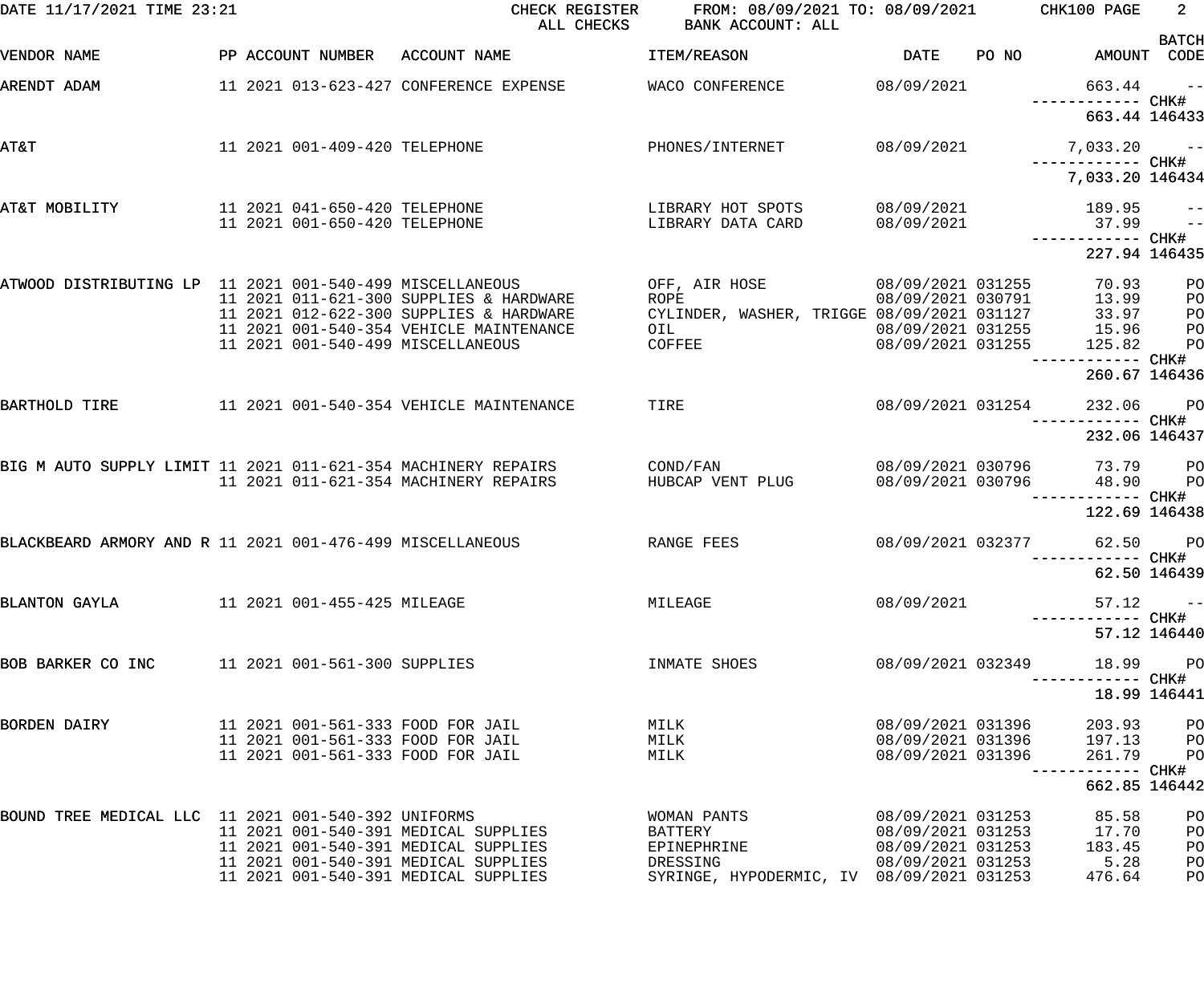| DATE 11/17/2021 TIME 23:21                                       |  |                                          |              | CHECK REGISTER<br>ALL CHECKS                                     | FROM: 08/09/2021 TO: 08/09/2021 CHK100 PAGE<br>BANK ACCOUNT: ALL |                   |       |                                         | 3 <sup>7</sup>    |
|------------------------------------------------------------------|--|------------------------------------------|--------------|------------------------------------------------------------------|------------------------------------------------------------------|-------------------|-------|-----------------------------------------|-------------------|
|                                                                  |  |                                          |              |                                                                  |                                                                  |                   |       |                                         | <b>BATCH</b>      |
| VENDOR NAME                                                      |  | PP ACCOUNT NUMBER                        | ACCOUNT NAME |                                                                  | ITEM/REASON                                                      | <b>DATE</b>       | PO NO | AMOUNT                                  | CODE              |
|                                                                  |  | 11 2021 001-540-391 MEDICAL SUPPLIES     |              |                                                                  | AMIDATE                                                          | 08/09/2021 031253 |       | 182.90                                  | PO                |
|                                                                  |  | 11 2021 001-540-391 MEDICAL SUPPLIES     |              |                                                                  | C2 FENTANYL                                                      | 08/09/2021 031253 |       | 110.35                                  | PO                |
|                                                                  |  | 11 2021 001-540-391 MEDICAL SUPPLIES     |              |                                                                  | TUBING, CATHETERS, IV SE 08/09/2021 031253                       |                   |       | 2,017.75                                | PO                |
|                                                                  |  | 11 2021 001-540-391 MEDICAL SUPPLIES     |              |                                                                  | FACE MASK                                                        | 08/09/2021 031253 |       | 40.79                                   | PO                |
|                                                                  |  | 11 2021 001-540-391 MEDICAL SUPPLIES     |              |                                                                  | COT SHEETS                                                       | 08/09/2021 031253 |       | 301.16                                  | PO                |
|                                                                  |  | 11 2021 001-540-391 MEDICAL SUPPLIES     |              |                                                                  | CATHETER INTRAVENOUS, CO 08/09/2021 031253                       |                   |       | 96.00                                   | PO                |
|                                                                  |  | 11 2021 001-540-391 MEDICAL SUPPLIES     |              |                                                                  | MEDICAL SUPPLIES                                                 | 08/09/2021 031253 |       | 60.60                                   | PO                |
|                                                                  |  | 11 2021 001-540-391 MEDICAL SUPPLIES     |              |                                                                  | MEDICAL SUPPLIES 08/09/2021 031253                               |                   |       | 167.35                                  | PO                |
|                                                                  |  |                                          |              |                                                                  |                                                                  |                   |       | ------------ CHK#                       |                   |
|                                                                  |  |                                          |              |                                                                  |                                                                  |                   |       | 3,745.55 146443                         |                   |
| BUTTERFIELD STAGE                                                |  | 11  2021  102-691-479  BUTTERFIELD STAGE |              |                                                                  | REQUEST APPLICATION #2  08/09/2021 031286                        |                   |       | 24,192.22                               | <b>PO</b>         |
|                                                                  |  |                                          |              |                                                                  |                                                                  |                   |       | ------------ CHK#<br>24, 192. 22 146444 |                   |
| CALLISBURG ISD                                                   |  |                                          |              | 11 2021 001-209-300 RESTITUTION PAYABLE                          | JUVENILE                                                         | 08/09/2021        |       | 20.00                                   | $\sim$ $ -$       |
|                                                                  |  |                                          |              |                                                                  |                                                                  |                   |       |                                         |                   |
|                                                                  |  |                                          |              |                                                                  |                                                                  |                   |       | 20.00 146445                            |                   |
| CAPTURE TECHNOLOGIES IN 11 2021 001-560-310 OFFICE SUPPLIES      |  |                                          |              |                                                                  | RIBBON FOR BADGE MACHINE 08/09/2021 032428                       |                   |       | 170.00                                  | P <sub>O</sub>    |
|                                                                  |  | 11 2021 001-560-310 OFFICE SUPPLIES      |              |                                                                  | HANDLING FEE                                                     | 08/09/2021 032428 |       | 3.99                                    | PO                |
|                                                                  |  | 11 2021 001-560-310 OFFICE SUPPLIES      |              |                                                                  | FREIGHT                                                          | 08/09/2021 032428 |       | 21.48                                   | PO                |
|                                                                  |  |                                          |              |                                                                  |                                                                  |                   |       | ------------ CHK#                       |                   |
|                                                                  |  |                                          |              |                                                                  |                                                                  |                   |       | 195.47 146446                           |                   |
| CAREFLITE                                                        |  |                                          |              | 11 2021 001-498-411 EMPLOYEE RECOGNITION                         | BOWER, HOLLIS                                                    | 08/09/2021 030953 |       | 24.00<br>------------ CHK#              | $P$ O             |
|                                                                  |  |                                          |              |                                                                  |                                                                  |                   |       |                                         | 24.00 146447      |
| CBJ TIRE & ALIGNMENT NR 11 2021 012-622-303 TIRES & TIRE REPAIRS |  |                                          |              |                                                                  | TIRES                                                            | 08/09/2021 031126 |       | 4,273.00                                | PO                |
|                                                                  |  |                                          |              | 11 2021 011-621-303 TIRES & TIRE REPAIRS                         | TIRE                                                             | 08/09/2021 030793 |       | 124.00                                  | PO                |
|                                                                  |  |                                          |              | 11 2021 011-621-303 TIRES & TIRE REPAIRS                         | TIRES FOR 2500 DODGE                                             | 08/09/2021 030793 |       | 1,045.28                                | PO                |
|                                                                  |  | 11 2021 001-475-354 VEHICLE EXPENSE      |              |                                                                  | 4 NEW TIRES FOR THE 2006 08/09/2021 032435                       |                   |       | 564.00                                  | P <sub>O</sub>    |
|                                                                  |  |                                          |              | 11 2021 001-560-354 VEHICLE MAINTENANCE                          | FLAT UNIT 42                                                     | 08/09/2021 031082 |       | 20.00                                   | PO                |
|                                                                  |  |                                          |              | 11 2021 001-560-354 VEHICLE MAINTENANCE                          | TIRES UNIT 8                                                     | 08/09/2021 031082 |       | 376.31                                  | PO                |
|                                                                  |  |                                          |              | 11 2021 001-560-354 VEHICLE MAINTENANCE                          | FLAT & LUG NUT UNIT 32                                           | 08/09/2021 031082 |       | 34.00                                   | PO                |
|                                                                  |  |                                          |              |                                                                  |                                                                  |                   |       |                                         |                   |
|                                                                  |  |                                          |              |                                                                  |                                                                  |                   |       | 6,436.59 146448                         |                   |
| CENGAGE LEARNING INC                                             |  | 11 2021 001-650-590 BOOKS                |              |                                                                  | TRIPLE CHOCOLATE CHSSESC 08/09/2021 031190                       |                   |       | 79.97                                   | PO                |
|                                                                  |  |                                          |              |                                                                  |                                                                  |                   |       | 79.97 146449                            |                   |
| CINTAS CORPORATION                                               |  |                                          |              | 11 2021 011-621-392 UNIFORMS - EMPLOYEES & PRI CREDIT            |                                                                  | 08/09/2021        |       | $10.29 -$                               | $ -$              |
|                                                                  |  |                                          |              | 11 2021 011-621-392 UNIFORMS - EMPLOYEES & PRI CREDIT            |                                                                  | 08/09/2021        |       | 95.79-                                  | $\qquad \qquad -$ |
|                                                                  |  |                                          |              | 11 2021 011-621-392 UNIFORMS - EMPLOYEES & PRI CREDIT            |                                                                  | 08/09/2021        |       | $10.29 -$                               | $\qquad \qquad -$ |
|                                                                  |  |                                          |              | 11 2021 011-621-392 UNIFORMS - EMPLOYEES & PRI CREDIT            |                                                                  | 08/09/2021        |       | $10.29-$                                | $\qquad \qquad -$ |
|                                                                  |  | 11 2021 013-623-392 UNIFORMS             |              |                                                                  | CREDIT                                                           | 08/09/2021        |       | $112.35-$                               | $- -$             |
|                                                                  |  |                                          |              | 11 2021 011-621-300 SUPPLIES & HARDWARE                          | SHOP TOWELS & MATS                                               | 08/09/2021 030795 |       | 7.25                                    | PO                |
|                                                                  |  |                                          |              | 11 2021 011-621-392 UNIFORMS - EMPLOYEES & PRI UNIFORMS 07/06/21 |                                                                  | 08/09/2021 030795 |       | 150.15                                  | PO                |
|                                                                  |  |                                          |              | 11 2021 011-621-300 SUPPLIES & HARDWARE                          | SHOP TOWELS & MATS                                               | 08/09/2021 030795 |       | 7.25                                    | PO                |
|                                                                  |  |                                          |              | 11 2021 011-621-392 UNIFORMS - EMPLOYEES & PRI UNIFORMS 07/13/21 |                                                                  | 08/09/2021 030795 |       | 150.15                                  | PO                |
|                                                                  |  |                                          |              | 11 2021 011-621-300 SUPPLIES & HARDWARE                          | SHOP TOWELS & MATS                                               | 08/09/2021 030795 |       | 7.25                                    | PO                |
|                                                                  |  |                                          |              |                                                                  |                                                                  |                   |       |                                         |                   |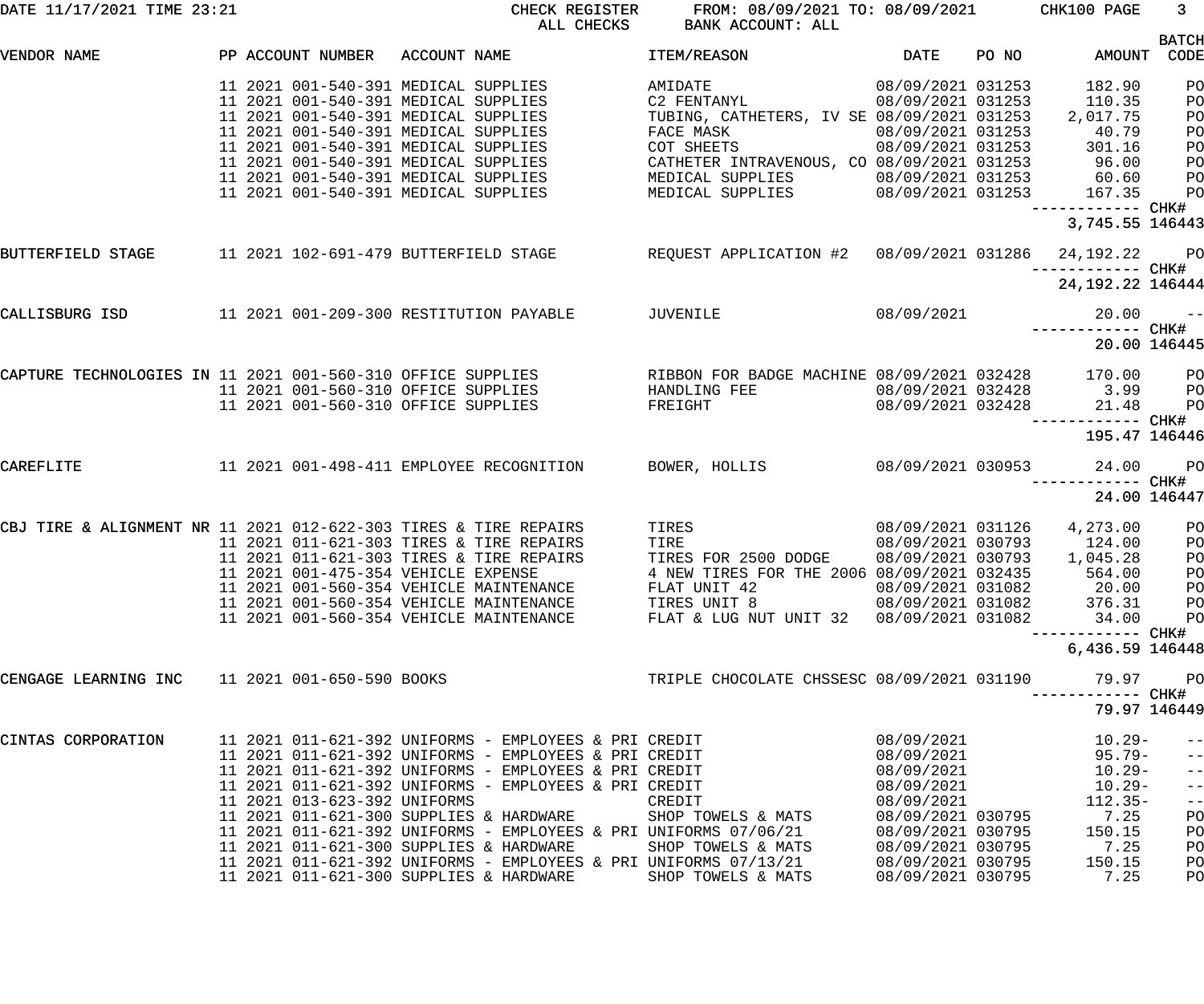DATE 11/17/2021 TIME 23:21 CHECK REGISTER FROM: 08/09/2021 TO: 08/09/2021 CHK100 PAGE 4 BANK ACCOUNT: ALL

|                                                                 |  |                   |                                                                                                                                                                                       |                                            |                   |       |                              | <b>BATCH</b>    |
|-----------------------------------------------------------------|--|-------------------|---------------------------------------------------------------------------------------------------------------------------------------------------------------------------------------|--------------------------------------------|-------------------|-------|------------------------------|-----------------|
| VENDOR NAME                                                     |  | PP ACCOUNT NUMBER | ACCOUNT NAME                                                                                                                                                                          | ITEM/REASON                                | <b>DATE</b>       | PO NO | AMOUNT                       | CODE            |
|                                                                 |  |                   |                                                                                                                                                                                       |                                            | 08/09/2021 030795 |       | 235.65                       | PO              |
|                                                                 |  |                   | 11 2021 011-621-300 SUPPLIES & HARDWARE                                                                                                                                               | SHOP TOWELS & MATS                         | 08/09/2021 030795 |       | 7.25                         | PO              |
|                                                                 |  |                   | 11 2021 011-621-392 UNIFORMS - EMPLOYEES & PRI UNIFORMS 07/27/21                                                                                                                      |                                            | 08/09/2021 030795 |       | 150.15                       | PO              |
|                                                                 |  |                   | 11 2021 001-409-499 MISCELLANEOUS<br>11 2021 001-409-499 MISCELLANEOUS<br>11 2021 001-409-499 MISCELLANEOUS<br>11 2021 001-409-499 MISCELLANEOUS                                      | SAN SERV 07/02/21                          | 08/09/2021 031438 |       | 43.59                        | PO              |
|                                                                 |  |                   |                                                                                                                                                                                       | SAN SERV 07/09/21                          | 08/09/2021 031438 |       | 43.59                        | PO              |
|                                                                 |  |                   |                                                                                                                                                                                       | SAN SERV 07/16/21                          | 08/09/2021 031438 |       | 43.59                        | PO              |
|                                                                 |  |                   | 11 2021 001-409-499 MISCELLANEOUS                                                                                                                                                     | SAN SERV 07/23/21                          | 08/09/2021 031438 |       | 43.59                        | PO              |
|                                                                 |  |                   | 11 2021 011-621-392 UNIFORMS - EMPLOYEES & PRI UNIORMS 07/02/21                                                                                                                       |                                            | 08/09/2021 030821 |       | 207.88                       | 20              |
|                                                                 |  |                   | 11 2021 013-623-300 SUPPLIES & HARDWARE                                                                                                                                               | SHOP TOWELS & MAT                          | 08/09/2021 030821 |       | 5.20                         | 20              |
|                                                                 |  |                   | 11 2021 011-621-392 UNIFORMS - EMPLOYEES & PRI UNIORMS 07/09/21                                                                                                                       |                                            | 08/09/2021 030821 |       | 86.03                        | 20              |
|                                                                 |  |                   | 11 2021 013-623-300 SUPPLIES & HARDWARE                                                                                                                                               | SHOP TOWELS & MAT                          | 08/09/2021 030821 |       | 5.20                         | 20              |
|                                                                 |  |                   | 11 2021 011-621-392 UNIFORMS - EMPLOYEES & PRI UNIORMS 07/16/21                                                                                                                       |                                            | 08/09/2021 030821 |       | 207.80                       | 20              |
|                                                                 |  |                   | 11 2021 013-623-300 SUPPLIES & HARDWARE                                                                                                                                               | SHOP TOWELS & MAT                          | 08/09/2021 030821 |       | 5.20                         | 20              |
|                                                                 |  |                   | 11 2021 011-621-392 UNIFORMS - EMPLOYEES & PRI UNIORMS 07/23/21                                                                                                                       |                                            | 08/09/2021 030821 |       | 90.78                        | 20              |
|                                                                 |  |                   | 11 2021 013-623-300 SUPPLIES & HARDWARE                                                                                                                                               | SHOP TOWELS & MAT                          | 08/09/2021 030821 |       | 5.20                         | 20              |
|                                                                 |  |                   | 11 2021 013-623-300 SUPPLIES & HARDWARE                                                                                                                                               | SHOP TOWELS & MAT                          | 08/09/2021 030821 |       | 5.20                         | 20              |
|                                                                 |  |                   |                                                                                                                                                                                       |                                            | 08/09/2021 030821 |       | 86.03                        | 20              |
|                                                                 |  |                   | 11 2021 013-623-392 UNIFORMS<br>11 2021 001-409-499 MISCELLANEOUS                             SANT SVC 07/30/21<br>11 2021 012-622-300 SUPPLIES & HARDWARE         SHOP TOWELS & MATS |                                            | 08/09/2021 031438 |       | 43.59                        | PO              |
|                                                                 |  |                   |                                                                                                                                                                                       | SHOP TOWELS & MATS                         | 08/09/2021 031050 |       | 9.32                         | PO              |
|                                                                 |  |                   | 11 2021 012-622-392 UNIFORMS - EMPLOYEES & PRI UNIFORMS 07/06/21                                                                                                                      |                                            | 08/09/2021 031050 |       | 118.23                       | PO              |
|                                                                 |  |                   | 11 2021 012-622-300 SUPPLIES & HARDWARE                                                                                                                                               | SHOP TOWELS & MATS                         | 08/09/2021 031050 |       | 9.32                         | PO              |
|                                                                 |  |                   | 11 2021 012-622-392 UNIFORMS - EMPLOYEES & PRI UNIFORMS 07/13/21                                                                                                                      |                                            | 08/09/2021 031050 |       | 118.23                       | PO              |
|                                                                 |  |                   | 11 2021 012-622-300 SUPPLIES & HARDWARE                                                                                                                                               | SHOP TOWELS & MATS                         | 08/09/2021 031050 |       | 9.32                         | PO              |
|                                                                 |  |                   | 11 2021 012-622-392 UNIFORMS - EMPLOYEES & PRI UNIFORMS 07/20/21                                                                                                                      |                                            | 08/09/2021 031050 |       | 118.23                       | PO              |
|                                                                 |  |                   | 11 2021 012-622-300 SUPPLIES & HARDWARE                                                                                                                                               | SHOP TOWELS & MATS                         | 08/09/2021 031050 |       | 9.32                         | PO              |
|                                                                 |  |                   | 11 2021 012-622-392 UNIFORMS - EMPLOYEES & PRI UNIFORMS 07/27/21                                                                                                                      |                                            | 08/09/2021 031050 |       | 118.23                       | PO              |
|                                                                 |  |                   |                                                                                                                                                                                       |                                            |                   |       | ----- CHK#                   |                 |
|                                                                 |  |                   |                                                                                                                                                                                       |                                            |                   |       | 1,908.76 146450              |                 |
| COMMUNITY LUMBER CO                                             |  |                   |                                                                                                                                                                                       | PADLOCK                                    | 08/09/2021 030823 |       | 18.99                        | PO              |
|                                                                 |  |                   | 11  2021  013-623-300  SUPPLIES & HARDWARE<br>11  2021  014-624-300  SUPPLIES & HARDWARE                                                                                              | BARB INSERT, BUSH BLK, 9 08/09/2021 030907 |                   |       | 10.02                        | PO              |
|                                                                 |  |                   |                                                                                                                                                                                       |                                            |                   |       | ------ CHK#                  |                 |
|                                                                 |  |                   |                                                                                                                                                                                       |                                            |                   |       | 29.01 146451                 |                 |
| COMPLETE SUPPLY INC 11 2021 001-561-337 CLEANING SUPPLIES       |  |                   |                                                                                                                                                                                       | GLOVES                                     | 08/09/2021 032128 |       | 500.00 PO                    |                 |
|                                                                 |  |                   | 11 2021 001-561-333 FOOD FOR JAIL                                                                                                                                                     | KITCHEN SUPPLIES                           | 08/09/2021 032128 |       |                              |                 |
|                                                                 |  |                   |                                                                                                                                                                                       |                                            |                   |       | 274.55                       | <b>PO</b>       |
|                                                                 |  |                   |                                                                                                                                                                                       |                                            |                   |       | ------ CHK#<br>774.55 146452 |                 |
|                                                                 |  |                   |                                                                                                                                                                                       |                                            |                   |       |                              |                 |
| COOKE CO TAX A/C                                                |  |                   | 11 2021 012-622-354 MACHINERY REPAIRS                                                                                                                                                 | 0415 - 2015 BELLY DUMP                     | 08/09/2021 031419 |       | 7.50                         | P <sub>O</sub>  |
|                                                                 |  |                   |                                                                                                                                                                                       | 7418 - 2008 KENWORTH                       | 08/09/2021 031419 |       | 7.50                         | P <sub>O</sub>  |
|                                                                 |  |                   | 11 2021 001-560-354 VEHICLE MAINTENANCE                                                                                                                                               | K9 UNIT - 5415                             | 08/09/2021 031406 |       | 7.50                         | P <sub>O</sub>  |
|                                                                 |  |                   |                                                                                                                                                                                       |                                            |                   |       | ------ CHK#                  |                 |
|                                                                 |  |                   |                                                                                                                                                                                       |                                            |                   |       | 22.50 146453                 |                 |
| COOPERS COPIES & PRINTI 11 2021 001-560-354 VEHICLE MAINTENANCE |  |                   |                                                                                                                                                                                       | GRAPHICS FOR UNIT 33 08/09/2021 032141     |                   |       | 593.85                       | PO <sub>1</sub> |
|                                                                 |  |                   |                                                                                                                                                                                       |                                            |                   |       | ----------- CHK#             |                 |
|                                                                 |  |                   |                                                                                                                                                                                       |                                            |                   |       | 593.85 146454                |                 |
| CORPORATE BILLING LLC 11 2021 013-623-354 MACHINERY REPAIRS     |  |                   |                                                                                                                                                                                       | EXHAUST PIPE, GASKET, RE 08/09/2021 030822 |                   |       | 607.09                       | P <sub>O</sub>  |
|                                                                 |  |                   |                                                                                                                                                                                       |                                            |                   |       |                              |                 |

607.09 146455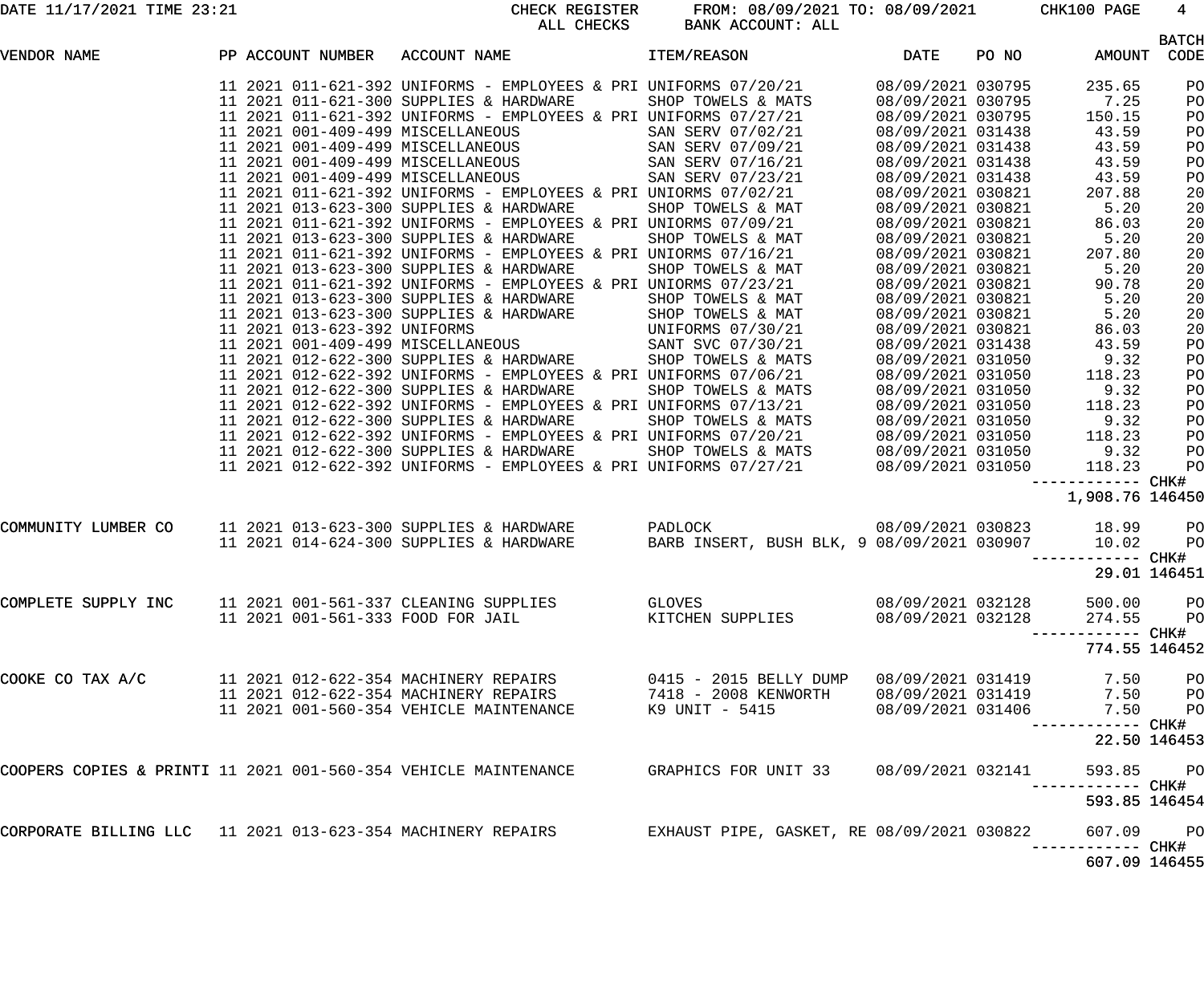| DATE 11/17/2021 TIME 23:21                                     |  |                                                                  | CHECK REGISTER<br>ALL CHECKS                                                                                                                                            | FROM: 08/09/2021 TO: 08/09/2021 CHK100 PAGE<br>BANK ACCOUNT: ALL                                                                     |                                        |                                                                      | $5 -$<br><b>BATCH</b>         |
|----------------------------------------------------------------|--|------------------------------------------------------------------|-------------------------------------------------------------------------------------------------------------------------------------------------------------------------|--------------------------------------------------------------------------------------------------------------------------------------|----------------------------------------|----------------------------------------------------------------------|-------------------------------|
| VENDOR NAME                                                    |  |                                                                  | PP ACCOUNT NUMBER ACCOUNT NAME                                                                                                                                          | ITEM/REASON                                                                                                                          | DATE PONO                              | AMOUNT CODE                                                          |                               |
|                                                                |  |                                                                  | CULPEPPER PLUMBING & A/ 11 2021 001-510-450 BUILDING MAINTENANCE<br>11 2021 001-510-450 BUILDING MAINTENANCE                                                            | REPAIRED DISCONNET, ADJU 08/09/2021 031010<br>CHECK UNIT FOR COOLING, 08/09/2021 031010<br>CHECK UNIT FOR COOLING, 08/09/2021 031010 |                                        | 820.00<br>105.00                                                     | <b>PO</b><br><b>PO</b>        |
|                                                                |  |                                                                  |                                                                                                                                                                         |                                                                                                                                      |                                        | 925.00 146456                                                        |                               |
|                                                                |  |                                                                  | DANNENBAUM ENGINEERING 11 2021 001-409-413 PROFESSIONAL SERVICES WESTVIEW FARMS SUBDIVISI 08/09/2021 029383 1,082.78 PO<br>11  2021  001-409-413  PROFESSIONAL SERVICES | WESTVIEW FARMS SUBDIVISI 08/09/2021 029383 866.22 PO                                                                                 |                                        | ------------ CHK#                                                    |                               |
|                                                                |  |                                                                  |                                                                                                                                                                         |                                                                                                                                      |                                        | 1,949.00 146457                                                      |                               |
|                                                                |  |                                                                  | DEFENDER SUPPLY 11 2021 001-560-499 MISCELLANEOUS REMOVE/REPLACE HEAT SENS 08/09/2021 032397 1,320.00 PO                                                                |                                                                                                                                      |                                        |                                                                      |                               |
|                                                                |  |                                                                  |                                                                                                                                                                         |                                                                                                                                      |                                        | 1,320.00 146458                                                      |                               |
|                                                                |  |                                                                  | DENTON COUNTY TREASURER 11 2021 001-570-486 PURCHASED RESIDENTIAL SER JUVENILE - AD $08/09/2021$ 031344 4,869.00 PO                                                     |                                                                                                                                      |                                        |                                                                      |                               |
|                                                                |  |                                                                  |                                                                                                                                                                         |                                                                                                                                      |                                        | 4,869.00 146459                                                      |                               |
| DIAZ ERNESTO                                                   |  |                                                                  | 11 2021 001-209-300 RESTITUTION PAYABLE REVILLA                                                                                                                         |                                                                                                                                      | 08/09/2021                             | $189.00 -$<br>------------ CHK#                                      |                               |
|                                                                |  |                                                                  |                                                                                                                                                                         |                                                                                                                                      |                                        | 189.00 146460                                                        |                               |
| DKBINNOVATIVE LLC 11 2021 001-503-390 SUBSCRIPTIONS            |  |                                                                  | AUG 2021                                                                                                                                                                |                                                                                                                                      |                                        | 08/09/2021 031138 1,331.18 PO                                        |                               |
|                                                                |  |                                                                  |                                                                                                                                                                         |                                                                                                                                      |                                        | 1,331.18 146461                                                      |                               |
| DOLESE BROS CO 11 2021 014-624-302 GRAVEL                      |  |                                                                  |                                                                                                                                                                         | 5/8" #3 COVER                                                                                                                        |                                        | 08/09/2021  030910  1,781.98  PO                                     |                               |
|                                                                |  |                                                                  |                                                                                                                                                                         |                                                                                                                                      |                                        | 1,781.98 146462                                                      |                               |
| DOUGHERTY JOHN                                                 |  | 11 2021 001-560-407 ESTRAY                                       |                                                                                                                                                                         | CATCHING CALF                                                                                                                        |                                        | 08/09/2021 031075 50.00 PO                                           |                               |
|                                                                |  |                                                                  |                                                                                                                                                                         |                                                                                                                                      |                                        | 50.00 146463                                                         |                               |
| DOUGLASS DISTRIBUTING C 11 2021 013-623-330 FUEL & OIL         |  | 11 2021 013-623-330 FUEL & OIL<br>11 2021 011-621-330 FUEL & OIL |                                                                                                                                                                         | UNL<br>CLR DSL                                                                                                                       | 08/09/2021 030829                      | 1,996.19<br>08/09/2021 030829 6,204.27<br>08/09/2021 030740 2,358.22 | P <sub>O</sub><br>$_{\rm PO}$ |
|                                                                |  | 11 2021 011-621-330 FUEL & OIL                                   |                                                                                                                                                                         | CLR DSL<br>UNL                                                                                                                       | 08/09/2021 030740                      | 2,291.28                                                             | P <sub>O</sub><br>$P$ O       |
|                                                                |  | 11 2021 011-621-330 FUEL & OIL                                   |                                                                                                                                                                         | CLR DSL                                                                                                                              | 08/09/2021 030740                      | 2,245.48                                                             | P <sub>O</sub>                |
|                                                                |  |                                                                  |                                                                                                                                                                         |                                                                                                                                      |                                        | 15,095.44 146464                                                     |                               |
| DRAKE ROY PHD                                                  |  | 11 2021 001-561-490 PHYSICAL<br>11 2021 001-561-490 PHYSICAL     |                                                                                                                                                                         | SETH KING<br>CHASITY BRANCH                                                                                                          | 08/09/2021 031982<br>08/09/2021 031982 | 125.00<br>125.00                                                     | <b>PO</b><br><b>PO</b>        |
|                                                                |  |                                                                  |                                                                                                                                                                         |                                                                                                                                      |                                        | ------------ CHK#<br>250.00 146465                                   |                               |
| EAGLE FUELS LLC                                                |  | 11 2021 014-624-330 FUEL & OIL                                   |                                                                                                                                                                         | ROTELLA 55 GAL DRUM                                                                                                                  | 08/09/2021 032217                      | 1,480.00                                                             | <b>PO</b>                     |
|                                                                |  |                                                                  |                                                                                                                                                                         |                                                                                                                                      |                                        | 1,480.00 146466                                                      |                               |
| EMERGENCY EQUIPMENT OF 11 2021 001-540-354 VEHICLE MAINTENANCE |  |                                                                  |                                                                                                                                                                         | REPLACE #2 SOLENOID                                                                                                                  | 08/09/2021 031247                      | 345.80                                                               | <b>PO</b>                     |
|                                                                |  |                                                                  |                                                                                                                                                                         |                                                                                                                                      |                                        | 345.80 146467                                                        |                               |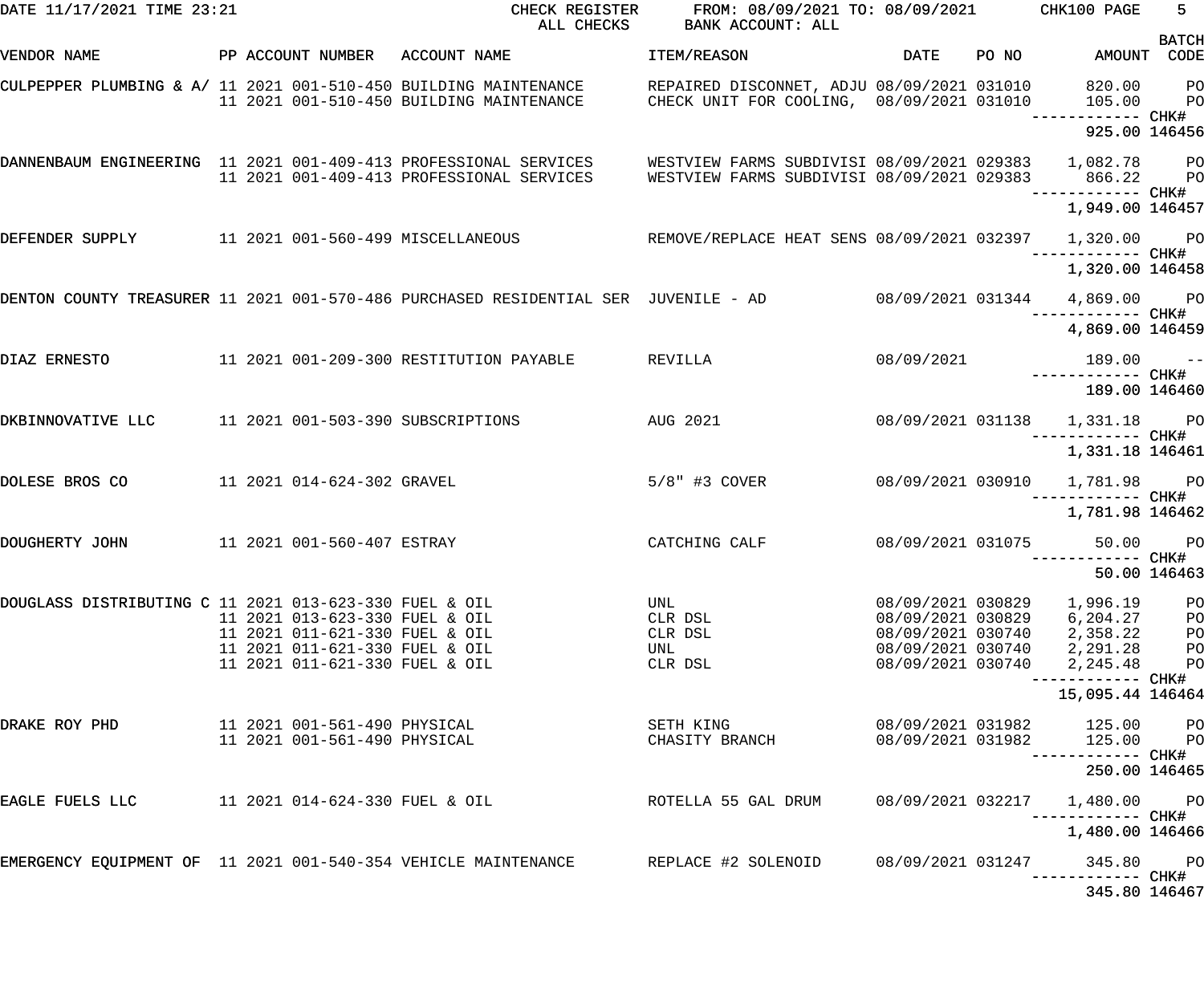| DATE 11/17/2021 TIME 23:21                                  |  |                                      | ALL CHECKS                                                                                                        | CHECK REGISTER FROM: 08/09/2021 TO: 08/09/2021 CHK100 PAGE<br>BANK ACCOUNT: ALL                                     |                                        |       |                                    | 6                                |
|-------------------------------------------------------------|--|--------------------------------------|-------------------------------------------------------------------------------------------------------------------|---------------------------------------------------------------------------------------------------------------------|----------------------------------------|-------|------------------------------------|----------------------------------|
| VENDOR NAME                                                 |  | PP ACCOUNT NUMBER ACCOUNT NAME       |                                                                                                                   | ITEM/REASON                                                                                                         | DATE                                   | PO NO | AMOUNT CODE                        | <b>BATCH</b>                     |
| FEDERAL EXPRESS CORPORA 11 2021 001-540-311 POSTAGE         |  |                                      |                                                                                                                   | $08/09/2021$ 031243<br>POSTAGE                                                                                      |                                        |       | 101.18                             | <b>PO</b>                        |
|                                                             |  |                                      |                                                                                                                   |                                                                                                                     |                                        |       | ------------ CHK#<br>101.18 146468 |                                  |
|                                                             |  |                                      |                                                                                                                   | FIRE & SAFETY INC 32393 COMPERED SUPPLIES & HARDWARE THE EXTINGUISHERS INSPE 08/09/2021 032393                      |                                        |       | 801.50<br>------------ CHK#        | <b>PO</b>                        |
|                                                             |  |                                      |                                                                                                                   |                                                                                                                     |                                        |       | 801.50 146469                      |                                  |
|                                                             |  |                                      |                                                                                                                   | FOUR FEATHERS ALARM LLC 11 2021 001-581-390 SUBSCRIPTIONS AUG 2021 198/09/2021 031140 39.80                         |                                        |       |                                    | $P$ O                            |
|                                                             |  |                                      |                                                                                                                   |                                                                                                                     |                                        |       |                                    | 39.80 146470                     |
|                                                             |  |                                      | 11 2021 001-510-450 BUILDING MAINTENANCE                                                                          | GAINESVILLE AUTO PARTS 11 2021 001-510-450 BUILDING MAINTENANCE MOLDED COOL HOSE 68/09/2021 031042<br>POWERATED BLT | 08/09/2021 031042                      |       | 74.35<br>41.37                     | <b>PO</b><br>P <sub>O</sub>      |
|                                                             |  |                                      |                                                                                                                   |                                                                                                                     |                                        |       | ------------ CHK#<br>115.72 146471 |                                  |
|                                                             |  |                                      |                                                                                                                   | GAINESVILLE KIWANIS CLU 11 2021 001-409-499 MISCELLANEOUS FLAG PROGRAM 68/09/2021 032437                            |                                        |       | 400.00                             | P <sub>O</sub>                   |
|                                                             |  |                                      |                                                                                                                   |                                                                                                                     |                                        |       | ------------ CHK#<br>400.00 146472 |                                  |
| GALLS LLC                                                   |  |                                      | 11  2021  001-561-392  UNIFORMS - EMPLOYEES                                                                       | ZIP SHIRTS<br>11 2021 001-560-392 UNIFORMS -EMPLOYEES & PRI KNIT SHIRT - BURR                                       | 08/09/2021 031357<br>08/09/2021 031909 |       | 254.25<br>143.65<br>67.20          | PO<br>PO<br>PO                   |
|                                                             |  |                                      | 11 2021 001-560-392 UNIFORMS -EMPLOYEES & PRI PANTS<br>11 2021 001-560-392 UNIFORMS -EMPLOYEES & PRI PANTS - KEMP |                                                                                                                     | 08/09/2021 031909<br>08/09/2021 031909 |       | 53.17<br>48.54                     | PO<br>PO                         |
|                                                             |  |                                      |                                                                                                                   | 11 2021 001-560-392 UNIFORMS -EMPLOYEES & PRI PANTS - SCHELSTEDER                                                   | 08/09/2021 031909                      |       | 48.54                              | PO                               |
|                                                             |  |                                      | 11 2021 001-560-392 UNIFORMS -EMPLOYEES & PRI PANTS - WALLACE                                                     |                                                                                                                     | 08/09/2021 031909                      |       | 48.54                              | PO                               |
|                                                             |  |                                      | 11 2021 001-560-392 UNIFORMS -EMPLOYEES & PRI PANTS - HAYNES                                                      | 11 2021 001-560-392 UNIFORMS -EMPLOYEES & PRI PANTS - SCHELSTEDER                                                   | 08/09/2021 031909<br>08/09/2021 031909 |       | 48.54<br>49.49                     | PO<br>P <sub>O</sub>             |
|                                                             |  |                                      |                                                                                                                   | 11 2021 001-560-392 UNIFORMS -EMPLOYEES & PRI PANTS - KEMP                                                          | 08/09/2021 031909                      |       | 49.49                              | PO                               |
|                                                             |  |                                      |                                                                                                                   | 11 2021 001-560-392 UNIFORMS -EMPLOYEES & PRI PANTS - BURR                                                          | 08/09/2021 031909                      |       | 49.49                              | PO                               |
|                                                             |  |                                      | 11 2021 001-560-392 UNIFORMS -EMPLOYEES & PRI PANTS - SKAGGS                                                      |                                                                                                                     | 08/09/2021 031909                      |       | 49.49                              | PO                               |
|                                                             |  |                                      | 11 2021 001-560-392 UNIFORMS -EMPLOYEES & PRI PANTS - BAGGETTE                                                    |                                                                                                                     | 08/09/2021 031909                      |       | 49.49                              | P <sub>O</sub>                   |
|                                                             |  |                                      | 11 2021 001-560-392 UNIFORMS -EMPLOYEES & PRI PANTS - WALLACE                                                     |                                                                                                                     | 08/09/2021 031909                      |       | 49.49                              | PO                               |
|                                                             |  |                                      |                                                                                                                   |                                                                                                                     |                                        |       | --------- CHK#                     |                                  |
|                                                             |  |                                      |                                                                                                                   |                                                                                                                     |                                        |       | 1,009.37 146473                    |                                  |
| GEO MED WASTE OF TEXAS 11 2021 001-561-336 MEDICAL SUPPLIES |  | 11 2021 001-540-391 MEDICAL SUPPLIES |                                                                                                                   | MED WASTE<br>DISPOSAL OF MEDICAL WAST 08/09/2021 031239                                                             | 08/09/2021 031103                      |       | 49.45<br>49.45                     | P <sub>O</sub><br>P <sub>O</sub> |
|                                                             |  |                                      |                                                                                                                   |                                                                                                                     |                                        |       | ------ CHK#                        | 98.90 146474                     |
| GLENN POLK AUTOPLEX 11 2021 011-621-354 MACHINERY REPAIRS   |  |                                      |                                                                                                                   | AB CAP WHEEL                                                                                                        | 08/09/2021 030757                      |       | 56.10                              | P <sub>O</sub>                   |
|                                                             |  |                                      |                                                                                                                   |                                                                                                                     |                                        |       | ----------- CHK#                   | 56.10 146475                     |
| GOLDEN TRIANGLE FIRE PR 11 2021 035-516-534 NEW BUILDING    |  |                                      |                                                                                                                   | UNDERGROUD VALVE INSIDE 08/09/2021 031012 1,318.18                                                                  |                                        |       |                                    | $P$ O                            |
|                                                             |  | 11 2021 035-516-534 NEW BUILDING     |                                                                                                                   | WATER LEAK AT KRESS BUIL 08/09/2021 031012                                                                          |                                        |       | 39,181.10<br>---------- CHK#       | P <sub>O</sub>                   |
| GRAINGER                                                    |  |                                      | 11 2021 001-409-550 CAPITAL OUTLAY - RADIO & C SHIPPING                                                           |                                                                                                                     | 08/09/2021 032375                      |       | 40,499.28 146476<br>368.15         | PO                               |
|                                                             |  |                                      |                                                                                                                   |                                                                                                                     |                                        |       |                                    |                                  |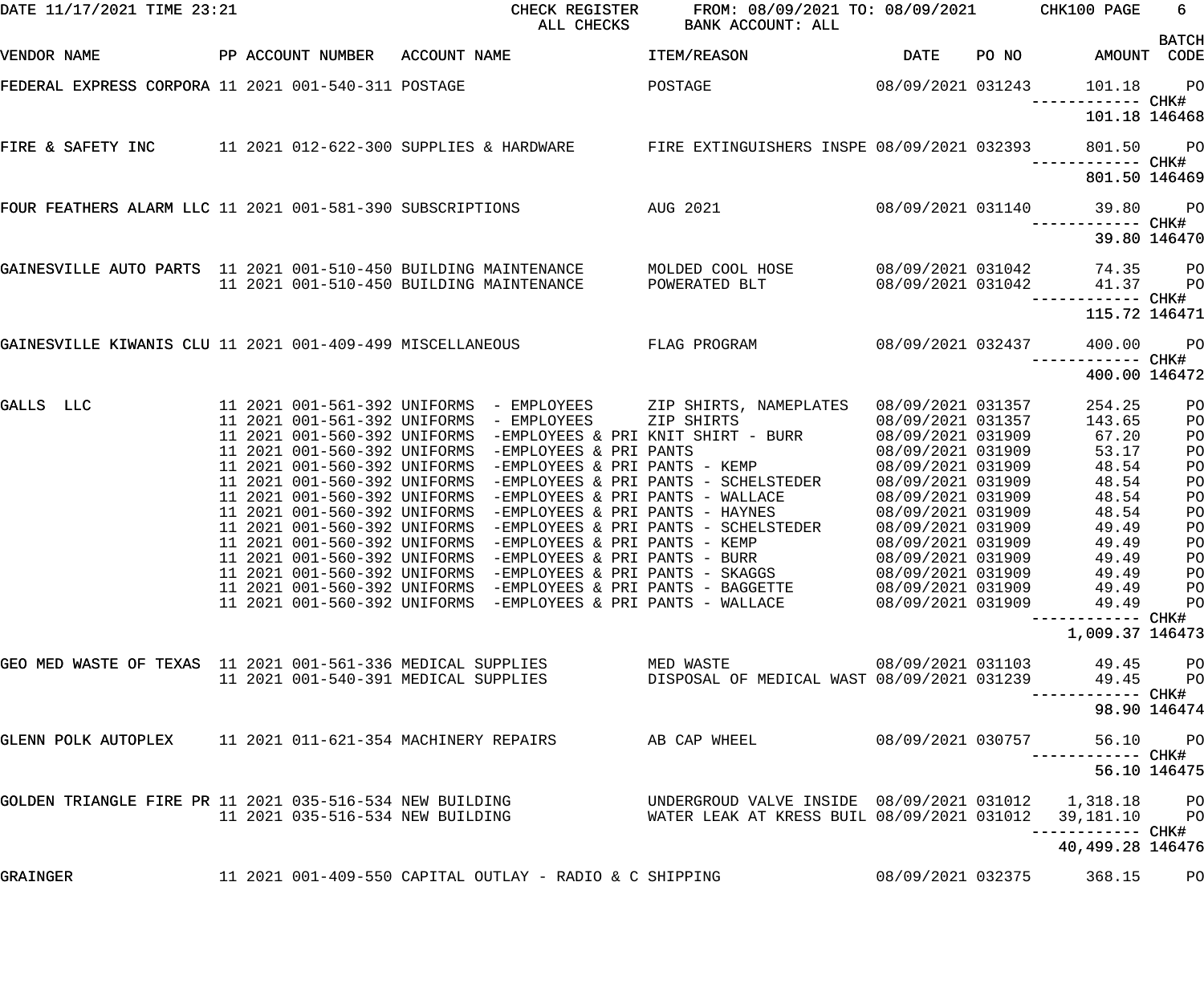| ALL CHECKS        | BANK ACCOUNT: ALL                                                                                                                                                                                                                                                                                                                                                                                                                                                                                                                                                                                                                                                                                                                                                                                                                                                                                                                                                                                                                                                                                                                                                                                          |                                                                                                                                                                                                                                                                            |            |                                                                                                                                                                                                                                                                                                                                                                                                                                                                                                                                   | 7 <sup>7</sup>                                                                                                                                                                                                                                                                                                                                                                                                                                                                                                                                                                                                                                                                                                        |
|-------------------|------------------------------------------------------------------------------------------------------------------------------------------------------------------------------------------------------------------------------------------------------------------------------------------------------------------------------------------------------------------------------------------------------------------------------------------------------------------------------------------------------------------------------------------------------------------------------------------------------------------------------------------------------------------------------------------------------------------------------------------------------------------------------------------------------------------------------------------------------------------------------------------------------------------------------------------------------------------------------------------------------------------------------------------------------------------------------------------------------------------------------------------------------------------------------------------------------------|----------------------------------------------------------------------------------------------------------------------------------------------------------------------------------------------------------------------------------------------------------------------------|------------|-----------------------------------------------------------------------------------------------------------------------------------------------------------------------------------------------------------------------------------------------------------------------------------------------------------------------------------------------------------------------------------------------------------------------------------------------------------------------------------------------------------------------------------|-----------------------------------------------------------------------------------------------------------------------------------------------------------------------------------------------------------------------------------------------------------------------------------------------------------------------------------------------------------------------------------------------------------------------------------------------------------------------------------------------------------------------------------------------------------------------------------------------------------------------------------------------------------------------------------------------------------------------|
| ACCOUNT NAME      | ITEM/REASON                                                                                                                                                                                                                                                                                                                                                                                                                                                                                                                                                                                                                                                                                                                                                                                                                                                                                                                                                                                                                                                                                                                                                                                                | <b>DATE</b>                                                                                                                                                                                                                                                                | PO NO      |                                                                                                                                                                                                                                                                                                                                                                                                                                                                                                                                   | <b>BATCH</b><br>CODE                                                                                                                                                                                                                                                                                                                                                                                                                                                                                                                                                                                                                                                                                                  |
|                   |                                                                                                                                                                                                                                                                                                                                                                                                                                                                                                                                                                                                                                                                                                                                                                                                                                                                                                                                                                                                                                                                                                                                                                                                            |                                                                                                                                                                                                                                                                            |            | 756.84                                                                                                                                                                                                                                                                                                                                                                                                                                                                                                                            | $P$ O                                                                                                                                                                                                                                                                                                                                                                                                                                                                                                                                                                                                                                                                                                                 |
|                   |                                                                                                                                                                                                                                                                                                                                                                                                                                                                                                                                                                                                                                                                                                                                                                                                                                                                                                                                                                                                                                                                                                                                                                                                            |                                                                                                                                                                                                                                                                            |            |                                                                                                                                                                                                                                                                                                                                                                                                                                                                                                                                   |                                                                                                                                                                                                                                                                                                                                                                                                                                                                                                                                                                                                                                                                                                                       |
|                   |                                                                                                                                                                                                                                                                                                                                                                                                                                                                                                                                                                                                                                                                                                                                                                                                                                                                                                                                                                                                                                                                                                                                                                                                            |                                                                                                                                                                                                                                                                            |            | 11,809.98                                                                                                                                                                                                                                                                                                                                                                                                                                                                                                                         | $P$ O                                                                                                                                                                                                                                                                                                                                                                                                                                                                                                                                                                                                                                                                                                                 |
|                   |                                                                                                                                                                                                                                                                                                                                                                                                                                                                                                                                                                                                                                                                                                                                                                                                                                                                                                                                                                                                                                                                                                                                                                                                            |                                                                                                                                                                                                                                                                            |            |                                                                                                                                                                                                                                                                                                                                                                                                                                                                                                                                   |                                                                                                                                                                                                                                                                                                                                                                                                                                                                                                                                                                                                                                                                                                                       |
|                   | MILEAGE JULY 2021                                                                                                                                                                                                                                                                                                                                                                                                                                                                                                                                                                                                                                                                                                                                                                                                                                                                                                                                                                                                                                                                                                                                                                                          |                                                                                                                                                                                                                                                                            |            | 262.08                                                                                                                                                                                                                                                                                                                                                                                                                                                                                                                            | $-$<br>$ -$                                                                                                                                                                                                                                                                                                                                                                                                                                                                                                                                                                                                                                                                                                           |
|                   |                                                                                                                                                                                                                                                                                                                                                                                                                                                                                                                                                                                                                                                                                                                                                                                                                                                                                                                                                                                                                                                                                                                                                                                                            |                                                                                                                                                                                                                                                                            |            |                                                                                                                                                                                                                                                                                                                                                                                                                                                                                                                                   |                                                                                                                                                                                                                                                                                                                                                                                                                                                                                                                                                                                                                                                                                                                       |
|                   |                                                                                                                                                                                                                                                                                                                                                                                                                                                                                                                                                                                                                                                                                                                                                                                                                                                                                                                                                                                                                                                                                                                                                                                                            |                                                                                                                                                                                                                                                                            |            |                                                                                                                                                                                                                                                                                                                                                                                                                                                                                                                                   |                                                                                                                                                                                                                                                                                                                                                                                                                                                                                                                                                                                                                                                                                                                       |
|                   |                                                                                                                                                                                                                                                                                                                                                                                                                                                                                                                                                                                                                                                                                                                                                                                                                                                                                                                                                                                                                                                                                                                                                                                                            |                                                                                                                                                                                                                                                                            |            | 90.00                                                                                                                                                                                                                                                                                                                                                                                                                                                                                                                             | PO                                                                                                                                                                                                                                                                                                                                                                                                                                                                                                                                                                                                                                                                                                                    |
|                   |                                                                                                                                                                                                                                                                                                                                                                                                                                                                                                                                                                                                                                                                                                                                                                                                                                                                                                                                                                                                                                                                                                                                                                                                            |                                                                                                                                                                                                                                                                            |            |                                                                                                                                                                                                                                                                                                                                                                                                                                                                                                                                   | PO<br>PO                                                                                                                                                                                                                                                                                                                                                                                                                                                                                                                                                                                                                                                                                                              |
|                   |                                                                                                                                                                                                                                                                                                                                                                                                                                                                                                                                                                                                                                                                                                                                                                                                                                                                                                                                                                                                                                                                                                                                                                                                            |                                                                                                                                                                                                                                                                            |            |                                                                                                                                                                                                                                                                                                                                                                                                                                                                                                                                   | PO                                                                                                                                                                                                                                                                                                                                                                                                                                                                                                                                                                                                                                                                                                                    |
|                   | JULY 2021 - COURTHOUSE                                                                                                                                                                                                                                                                                                                                                                                                                                                                                                                                                                                                                                                                                                                                                                                                                                                                                                                                                                                                                                                                                                                                                                                     |                                                                                                                                                                                                                                                                            |            | 205.00                                                                                                                                                                                                                                                                                                                                                                                                                                                                                                                            | PO                                                                                                                                                                                                                                                                                                                                                                                                                                                                                                                                                                                                                                                                                                                    |
|                   | JULY 2021 - ANNEX                                                                                                                                                                                                                                                                                                                                                                                                                                                                                                                                                                                                                                                                                                                                                                                                                                                                                                                                                                                                                                                                                                                                                                                          |                                                                                                                                                                                                                                                                            |            | 55.00                                                                                                                                                                                                                                                                                                                                                                                                                                                                                                                             | PO                                                                                                                                                                                                                                                                                                                                                                                                                                                                                                                                                                                                                                                                                                                    |
|                   | JULY 2021 - RICE EMS                                                                                                                                                                                                                                                                                                                                                                                                                                                                                                                                                                                                                                                                                                                                                                                                                                                                                                                                                                                                                                                                                                                                                                                       |                                                                                                                                                                                                                                                                            |            | 35.00                                                                                                                                                                                                                                                                                                                                                                                                                                                                                                                             | PO                                                                                                                                                                                                                                                                                                                                                                                                                                                                                                                                                                                                                                                                                                                    |
|                   |                                                                                                                                                                                                                                                                                                                                                                                                                                                                                                                                                                                                                                                                                                                                                                                                                                                                                                                                                                                                                                                                                                                                                                                                            |                                                                                                                                                                                                                                                                            |            |                                                                                                                                                                                                                                                                                                                                                                                                                                                                                                                                   | PO                                                                                                                                                                                                                                                                                                                                                                                                                                                                                                                                                                                                                                                                                                                    |
|                   |                                                                                                                                                                                                                                                                                                                                                                                                                                                                                                                                                                                                                                                                                                                                                                                                                                                                                                                                                                                                                                                                                                                                                                                                            |                                                                                                                                                                                                                                                                            |            |                                                                                                                                                                                                                                                                                                                                                                                                                                                                                                                                   | PO                                                                                                                                                                                                                                                                                                                                                                                                                                                                                                                                                                                                                                                                                                                    |
|                   |                                                                                                                                                                                                                                                                                                                                                                                                                                                                                                                                                                                                                                                                                                                                                                                                                                                                                                                                                                                                                                                                                                                                                                                                            |                                                                                                                                                                                                                                                                            |            |                                                                                                                                                                                                                                                                                                                                                                                                                                                                                                                                   | PO                                                                                                                                                                                                                                                                                                                                                                                                                                                                                                                                                                                                                                                                                                                    |
|                   |                                                                                                                                                                                                                                                                                                                                                                                                                                                                                                                                                                                                                                                                                                                                                                                                                                                                                                                                                                                                                                                                                                                                                                                                            |                                                                                                                                                                                                                                                                            |            |                                                                                                                                                                                                                                                                                                                                                                                                                                                                                                                                   | PO                                                                                                                                                                                                                                                                                                                                                                                                                                                                                                                                                                                                                                                                                                                    |
|                   |                                                                                                                                                                                                                                                                                                                                                                                                                                                                                                                                                                                                                                                                                                                                                                                                                                                                                                                                                                                                                                                                                                                                                                                                            |                                                                                                                                                                                                                                                                            |            |                                                                                                                                                                                                                                                                                                                                                                                                                                                                                                                                   |                                                                                                                                                                                                                                                                                                                                                                                                                                                                                                                                                                                                                                                                                                                       |
|                   |                                                                                                                                                                                                                                                                                                                                                                                                                                                                                                                                                                                                                                                                                                                                                                                                                                                                                                                                                                                                                                                                                                                                                                                                            |                                                                                                                                                                                                                                                                            |            | 718.94                                                                                                                                                                                                                                                                                                                                                                                                                                                                                                                            | $ -$                                                                                                                                                                                                                                                                                                                                                                                                                                                                                                                                                                                                                                                                                                                  |
|                   |                                                                                                                                                                                                                                                                                                                                                                                                                                                                                                                                                                                                                                                                                                                                                                                                                                                                                                                                                                                                                                                                                                                                                                                                            |                                                                                                                                                                                                                                                                            |            |                                                                                                                                                                                                                                                                                                                                                                                                                                                                                                                                   |                                                                                                                                                                                                                                                                                                                                                                                                                                                                                                                                                                                                                                                                                                                       |
|                   | PARTS                                                                                                                                                                                                                                                                                                                                                                                                                                                                                                                                                                                                                                                                                                                                                                                                                                                                                                                                                                                                                                                                                                                                                                                                      |                                                                                                                                                                                                                                                                            |            | 69.00                                                                                                                                                                                                                                                                                                                                                                                                                                                                                                                             | PO                                                                                                                                                                                                                                                                                                                                                                                                                                                                                                                                                                                                                                                                                                                    |
|                   | PARTS                                                                                                                                                                                                                                                                                                                                                                                                                                                                                                                                                                                                                                                                                                                                                                                                                                                                                                                                                                                                                                                                                                                                                                                                      |                                                                                                                                                                                                                                                                            |            | 138.77                                                                                                                                                                                                                                                                                                                                                                                                                                                                                                                            | PO                                                                                                                                                                                                                                                                                                                                                                                                                                                                                                                                                                                                                                                                                                                    |
|                   |                                                                                                                                                                                                                                                                                                                                                                                                                                                                                                                                                                                                                                                                                                                                                                                                                                                                                                                                                                                                                                                                                                                                                                                                            |                                                                                                                                                                                                                                                                            |            |                                                                                                                                                                                                                                                                                                                                                                                                                                                                                                                                   | PO                                                                                                                                                                                                                                                                                                                                                                                                                                                                                                                                                                                                                                                                                                                    |
|                   |                                                                                                                                                                                                                                                                                                                                                                                                                                                                                                                                                                                                                                                                                                                                                                                                                                                                                                                                                                                                                                                                                                                                                                                                            |                                                                                                                                                                                                                                                                            |            |                                                                                                                                                                                                                                                                                                                                                                                                                                                                                                                                   | PO                                                                                                                                                                                                                                                                                                                                                                                                                                                                                                                                                                                                                                                                                                                    |
|                   |                                                                                                                                                                                                                                                                                                                                                                                                                                                                                                                                                                                                                                                                                                                                                                                                                                                                                                                                                                                                                                                                                                                                                                                                            |                                                                                                                                                                                                                                                                            |            |                                                                                                                                                                                                                                                                                                                                                                                                                                                                                                                                   | PO                                                                                                                                                                                                                                                                                                                                                                                                                                                                                                                                                                                                                                                                                                                    |
|                   |                                                                                                                                                                                                                                                                                                                                                                                                                                                                                                                                                                                                                                                                                                                                                                                                                                                                                                                                                                                                                                                                                                                                                                                                            |                                                                                                                                                                                                                                                                            |            |                                                                                                                                                                                                                                                                                                                                                                                                                                                                                                                                   | PO                                                                                                                                                                                                                                                                                                                                                                                                                                                                                                                                                                                                                                                                                                                    |
|                   |                                                                                                                                                                                                                                                                                                                                                                                                                                                                                                                                                                                                                                                                                                                                                                                                                                                                                                                                                                                                                                                                                                                                                                                                            |                                                                                                                                                                                                                                                                            |            |                                                                                                                                                                                                                                                                                                                                                                                                                                                                                                                                   | PO<br>$- -$                                                                                                                                                                                                                                                                                                                                                                                                                                                                                                                                                                                                                                                                                                           |
|                   |                                                                                                                                                                                                                                                                                                                                                                                                                                                                                                                                                                                                                                                                                                                                                                                                                                                                                                                                                                                                                                                                                                                                                                                                            |                                                                                                                                                                                                                                                                            |            |                                                                                                                                                                                                                                                                                                                                                                                                                                                                                                                                   |                                                                                                                                                                                                                                                                                                                                                                                                                                                                                                                                                                                                                                                                                                                       |
|                   |                                                                                                                                                                                                                                                                                                                                                                                                                                                                                                                                                                                                                                                                                                                                                                                                                                                                                                                                                                                                                                                                                                                                                                                                            |                                                                                                                                                                                                                                                                            |            |                                                                                                                                                                                                                                                                                                                                                                                                                                                                                                                                   |                                                                                                                                                                                                                                                                                                                                                                                                                                                                                                                                                                                                                                                                                                                       |
|                   |                                                                                                                                                                                                                                                                                                                                                                                                                                                                                                                                                                                                                                                                                                                                                                                                                                                                                                                                                                                                                                                                                                                                                                                                            |                                                                                                                                                                                                                                                                            |            | 50.95                                                                                                                                                                                                                                                                                                                                                                                                                                                                                                                             | PО                                                                                                                                                                                                                                                                                                                                                                                                                                                                                                                                                                                                                                                                                                                    |
|                   |                                                                                                                                                                                                                                                                                                                                                                                                                                                                                                                                                                                                                                                                                                                                                                                                                                                                                                                                                                                                                                                                                                                                                                                                            |                                                                                                                                                                                                                                                                            |            |                                                                                                                                                                                                                                                                                                                                                                                                                                                                                                                                   | PО                                                                                                                                                                                                                                                                                                                                                                                                                                                                                                                                                                                                                                                                                                                    |
|                   |                                                                                                                                                                                                                                                                                                                                                                                                                                                                                                                                                                                                                                                                                                                                                                                                                                                                                                                                                                                                                                                                                                                                                                                                            |                                                                                                                                                                                                                                                                            |            |                                                                                                                                                                                                                                                                                                                                                                                                                                                                                                                                   | 80.95 146483                                                                                                                                                                                                                                                                                                                                                                                                                                                                                                                                                                                                                                                                                                          |
|                   |                                                                                                                                                                                                                                                                                                                                                                                                                                                                                                                                                                                                                                                                                                                                                                                                                                                                                                                                                                                                                                                                                                                                                                                                            |                                                                                                                                                                                                                                                                            |            |                                                                                                                                                                                                                                                                                                                                                                                                                                                                                                                                   | P <sub>O</sub>                                                                                                                                                                                                                                                                                                                                                                                                                                                                                                                                                                                                                                                                                                        |
|                   |                                                                                                                                                                                                                                                                                                                                                                                                                                                                                                                                                                                                                                                                                                                                                                                                                                                                                                                                                                                                                                                                                                                                                                                                            |                                                                                                                                                                                                                                                                            |            | 88.93                                                                                                                                                                                                                                                                                                                                                                                                                                                                                                                             | PО                                                                                                                                                                                                                                                                                                                                                                                                                                                                                                                                                                                                                                                                                                                    |
|                   |                                                                                                                                                                                                                                                                                                                                                                                                                                                                                                                                                                                                                                                                                                                                                                                                                                                                                                                                                                                                                                                                                                                                                                                                            |                                                                                                                                                                                                                                                                            |            |                                                                                                                                                                                                                                                                                                                                                                                                                                                                                                                                   |                                                                                                                                                                                                                                                                                                                                                                                                                                                                                                                                                                                                                                                                                                                       |
|                   | MEDS                                                                                                                                                                                                                                                                                                                                                                                                                                                                                                                                                                                                                                                                                                                                                                                                                                                                                                                                                                                                                                                                                                                                                                                                       |                                                                                                                                                                                                                                                                            |            | 170.00                                                                                                                                                                                                                                                                                                                                                                                                                                                                                                                            | PO                                                                                                                                                                                                                                                                                                                                                                                                                                                                                                                                                                                                                                                                                                                    |
| PP ACCOUNT NUMBER | 11  2021  001-665-427  MILEAGE  - 4-H  AGENT<br>11  2021  001-665-427  MILEAGE  -  4-H  AGENT<br>GUARDIAN PEST & TERMITE 11 2021 001-510-332 PEST & BIRD CONTROL<br>11 2021 001-510-332 PEST & BIRD CONTROL<br>11 2021 012-622-306 CONTRACT SERVICES<br>11 2021 001-510-332 PEST & BIRD CONTROL<br>11 2021 001-510-332 PEST & BIRD CONTROL<br>11 2021 001-510-332 PEST & BIRD CONTROL<br>11 2021 001-510-332 PEST & BIRD CONTROL<br>11 2021 001-510-332 PEST & BIRD CONTROL<br>11 2021 001-510-332 PEST & BIRD CONTROL<br>11 2021 001-510-332 PEST & BIRD CONTROL<br>11 2021 001-510-332 PEST & BIRD CONTROL<br>HARRISON PAM BALDWIN 11 2021 001-403-427 CONFERENCE EXPENSE<br>HENNIGAN AUTO PARTS, IN 11 2021 013-623-354 MACHINERY REPAIRS<br>11 2021 013-623-354 MACHINERY REPAIRS<br>11 2021 013-623-354 MACHINERY REPAIRS<br>11 2021 013-623-354 MACHINERY REPAIRS<br>11 2021 013-623-354 MACHINERY REPAIRS<br>11 2021 013-623-354 MACHINERY REPAIRS<br>11 2021 014-624-354 MACHINERY REPAIRS<br>11 2021 013-623-354 MACHINERY REPAIRS<br>11 2021 001-540-354 VEHICLE MAINTENANCE<br>11 2021 001-510-450 BUILDING MAINTENANCE<br>11 2021 001-510-300 SUPPLIES<br>11 2021 001-540-391 MEDICAL SUPPLIES | CHECK REGISTER<br>GRAYSON COUNTY TREASURE 11 2021 001-570-487 DETENTION SYSTEM TULY 2021<br>MILEAGE JUNE 2021<br><b>JULY 2021</b><br>JULY 2021 - DPS<br>JULY 2021 - OLD JAIL<br>JULY 2021 - LIBRARY<br>PARTS<br>PARTS<br>PARTS<br>PARTS<br>PARTS<br>CREDIT<br>DEF<br>VALVE | 08/09/2021 | FROM: 08/09/2021 TO: 08/09/2021<br>08/09/2021<br>08/09/2021<br>JULY 2021 - MUENSTER EMS 08/09/2021 031019<br>08/09/2021 031117<br>JULY 2021 - COURTHOUSE T 08/09/2021 031019<br>08/09/2021 031019<br>08/09/2021 031019<br>08/09/2021 031019<br>JULY 2021 - CHURCH ST EM 08/09/2021 031019<br>08/09/2021 031019<br>08/09/2021 031019<br>08/09/2021 031019<br>39TH ELECTION LAW SEMINA 08/09/2021<br>08/09/2021 030839<br>08/09/2021 030839<br>08/09/2021 031227<br>TOOL TOTE, CLEANING PADS 08/09/2021 031045<br>08/09/2021 031233 | CHK100 PAGE<br>AMOUNT<br>11 2021 001-409-550 CAPITAL OUTLAY - RADIO & C AUTOMATIC TRANSFER SWITC 08/09/2021 032375<br>1, 124.99 146477<br>08/09/2021 031578<br>11,809.98 146478<br>165.20<br>427.28 146479<br>JULY 2021 - WOODBINE EMS 08/09/2021 031019<br>50.00<br>110.00<br>299.25<br>75.00<br>33.00<br>40.00<br>50.00<br>------------ CHK#<br>1,042.25 146480<br>718.94 146481<br>08/09/2021 030839<br>269.96<br>08/09/2021 030839<br>1,068.00<br>08/09/2021 030839<br>663.18<br>08/09/2021 030839<br>147.42<br>08/09/2021 030946<br>942.31<br>$67.39 -$<br>3, 231. 25 146482<br>OIL CHANGE - 2016 FORD F 08/09/2021 031231<br>30.00<br>------ CHK#<br>08/09/2021 031045<br>20.52<br>------ CHK#<br>109.45 146484 |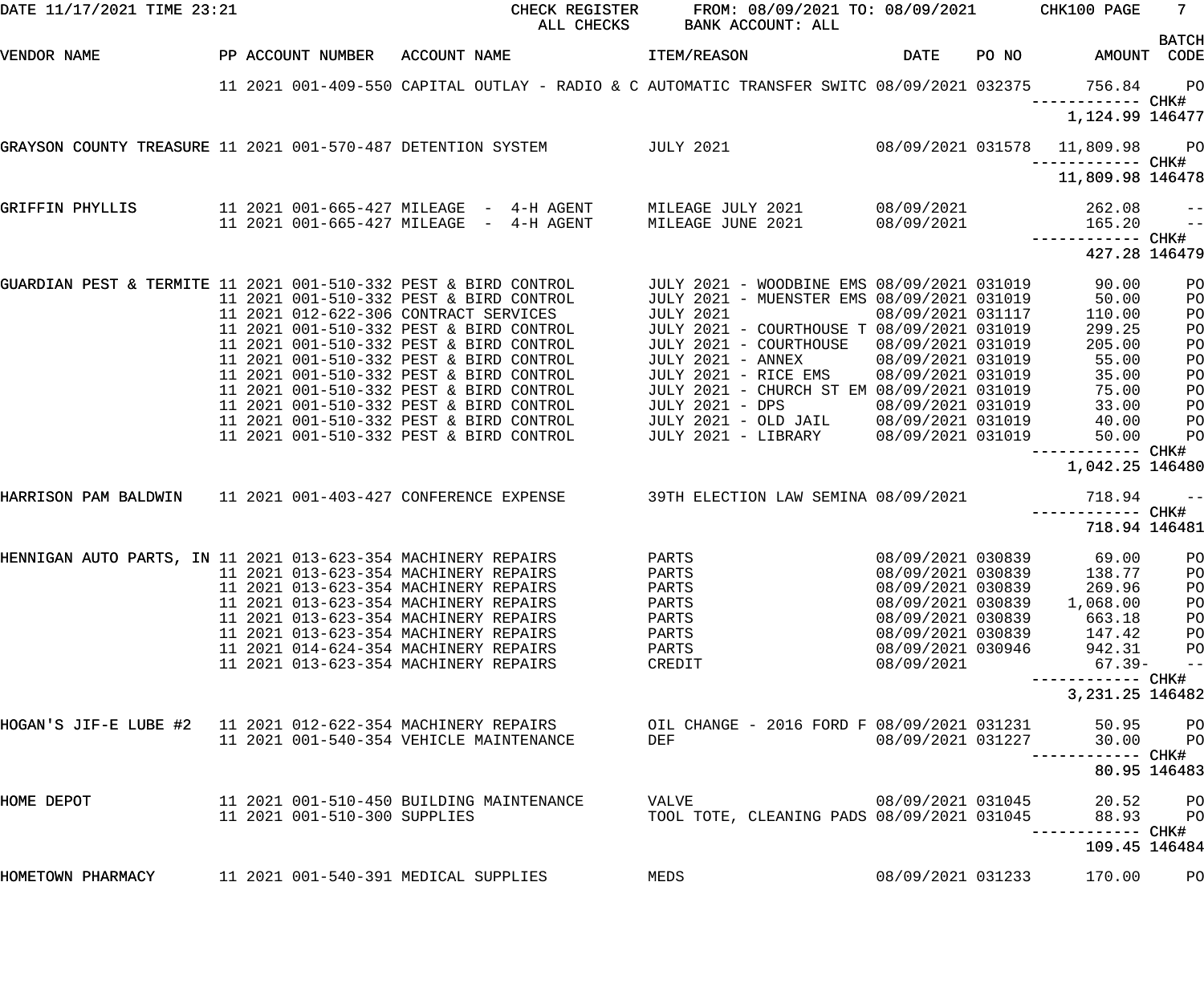| DATE 11/17/2021 TIME 23:21                                      |                                                                                                                                                                                                                                                                                                                                                                                                                                                                                                                                                                                                                                                            | CHECK REGISTER<br>ALL CHECKS | FROM: 08/09/2021 TO: 08/09/2021 CHK100 PAGE<br>BANK ACCOUNT: ALL                                                                                                                                                                                                                                                                                                      |                                                                                                                                                                                                                                                                                                                                                                                                                                                                                          |       |                                                                                                                                                                                                                             | 8                                                                                                                                          |
|-----------------------------------------------------------------|------------------------------------------------------------------------------------------------------------------------------------------------------------------------------------------------------------------------------------------------------------------------------------------------------------------------------------------------------------------------------------------------------------------------------------------------------------------------------------------------------------------------------------------------------------------------------------------------------------------------------------------------------------|------------------------------|-----------------------------------------------------------------------------------------------------------------------------------------------------------------------------------------------------------------------------------------------------------------------------------------------------------------------------------------------------------------------|------------------------------------------------------------------------------------------------------------------------------------------------------------------------------------------------------------------------------------------------------------------------------------------------------------------------------------------------------------------------------------------------------------------------------------------------------------------------------------------|-------|-----------------------------------------------------------------------------------------------------------------------------------------------------------------------------------------------------------------------------|--------------------------------------------------------------------------------------------------------------------------------------------|
| VENDOR NAME                                                     | PP ACCOUNT NUMBER ACCOUNT NAME                                                                                                                                                                                                                                                                                                                                                                                                                                                                                                                                                                                                                             |                              | <b>ITEM/REASON</b>                                                                                                                                                                                                                                                                                                                                                    | DATE                                                                                                                                                                                                                                                                                                                                                                                                                                                                                     | PO NO |                                                                                                                                                                                                                             | <b>BATCH</b><br>AMOUNT CODE                                                                                                                |
|                                                                 |                                                                                                                                                                                                                                                                                                                                                                                                                                                                                                                                                                                                                                                            |                              |                                                                                                                                                                                                                                                                                                                                                                       |                                                                                                                                                                                                                                                                                                                                                                                                                                                                                          |       | ------------ CHK#<br>170.00 146485                                                                                                                                                                                          |                                                                                                                                            |
| HUNTERS OIL DEPOT                                               | 11 2021 001-560-354 VEHICLE MAINTENANCE<br>11 2021 001-560-354 VEHICLE MAINTENANCE<br>11 2021 001-560-354 VEHICLE MAINTENANCE<br>11 2021 001-560-354 VEHICLE MAINTENANCE<br>11 2021 001-560-354 VEHICLE MAINTENANCE<br>11 2021 001-560-354 VEHICLE MAINTENANCE<br>11 2021 001-560-354 VEHICLE MAINTENANCE                                                                                                                                                                                                                                                                                                                                                  |                              | UNIT 6 - OIL CHANGE/TIRE 08/09/2021 031081<br>UNIT 4 - OIL CHANGE<br>UNIT 9 - OIL CHANGE/TIRE 08/09/2021 031081<br>UNIT 28 - TOWING/HEATER 08/09/2021 031081<br>UNIT 4 - TIRE ROTATION<br>UNIT 6 - BRAKES/PADS<br>UNIT 21 - OIL CHANGE                                                                                                                                | 08/09/2021 031081<br>08/09/2021 031081<br>08/09/2021 031081<br>08/09/2021 031081                                                                                                                                                                                                                                                                                                                                                                                                         |       | 93.85<br>63.52<br>84.02<br>286.97<br>25.00<br>444.97<br>84.82                                                                                                                                                               | PO<br>PO<br>PO<br>PO<br>PO<br>PO<br>PO                                                                                                     |
|                                                                 | 11 2021 001-560-354 VEHICLE MAINTENANCE<br>11 2021 001-561-354 VEHICLE MAINTENANCE<br>11 2021 001-560-354 VEHICLE MAINTENANCE<br>11 2021 001-560-354 VEHICLE MAINTENANCE<br>11 2021 001-560-354 VEHICLE MAINTENANCE<br>11 2021 001-560-354 VEHICLE MAINTENANCE                                                                                                                                                                                                                                                                                                                                                                                             |                              | UNIT 40 - OIL CHANGE<br>UNIT 19 - OIL CHANGE<br>CAR WASH<br>OIL CHANGE UNIT 33<br>INSPECTION UNIT 32<br>OIL CHANGE UNIT 34                                                                                                                                                                                                                                            | 08/09/2021 031081<br>08/09/2021 031090<br>08/09/2021 031081<br>08/09/2021 031081<br>08/09/2021 031081<br>08/09/2021 031081                                                                                                                                                                                                                                                                                                                                                               |       | 59.43<br>63.52<br>6.50<br>63.52<br>7.00<br>69.27<br>------------ CHK#                                                                                                                                                       | PO<br>PO<br>PO<br>PO<br>PO<br>PO                                                                                                           |
|                                                                 |                                                                                                                                                                                                                                                                                                                                                                                                                                                                                                                                                                                                                                                            |                              |                                                                                                                                                                                                                                                                                                                                                                       |                                                                                                                                                                                                                                                                                                                                                                                                                                                                                          |       | 1,352.39 146486                                                                                                                                                                                                             |                                                                                                                                            |
| HUNTERS TOWING & RECOVE 11 2021 001-560-354 VEHICLE MAINTENANCE | 11 2021 001-560-354 VEHICLE MAINTENANCE<br>11 2021 001-560-354 VEHICLE MAINTENANCE<br>11 2021 001-560-354 VEHICLE MAINTENANCE                                                                                                                                                                                                                                                                                                                                                                                                                                                                                                                              |                              | TOWING<br>TOWING<br>TOWING<br>TOWING                                                                                                                                                                                                                                                                                                                                  | 08/09/2021 032416<br>08/09/2021 032416<br>08/09/2021 032416<br>08/09/2021 032416                                                                                                                                                                                                                                                                                                                                                                                                         |       | 80.00<br>119.00<br>92.00<br>132.00<br>----------- CHK#                                                                                                                                                                      | PO<br>PO<br>PO<br>PO                                                                                                                       |
|                                                                 |                                                                                                                                                                                                                                                                                                                                                                                                                                                                                                                                                                                                                                                            |                              |                                                                                                                                                                                                                                                                                                                                                                       |                                                                                                                                                                                                                                                                                                                                                                                                                                                                                          |       | 423.00 146487                                                                                                                                                                                                               |                                                                                                                                            |
| IMC WASTE DISPOSAL INC 11 2021 001-510-450 BUILDING MAINTENANCE |                                                                                                                                                                                                                                                                                                                                                                                                                                                                                                                                                                                                                                                            |                              | GREASE TRAP SERVICE 07/1 08/09/2021 031031                                                                                                                                                                                                                                                                                                                            |                                                                                                                                                                                                                                                                                                                                                                                                                                                                                          |       | 1,003.00                                                                                                                                                                                                                    | PO                                                                                                                                         |
| INGRAM LIBRARY SERVICE 11 2021 001-650-590 BOOKS                | 11 2021 001-650-590 BOOKS<br>11 2021 001-650-590 BOOKS<br>11 2021 001-650-590 BOOKS<br>11 2021 001-650-590 BOOKS<br>11 2021 001-650-590 BOOKS<br>11 2021 001-650-590 BOOKS<br>11 2021 001-650-590 BOOKS<br>11 2021 001-650-590 BOOKS<br>11 2021 001-650-590 BOOKS<br>11 2021 001-650-590 BOOKS<br>11 2021 001-650-590 BOOKS<br>11 2021 001-650-590 BOOKS<br>11 2021 001-650-590 BOOKS<br>11 2021 001-650-590 BOOKS<br>11 2021 001-650-590 BOOKS<br>11 2021 001-650-590 BOOKS<br>11 2021 001-650-590 BOOKS<br>11 2021 001-650-590 BOOKS<br>11 2021 001-650-590 BOOKS<br>11 2021 001-650-590 BOOKS<br>11 2021 001-650-590 BOOKS<br>11 2021 001-650-590 BOOKS |                              | <b>BOOKS</b><br><b>BOOKS</b><br><b>BOOKS</b><br><b>BOOKS</b><br><b>BOOKS</b><br><b>BOOKS</b><br><b>BOOKS</b><br><b>BOOKS</b><br><b>BOOKS</b><br><b>BOOKS</b><br><b>BOOKS</b><br><b>BOOKS</b><br><b>BOOKS</b><br><b>BOOKS</b><br><b>BOOKS</b><br><b>BOOKS</b><br><b>BOOKS</b><br><b>BOOKS</b><br><b>BOOKS</b><br><b>BOOKS</b><br><b>BOOKS</b><br>CREDIT<br><b>BOOK</b> | 08/09/2021 031192<br>08/09/2021 031192<br>08/09/2021 031192<br>08/09/2021 031192<br>08/09/2021 031192<br>08/09/2021 031192<br>08/09/2021 031192<br>08/09/2021 031192<br>08/09/2021 031192<br>08/09/2021 031192<br>08/09/2021 031192<br>08/09/2021 031192<br>08/09/2021 031192<br>08/09/2021 031192<br>08/09/2021 031192<br>08/09/2021 031192<br>08/09/2021 031192<br>08/09/2021 031192<br>08/09/2021 031192<br>08/09/2021 031192<br>08/09/2021 031192<br>08/09/2021<br>08/09/2021 031192 |       | 1,003.00 146488<br>43.23<br>9.00<br>14.31<br>15.36<br>16.43<br>88.62<br>15.36<br>24.37<br>14.31<br>72.30<br>9.44<br>15.36<br>9.53<br>69.05<br>8.47<br>14.30<br>88.10<br>14.84<br>7.94<br>5.82<br>40.39<br>$13.13-$<br>10.06 | PO<br>PO<br>PO<br>PO<br>PO<br>PO<br>PO<br>PO<br>PO<br>PO<br>PO<br>PO<br>PO<br>PO<br>PO<br>PO<br>PO<br>PO<br>PO<br>PO<br>PO<br>$-\,-$<br>PO |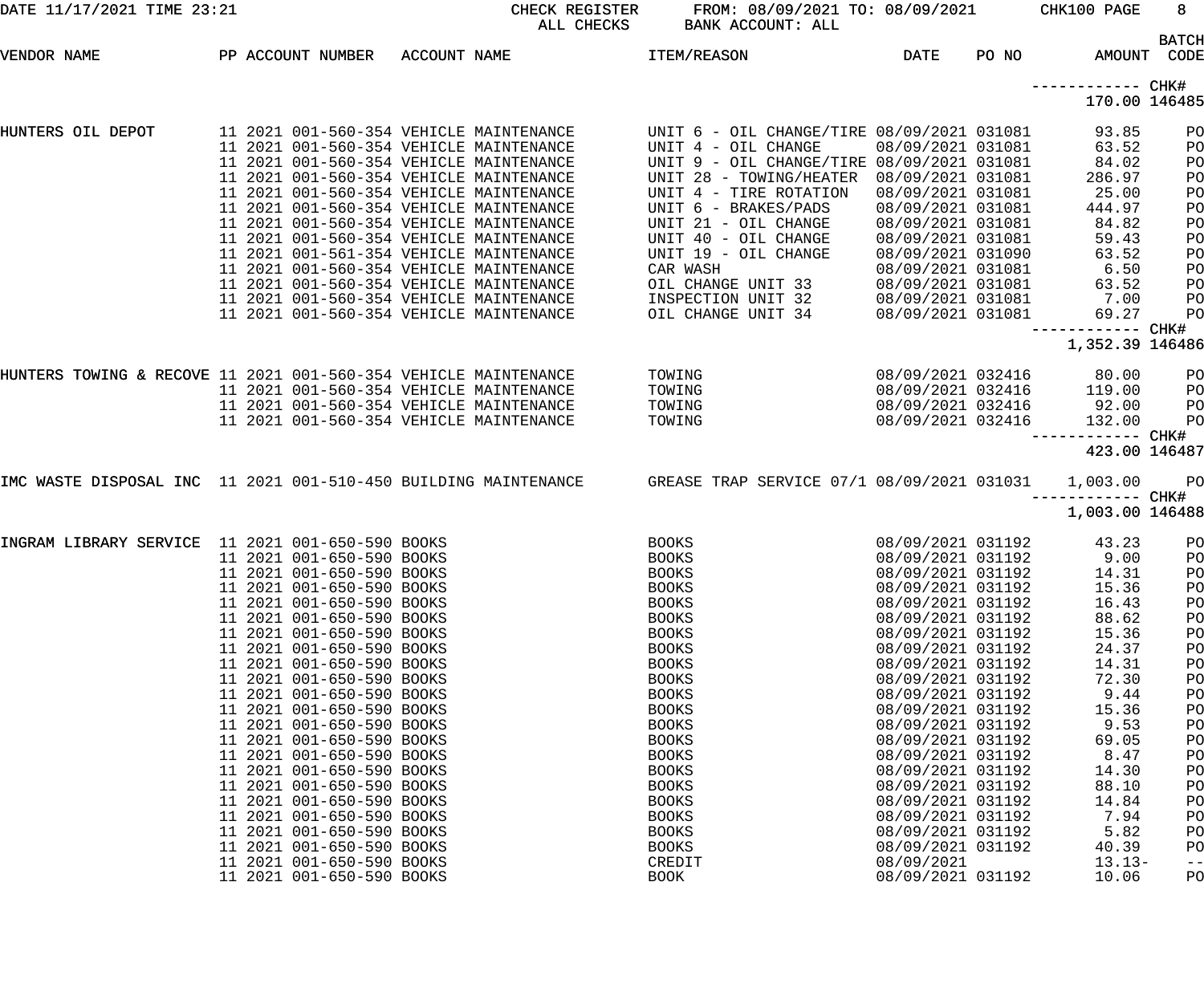| DATE 11/17/2021 TIME 23:21 |  |
|----------------------------|--|
|----------------------------|--|

CHECK REGISTER FROM:  $08/09/2021$  TO:  $08/09/2021$  CHK100 PAGE 9<br>ALL CHECKS BANK ACCOUNT: ALL BANK ACCOUNT: ALL

|                                                                 |  |                           |                                                                                                                  |                                            |                   |                   |                   | <b>BATCH</b>                                                      |
|-----------------------------------------------------------------|--|---------------------------|------------------------------------------------------------------------------------------------------------------|--------------------------------------------|-------------------|-------------------|-------------------|-------------------------------------------------------------------|
| VENDOR NAME                                                     |  |                           | PP ACCOUNT NUMBER ACCOUNT NAME                                                                                   | <b>ITEM/REASON</b>                         | DATE              | PO NO             | AMOUNT            | CODE                                                              |
|                                                                 |  | 11 2021 001-650-590 BOOKS |                                                                                                                  | BOOK                                       | 08/09/2021 031192 |                   | 14.84             | PO                                                                |
|                                                                 |  | 11 2021 001-650-590 BOOKS |                                                                                                                  | BOOK                                       | 08/09/2021 031192 |                   | 9.53              | PO                                                                |
|                                                                 |  | 11 2021 001-650-590 BOOKS |                                                                                                                  | BOOKS                                      | 08/09/2021 031192 |                   | 66.63             | PO                                                                |
|                                                                 |  | 11 2021 001-650-590 BOOKS |                                                                                                                  | BOOK                                       | 08/09/2021 031192 |                   | 15.36             |                                                                   |
|                                                                 |  | 11 2021 001-650-590 BOOKS |                                                                                                                  | BOOK                                       | 08/09/2021 031192 |                   | 14.30             | $\begin{array}{c}\n 10 \\  10 \\  10 \\  10 \\  10\n \end{array}$ |
|                                                                 |  | 11 2021 001-650-590 BOOKS |                                                                                                                  | BOOK                                       | 08/09/2021 031192 |                   | 14.83             |                                                                   |
|                                                                 |  |                           |                                                                                                                  |                                            |                   |                   |                   |                                                                   |
|                                                                 |  | 11 2021 001-650-590 BOOKS |                                                                                                                  | BOOK                                       | 08/09/2021 031192 |                   | 14.84             |                                                                   |
|                                                                 |  | 11 2021 001-650-590 BOOKS |                                                                                                                  | <b>BOOKS</b>                               | 08/09/2021 031192 |                   | 29.67             | PO                                                                |
|                                                                 |  | 11 2021 001-650-590 BOOKS |                                                                                                                  | BOOK                                       | 08/09/2021 031192 |                   | 14.31             | PO                                                                |
|                                                                 |  | 11 2021 001-650-590 BOOKS |                                                                                                                  | BOOKS                                      | 08/09/2021 031192 |                   | 121.27            | PO                                                                |
|                                                                 |  | 11 2021 001-650-590 BOOKS |                                                                                                                  | BOOK                                       | 08/09/2021 031192 |                   | 15.90             | PO                                                                |
|                                                                 |  | 11 2021 001-650-590 BOOKS |                                                                                                                  | BOOKS                                      | 08/09/2021 031192 |                   | 19.06             | PO                                                                |
|                                                                 |  | 11 2021 001-650-590 BOOKS |                                                                                                                  | BOOK                                       | 08/09/2021 031192 |                   | 7.66              | PO                                                                |
|                                                                 |  | 11 2021 001-650-590 BOOKS |                                                                                                                  | BOOKS                                      | 08/09/2021 031192 |                   | 24.26             | PO                                                                |
|                                                                 |  |                           |                                                                                                                  |                                            |                   |                   | ----------- CHK#  |                                                                   |
|                                                                 |  |                           |                                                                                                                  |                                            |                   |                   | 975.92 146489     |                                                                   |
|                                                                 |  |                           |                                                                                                                  |                                            |                   |                   |                   |                                                                   |
| INTERSTATE BATTERIES OF 11 2021 014-624-354 MACHINERY REPAIRS   |  |                           |                                                                                                                  | <b>BATTERIES</b><br>08/09/2021 030942      |                   |                   | 241.90            | PO                                                                |
|                                                                 |  |                           |                                                                                                                  |                                            |                   |                   | ------------ CHK# |                                                                   |
|                                                                 |  |                           |                                                                                                                  |                                            |                   |                   | 241.90 146490     |                                                                   |
|                                                                 |  |                           |                                                                                                                  |                                            |                   |                   |                   |                                                                   |
|                                                                 |  |                           | JOE WALTER LUMBER CO 11 2021 001-510-450 BUILDING MAINTENANCE COUPLING RUBBER, SILICON 08/09/2021 031044 7.58 PO |                                            |                   |                   |                   |                                                                   |
|                                                                 |  |                           | 11 2021 001-510-450 BUILDING MAINTENANCE                                                                         | <b>BUSHINGS</b>                            |                   | 08/09/2021 031044 | 22.50             | PO                                                                |
|                                                                 |  |                           |                                                                                                                  |                                            |                   |                   | ------------ CHK# |                                                                   |
|                                                                 |  |                           |                                                                                                                  |                                            |                   |                   |                   | 30.08 146491                                                      |
|                                                                 |  |                           |                                                                                                                  |                                            |                   |                   |                   |                                                                   |
| JOHNSON-SPENCE JENNIFER 11 2021 001-650-425 MILEAGE             |  |                           | <b>MILEAGE</b>                                                                                                   |                                            | 08/09/2021        |                   | 63.84             | $\sim$ $ -$                                                       |
|                                                                 |  |                           |                                                                                                                  |                                            |                   |                   | ------------ CHK# |                                                                   |
|                                                                 |  |                           |                                                                                                                  |                                            |                   |                   |                   | 63.84 146492                                                      |
|                                                                 |  |                           |                                                                                                                  |                                            |                   |                   |                   |                                                                   |
| JONES ENTERPRISES                                               |  |                           | 11 2021 013-623-457 MACHINERY & EQUIP NON-CAPI AIR FILTER TOOL       08/09/2021 032388                           |                                            |                   |                   | 407.00            | <b>PO</b>                                                         |
|                                                                 |  |                           |                                                                                                                  |                                            |                   |                   | ------------ CHK# |                                                                   |
|                                                                 |  |                           |                                                                                                                  |                                            |                   |                   | 407.00 146493     |                                                                   |
|                                                                 |  |                           |                                                                                                                  |                                            |                   |                   |                   |                                                                   |
|                                                                 |  |                           | KADEN LANDSCAPE INC 11 2021 001-510-450 BUILDING MAINTENANCE REPAIR SPRINKLER SYSTEM 08/09/2021 030995           |                                            |                   |                   | 501.10            | PO                                                                |
|                                                                 |  |                           |                                                                                                                  |                                            |                   |                   |                   |                                                                   |
|                                                                 |  |                           |                                                                                                                  |                                            |                   |                   |                   |                                                                   |
|                                                                 |  |                           |                                                                                                                  |                                            |                   |                   | 501.10 146494     |                                                                   |
|                                                                 |  |                           |                                                                                                                  |                                            |                   |                   |                   |                                                                   |
| KIMBALL MIDWEST                                                 |  |                           | 11  2021  012-622-300  SUPPLIES & HARDWARE                                                                       | NUTS, WASHERS, SCREWS                      | 08/09/2021 032395 |                   | 52.00             | PO                                                                |
|                                                                 |  |                           | 11 2021 011-621-300 SUPPLIES & HARDWARE                                                                          | SUPPLIES                                   |                   | 08/09/2021 032294 | 45.06             | PO                                                                |
|                                                                 |  |                           | 11 2021 011-621-300 SUPPLIES & HARDWARE                                                                          | SUPPLIES                                   | 08/09/2021 032294 |                   | 79.53             | PO                                                                |
|                                                                 |  |                           |                                                                                                                  |                                            |                   |                   | ------------ CHK# |                                                                   |
|                                                                 |  |                           |                                                                                                                  |                                            |                   |                   | 176.59 146495     |                                                                   |
|                                                                 |  |                           |                                                                                                                  |                                            |                   |                   |                   |                                                                   |
| KLEMENT FORD OF MUENSTE 11 2021 012-622-354 MACHINERY REPAIRS   |  |                           |                                                                                                                  | INSPECTION - 08 KENWORTH 08/09/2021 031723 |                   |                   | 7.00              | PO                                                                |
|                                                                 |  |                           | 11 2021 012-622-354 MACHINERY REPAIRS                                                                            | INSPECTION - 20 TRAILER 08/09/2021 031723  |                   |                   | 7.00              | PO                                                                |
|                                                                 |  |                           | 11 2021 014-624-354 MACHINERY REPAIRS                                                                            | SOCKET ASY                                 | 08/09/2021 030937 |                   | 12.14             | PO                                                                |
|                                                                 |  |                           |                                                                                                                  |                                            |                   |                   | ------------ CHK# |                                                                   |
|                                                                 |  |                           |                                                                                                                  |                                            |                   |                   |                   | 26.14 146496                                                      |
|                                                                 |  |                           |                                                                                                                  |                                            |                   |                   |                   |                                                                   |
| KYOCERA DOCUMENT SOLUTI 11 2021 001-409-463 COPY MACHINE RENTAL |  |                           |                                                                                                                  | AUG 2021                                   | 08/09/2021 031148 |                   | 147.08            | PO                                                                |
|                                                                 |  |                           | 11 2021 038-456-463 COPY MACHINE RENTAL                                                                          | AUG 2021                                   | 08/09/2021 031146 |                   | 134.45            | PO                                                                |
|                                                                 |  |                           | 11 2021 001-409-463 COPY MACHINE RENTAL                                                                          | OVERAGES 06/21-07/21                       | 08/09/2021 031149 |                   | 30.47             | PO                                                                |
|                                                                 |  |                           |                                                                                                                  |                                            |                   |                   |                   |                                                                   |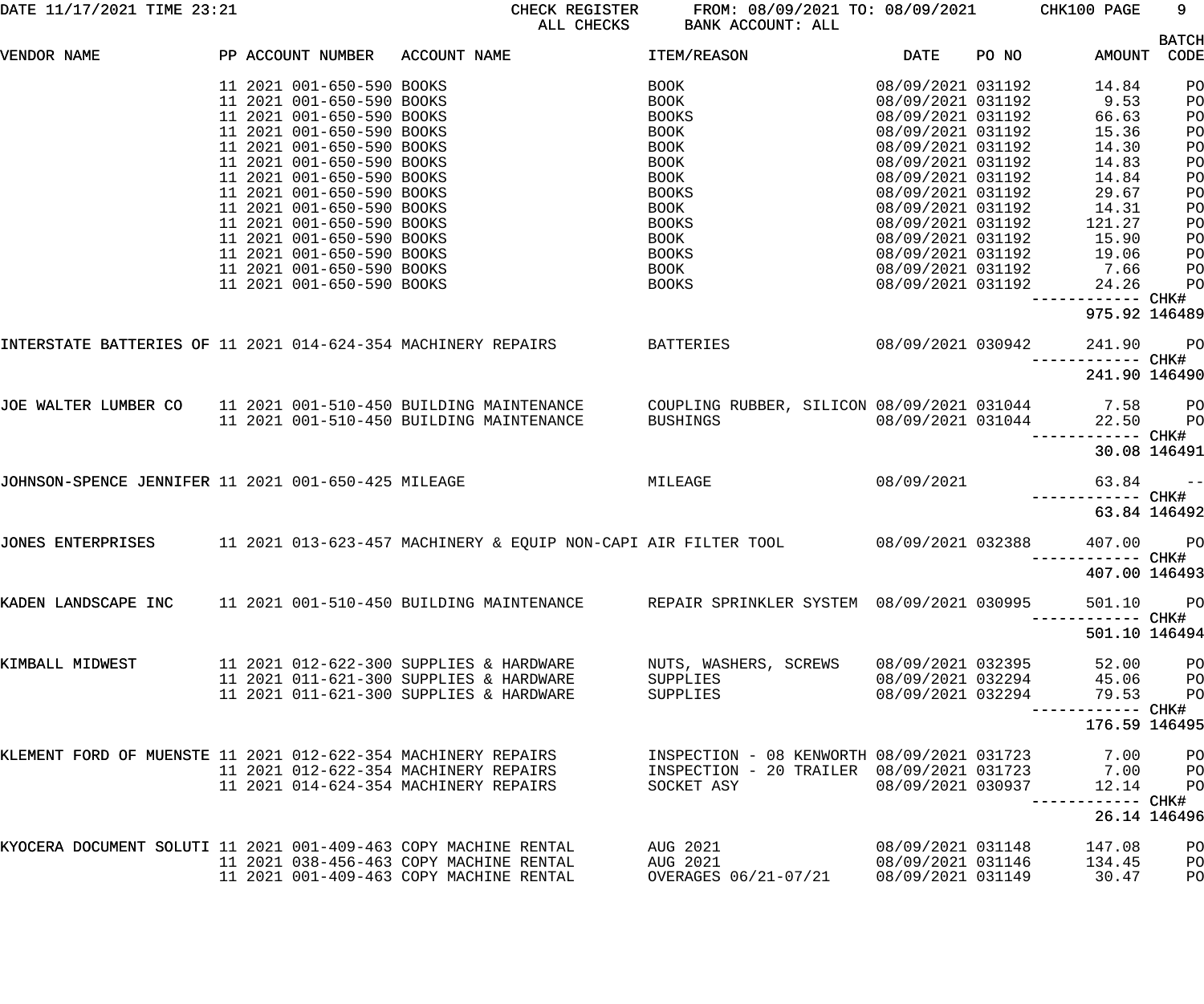| DATE 11/17/2021 TIME 23:21                                       |  |                                 | ALL CHECKS                                                                                                                               | CHECK REGISTER FROM: 08/09/2021 TO: 08/09/2021<br>BANK ACCOUNT: ALL |                          |       | CHK100 PAGE                       | 10 <sub>1</sub>                        |
|------------------------------------------------------------------|--|---------------------------------|------------------------------------------------------------------------------------------------------------------------------------------|---------------------------------------------------------------------|--------------------------|-------|-----------------------------------|----------------------------------------|
|                                                                  |  |                                 |                                                                                                                                          |                                                                     |                          |       |                                   | <b>BATCH</b>                           |
| VENDOR NAME                                                      |  |                                 | PP ACCOUNT NUMBER ACCOUNT NAME                                                                                                           | ITEM/REASON                                                         | DATE                     | PO NO | AMOUNT CODE                       |                                        |
|                                                                  |  |                                 | 11 2021 001-409-463 COPY MACHINE RENTAL                                                                                                  | AUG 2021                                                            | 08/09/2021 031149        |       | 129.99                            | P <sub>O</sub>                         |
|                                                                  |  |                                 |                                                                                                                                          |                                                                     |                          |       | ----------- CHK#<br>441.99 146497 |                                        |
| LABATT FOOD SERVICE LLC 11 2021 001-561-333 FOOD FOR JAIL        |  |                                 |                                                                                                                                          | JAIL FOOD                                                           |                          |       | 08/09/2021 031094 3,321.21 PO     |                                        |
|                                                                  |  |                                 | 11 2021 001-561-333 FOOD FOR JAIL                                                                                                        | JAIL FOOD                                                           |                          |       | 08/09/2021 031094 3,988.11        | P <sub>O</sub>                         |
|                                                                  |  |                                 | 11 2021 001-561-333 FOOD FOR JAIL                                                                                                        | CREDIT                                                              | 08/09/2021               |       | $18.63-$                          | $\qquad \qquad -$                      |
|                                                                  |  |                                 | 11 2021 001-561-333 FOOD FOR JAIL                                                                                                        | FOOD                                                                |                          |       | 08/09/2021 031094 3,485.06        | P <sub>O</sub>                         |
|                                                                  |  |                                 | 11 2021 001-561-333 FOOD FOR JAIL                                                                                                        | FOOD                                                                |                          |       | 08/09/2021 031094 2,747.15        | P <sub>O</sub>                         |
|                                                                  |  |                                 |                                                                                                                                          |                                                                     |                          |       | 13,522.90 146498                  |                                        |
| LAERDAL MEDICAL CORP 11 2021 001-540-432 TRAINING                |  |                                 |                                                                                                                                          | AIRWAYSM STANDARD RESUSC 08/09/2021 031216                          |                          |       | 136.95                            | PO <sub>1</sub>                        |
|                                                                  |  |                                 |                                                                                                                                          |                                                                     |                          |       | 136.95 146499                     |                                        |
| LAURAS LOCKSMITH & SECU 11 2021 001-510-450 BUILDING MAINTENANCE |  |                                 |                                                                                                                                          | KEYS CUT                                                            | 08/09/2021 031041        |       | 24.00                             | PO <sub>1</sub>                        |
|                                                                  |  |                                 |                                                                                                                                          |                                                                     |                          |       | 24.00 146500                      |                                        |
| LEXISNEXIS                                                       |  |                                 | 11  2021  001-475-390  SUBSCRIPTIONS                                                                                                     | <b>JULY 2021</b>                                                    | 08/09/2021 032156        |       | 240.00                            | PO                                     |
|                                                                  |  |                                 |                                                                                                                                          |                                                                     |                          |       | 240.00 146501                     |                                        |
| LUBE PLUS INC                                                    |  |                                 | 11  2021  013-623-354  MACHINERY REPAIRS                                                                                                 | DEF                                                                 | 08/09/2021 031815        |       | 136.00 PO                         |                                        |
|                                                                  |  |                                 | 11 2021 013-623-354 MACHINERY REPAIRS                                                                                                    | WASHER FLUID                                                        | 08/09/2021 031815        |       | 29.92                             | <b>PO</b>                              |
|                                                                  |  |                                 |                                                                                                                                          |                                                                     |                          |       |                                   |                                        |
|                                                                  |  |                                 |                                                                                                                                          |                                                                     |                          |       | 165.92 146502                     |                                        |
| MAGIC SHRED INC                                                  |  |                                 |                                                                                                                                          |                                                                     |                          |       | 200.00                            | $P$ O                                  |
|                                                                  |  |                                 |                                                                                                                                          |                                                                     |                          |       | 200.00 146503                     |                                        |
| MCCOYS BUILDING SUPPLY 11 2021 011-621-300 SUPPLIES & HARDWARE   |  |                                 |                                                                                                                                          | WIRE & T-POST                                                       | 08/09/2021 030781        |       | 90.77                             | PO                                     |
|                                                                  |  | 11 2021 013-623-304 CULVERTS    |                                                                                                                                          | CULVERT                                                             | 08/09/2021 030854        |       | 643.99                            | P <sub>O</sub>                         |
|                                                                  |  | 11  2021  013-623-304  CULVERTS |                                                                                                                                          | CREDIT                                                              | 08/09/2021               |       | $402.00 -$                        | $- -$                                  |
|                                                                  |  |                                 |                                                                                                                                          |                                                                     |                          |       | ----------  CHK#<br>332.76 146504 |                                        |
| MIDWEST TAPE LLC                                                 |  |                                 | 11 2021 001-650-592 AUDIO VISUAL MATERIAL                                                                                                | IT'S BETTER THIS WAY                                                | 08/09/2021 031188        |       | 79.98                             | 20                                     |
|                                                                  |  |                                 | 11 2021 001-650-592 AUDIO VISUAL MATERIAL                                                                                                | DREAM HORSE                                                         | 08/09/2021 031188        |       | 19.14                             | 20                                     |
|                                                                  |  |                                 | 11 2021 001-650-592 AUDIO VISUAL MATERIAL                                                                                                | BILLY SUMMERS, FALSE WIT 08/09/2021 031188                          |                          |       | 129.97                            | 20                                     |
|                                                                  |  |                                 | 11 2021 001-650-592 AUDIO VISUAL MATERIAL                                                                                                | THOSE THAT WISH ME DEAD 08/09/2021 031188                           |                          |       | 23.64                             | 20                                     |
|                                                                  |  |                                 |                                                                                                                                          |                                                                     |                          |       | ----------- CHK#<br>252.73 146505 |                                        |
| MITCHAM GEORGE                                                   |  |                                 |                                                                                                                                          |                                                                     |                          |       |                                   |                                        |
|                                                                  |  |                                 | 11 2021 001-409-400 COURT APPOINTED ATTORNEYS ST VS MCBATH, BRITTANY<br>11 2021 001-409-400 COURT APPOINTED ATTORNEYS ST VS CRUCES, JUAN |                                                                     | 08/09/2021<br>08/09/2021 |       | 310.00<br>270.00                  | $\qquad \qquad -$<br>$\qquad \qquad -$ |
|                                                                  |  |                                 | 11 2021 001-409-400 COURT APPOINTED ATTORNEYS                                                                                            | ST VS WEST, CHRISTINE                                               | 08/09/2021               |       | 480.00                            | $-$                                    |
|                                                                  |  |                                 | 11 2021 001-409-400 COURT APPOINTED ATTORNEYS                                                                                            | ST VS BRYANT, ZACHARY                                               | 08/09/2021               |       | 350.00                            | $ -$                                   |
|                                                                  |  |                                 |                                                                                                                                          |                                                                     |                          |       | 1,410.00 146506                   |                                        |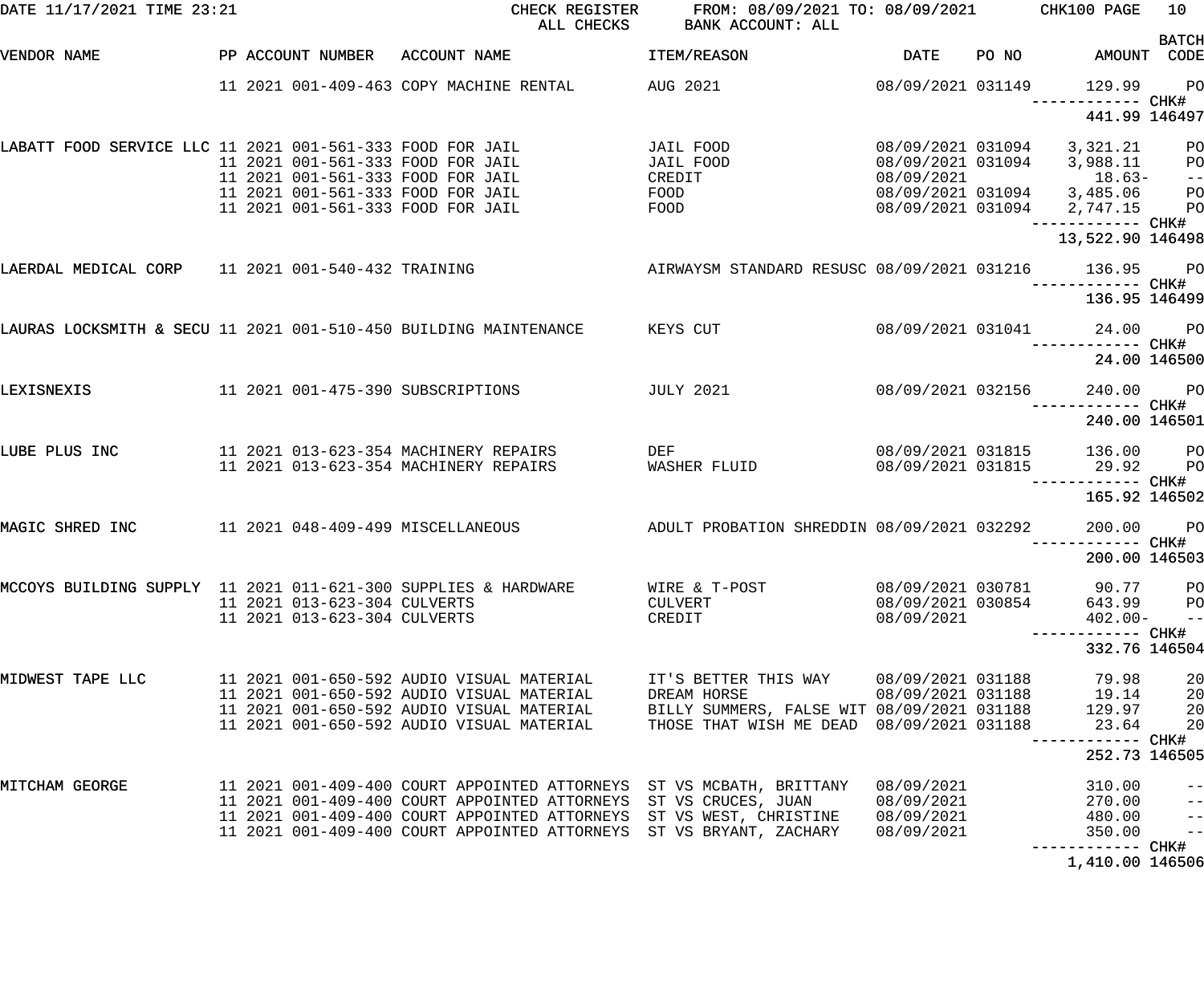| DATE 11/17/2021 TIME 23:21                                        |                                                                                                 | CHECK REGISTER<br>ALL CHECKS                                                                                                                             | FROM: 08/09/2021 TO: 08/09/2021<br>BANK ACCOUNT: ALL                                                                                |                                                                                  |       | CHK100 PAGE                                 | 11                                                                                                                                                                                                                                                                                                                                                                                                                                                                              |
|-------------------------------------------------------------------|-------------------------------------------------------------------------------------------------|----------------------------------------------------------------------------------------------------------------------------------------------------------|-------------------------------------------------------------------------------------------------------------------------------------|----------------------------------------------------------------------------------|-------|---------------------------------------------|---------------------------------------------------------------------------------------------------------------------------------------------------------------------------------------------------------------------------------------------------------------------------------------------------------------------------------------------------------------------------------------------------------------------------------------------------------------------------------|
| VENDOR NAME                                                       | PP ACCOUNT NUMBER                                                                               | ACCOUNT NAME                                                                                                                                             | ITEM/REASON                                                                                                                         | <b>DATE</b>                                                                      | PO NO | AMOUNT CODE                                 | <b>BATCH</b>                                                                                                                                                                                                                                                                                                                                                                                                                                                                    |
| NET DATA CORP                                                     |                                                                                                 | 11 2021 001-208-151 DUE TO NET DATA<br>11 2021 001-208-151 DUE TO NET DATA                                                                               | JULY 2021 - JP 1 08/09/2021 031158<br>JULY 2021 - JP 2                                                                              | 08/09/2021 031158                                                                |       | 204.00<br>100.00<br>------------ CHK#       | PO<br>PO                                                                                                                                                                                                                                                                                                                                                                                                                                                                        |
|                                                                   |                                                                                                 |                                                                                                                                                          |                                                                                                                                     |                                                                                  |       | 304.00 146507                               |                                                                                                                                                                                                                                                                                                                                                                                                                                                                                 |
| NEU ANGEL                                                         |                                                                                                 | 11  2021  001-665-426  MILEAGE - H. E.                                                                                                                   | MILEAGE JULY                                                                                                                        | 08/09/2021                                                                       |       | 70.56                                       | $\sim$ $ -$                                                                                                                                                                                                                                                                                                                                                                                                                                                                     |
|                                                                   |                                                                                                 |                                                                                                                                                          |                                                                                                                                     |                                                                                  |       | 70.56 146508                                |                                                                                                                                                                                                                                                                                                                                                                                                                                                                                 |
| NORTEX COMMUNICATIONS P 11 2021 001-409-420 TELEPHONE             | 11 2021 001-409-420 TELEPHONE<br>11 2021 001-409-420 TELEPHONE                                  |                                                                                                                                                          | 80 S PECAN CREEK TRL<br>300 CR 451<br>301 S CHESTNUT                                                                                | ( 08/09/2021<br>08/09/2021<br>08/09/2021                                         |       | 229.86<br>1,389.82<br>99.96                 | $-\:\:-$<br>$\qquad \qquad -$<br>$\qquad \qquad -$                                                                                                                                                                                                                                                                                                                                                                                                                              |
|                                                                   | 11 2021 001-409-420 TELEPHONE<br>11 2021 001-409-460 RENT<br>11 2021 001-409-460 RENT           |                                                                                                                                                          | 206 W CALIFORNIA<br>AUG 2021<br>AUG 2021                                                                                            | 08/09/2021<br>08/09/2021 031279<br>08/09/2021 031280                             |       | 60.00<br>2,000.00<br>350.00                 | $ -$<br>PO<br>PO                                                                                                                                                                                                                                                                                                                                                                                                                                                                |
|                                                                   | 11 2021 001-409-420 TELEPHONE<br>11 2021 001-409-420 TELEPHONE<br>11 2021 013-623-420 TELEPHONE |                                                                                                                                                          | 100 S DIXON<br>EMS STAT 4 PHONE, INT<br>PCT 3 BARN PHONE & INT                                                                      | 08/09/2021<br>08/09/2021<br>08/09/2021                                           |       | 1,377.76<br>231.86<br>128.32                | $\qquad \qquad -$<br>$-$<br>$\frac{1}{2}$                                                                                                                                                                                                                                                                                                                                                                                                                                       |
|                                                                   |                                                                                                 |                                                                                                                                                          |                                                                                                                                     |                                                                                  |       | 5,867.58 146509                             |                                                                                                                                                                                                                                                                                                                                                                                                                                                                                 |
| NORTH TEXAS MEDICAL CEN 11 2021 001-209-300 RESTITUTION PAYABLE   |                                                                                                 |                                                                                                                                                          | STOFFELS                                                                                                                            | 08/09/2021                                                                       |       | 126.56                                      | $\overline{\phantom{a}}$ $\overline{\phantom{a}}$ $\overline{\phantom{a}}$ $\overline{\phantom{a}}$ $\overline{\phantom{a}}$ $\overline{\phantom{a}}$ $\overline{\phantom{a}}$ $\overline{\phantom{a}}$ $\overline{\phantom{a}}$ $\overline{\phantom{a}}$ $\overline{\phantom{a}}$ $\overline{\phantom{a}}$ $\overline{\phantom{a}}$ $\overline{\phantom{a}}$ $\overline{\phantom{a}}$ $\overline{\phantom{a}}$ $\overline{\phantom{a}}$ $\overline{\phantom{a}}$ $\overline{\$ |
|                                                                   |                                                                                                 |                                                                                                                                                          |                                                                                                                                     |                                                                                  |       | 126.56 146510                               |                                                                                                                                                                                                                                                                                                                                                                                                                                                                                 |
| NORTH TEXAS TOLLWAY AUT 11 2021 011-621-499 MISCELLANEOUS         | 11 2021 012-622-499 MISCELLANEOUS                                                               | 11 2021 014-624-499 MISCELLANEOUS                                                                                                                        | TOLLS = $7/12/21$ - $7/15/2$ 08/09/2021 030803<br>TOLLS - 6/22/2021 &7/12/ 08/09/2021 032036<br>TOLLS - 6/24/2021 08/09/2021 031611 |                                                                                  |       | 20.12<br>42.62<br>7.38<br>------------ CHK# | PО<br>PО<br>PO                                                                                                                                                                                                                                                                                                                                                                                                                                                                  |
|                                                                   |                                                                                                 |                                                                                                                                                          |                                                                                                                                     |                                                                                  |       | 70.12 146511                                |                                                                                                                                                                                                                                                                                                                                                                                                                                                                                 |
| NORTHSTAR ANESTHESIA PA 11 2021 001-561-391 PRISONER MEDICAL CARE |                                                                                                 | 11 2021 001-561-391 PRISONER MEDICAL CARE                                                                                                                | MCNAMARA, A 2348-A02425 08/09/2021 032399<br>CRAWFORD, T 2348-A02439 08/09/2021 032399                                              |                                                                                  |       | 398.64<br>690.86 PO<br>----------- CHK#     | P <sub>O</sub>                                                                                                                                                                                                                                                                                                                                                                                                                                                                  |
|                                                                   |                                                                                                 |                                                                                                                                                          |                                                                                                                                     |                                                                                  |       | 1,089.50 146512                             |                                                                                                                                                                                                                                                                                                                                                                                                                                                                                 |
| OFFICE DEPOT                                                      |                                                                                                 | 11 2021 001-560-310 OFFICE SUPPLIES<br>11 2021 001-560-310 OFFICE SUPPLIES<br>11 2021 001-560-310 OFFICE SUPPLIES                                        | SIGNATURE STAMP<br>WHITE OUT<br>DAB & SEAL                                                                                          | 08/09/2021 032370<br>08/09/2021 032370<br>08/09/2021 032370                      |       | 27.99<br>27.29<br>5.20                      | PO<br>PO<br>PO                                                                                                                                                                                                                                                                                                                                                                                                                                                                  |
|                                                                   |                                                                                                 | 11 2021 001-475-310 OFFICE SUPPLIES<br>11 2021 001-476-310 OFFICE SUPPLIES<br>11 2021 001-476-310 OFFICE SUPPLIES<br>11 2021 001-476-310 OFFICE SUPPLIES | FILE FOLDERS, BINDER, HI 08/09/2021 032403<br>COMMAND HOOKS<br>COMMAND REPLACEMENT STRI 08/09/2021 032396<br>RED BINDER             | 08/09/2021 032396<br>08/09/2021 032396                                           |       | 97.60<br>6.03<br>11.58<br>3.29              | PO<br>PO<br>PO<br>PO                                                                                                                                                                                                                                                                                                                                                                                                                                                            |
|                                                                   |                                                                                                 | 11 2021 001-476-310 OFFICE SUPPLIES<br>11 2021 001-476-310 OFFICE SUPPLIES<br>11 2021 001-560-310 OFFICE SUPPLIES                                        | HANGING BASKETS- TRANSPA 08/09/2021 032396<br>WHITE HANGING BASKET<br>PENS                                                          | 08/09/2021 032396<br>08/09/2021 032409                                           |       | 37.32<br>13.19<br>36.54                     | PO<br>PO<br>PO                                                                                                                                                                                                                                                                                                                                                                                                                                                                  |
|                                                                   |                                                                                                 | 11 2021 001-560-310 OFFICE SUPPLIES<br>11 2021 001-560-310 OFFICE SUPPLIES<br>11 2021 001-560-310 OFFICE SUPPLIES                                        | <b>BINDERS</b><br>PENS<br>PENS                                                                                                      | 08/09/2021 032409<br>08/09/2021 032409<br>08/09/2021 032409                      |       | 24.15<br>11.82<br>17.73                     | PO<br>PO<br>PO                                                                                                                                                                                                                                                                                                                                                                                                                                                                  |
|                                                                   |                                                                                                 | 11 2021 001-560-310 OFFICE SUPPLIES<br>11 2021 001-560-310 OFFICE SUPPLIES<br>11 2021 001-560-310 OFFICE SUPPLIES<br>11 2021 001-560-310 OFFICE SUPPLIES | <b>BINDERS</b><br><b>BINDERS</b><br><b>BINDERS</b><br>PENS                                                                          | 08/09/2021 032409<br>08/09/2021 032409<br>08/09/2021 032409<br>08/09/2021 032409 |       | 28.30<br>15.40<br>19.55<br>54.72            | PO<br>PO<br>P <sub>O</sub><br>PO                                                                                                                                                                                                                                                                                                                                                                                                                                                |
|                                                                   |                                                                                                 |                                                                                                                                                          |                                                                                                                                     |                                                                                  |       |                                             |                                                                                                                                                                                                                                                                                                                                                                                                                                                                                 |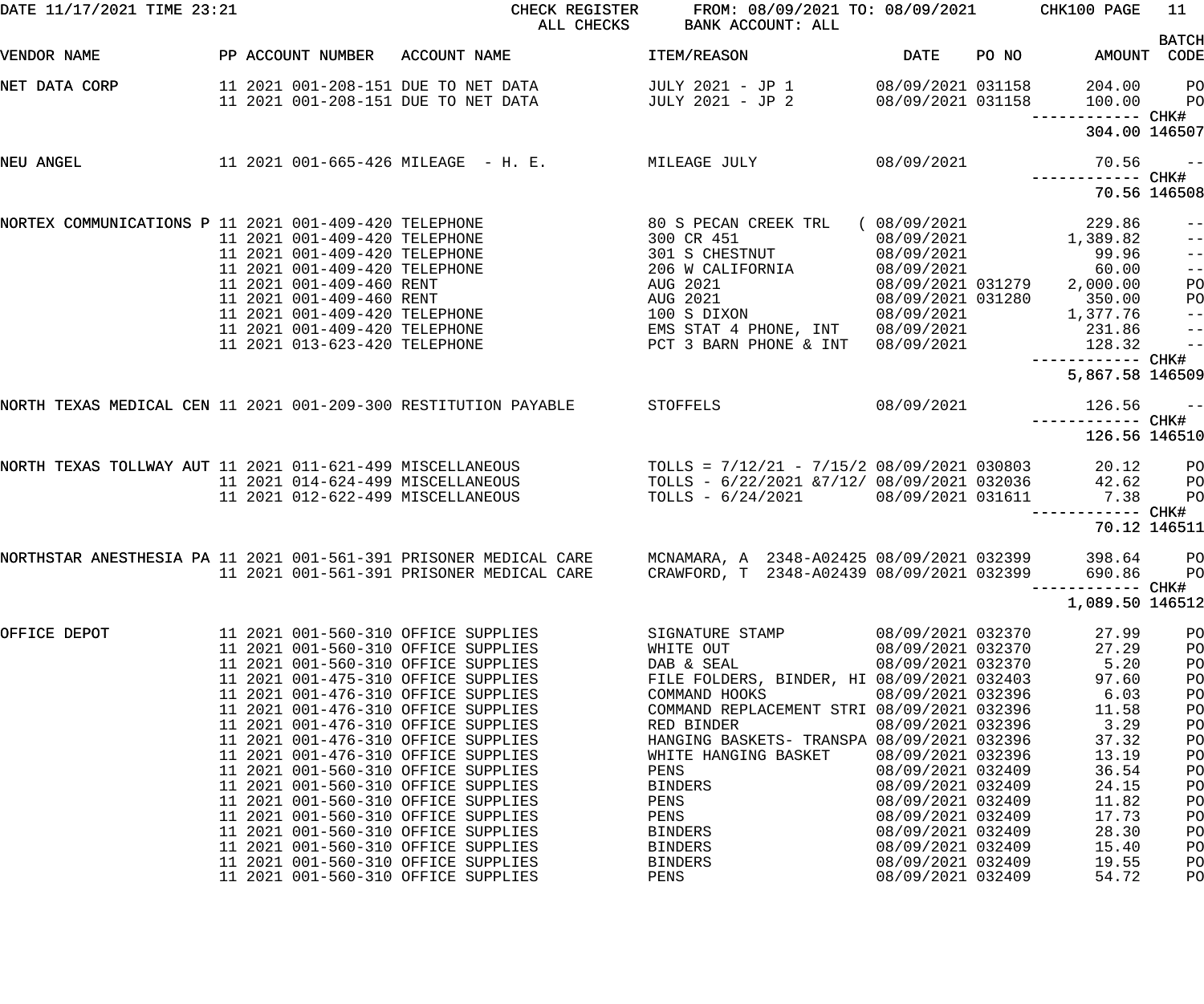DATE 11/17/2021 TIME 23:21 CHECK REGISTER FROM: 08/09/2021 TO: 08/09/2021 CHK100 PAGE 12 BANK ACCOUNT: ALL

|                                                                |  |                              |                                                               |                                            |                   |       |                          | <b>BATCH</b> |
|----------------------------------------------------------------|--|------------------------------|---------------------------------------------------------------|--------------------------------------------|-------------------|-------|--------------------------|--------------|
| VENDOR NAME                                                    |  | PP ACCOUNT NUMBER            | ACCOUNT NAME                                                  | ITEM/REASON                                | <b>DATE</b>       | PO NO | AMOUNT                   | CODE         |
|                                                                |  | 11 2021 001-411-310 SUPPLIES |                                                               | BINDER                                     | 08/09/2021 032422 |       | 10.64                    | PO           |
|                                                                |  |                              | 11 2021 001-411-310 SUPPLIES                                  | SUPPLIES                                   | 08/09/2021 032422 |       | 77.54                    | PO           |
|                                                                |  | 11 2021 001-411-310 SUPPLIES |                                                               | RULER                                      | 08/09/2021 032422 |       | 1.38                     | PO           |
|                                                                |  |                              | 11 2021 001-560-310 OFFICE SUPPLIES                           | PENS                                       | 08/09/2021 032409 |       | 11.82                    | PO           |
|                                                                |  |                              | 11 2021 001-650-310 OFFICE SUPPLIES                           | BINDERS                                    | 08/09/2021 031184 |       | 60.90                    | PO           |
|                                                                |  |                              | 12 2021 028-571-310 OFFICE SUPPLIES                           | OFFICE SUPPLIES                            | 08/09/2021 032415 |       | 1,208.43                 | PO           |
|                                                                |  |                              | 12 2021 028-571-310 OFFICE SUPPLIES                           | FOLDERS                                    | 08/09/2021 032415 |       | 212.76                   | PO           |
|                                                                |  |                              | 12 2021 028-571-310 OFFICE SUPPLIES                           | DSNFCT WIPES                               | 08/09/2021 032415 |       | 88.93                    | PO           |
|                                                                |  |                              | 11 2021 001-540-310 OFFICE SUPPLIES                           | STICKY NOTES                               | 08/09/2021 032400 |       | 11.22                    | PO           |
|                                                                |  |                              | 11 2021 001-540-310 OFFICE SUPPLIES                           | NOTE PADS                                  | 08/09/2021 032400 |       | 10.96                    | PO           |
|                                                                |  |                              | 11 2021 001-540-310 OFFICE SUPPLIES                           | YELLOW LASER JET TONER                     | 08/09/2021 032400 |       | 82.22                    | PO           |
|                                                                |  |                              | 11 2021 001-540-310 OFFICE SUPPLIES                           | MAGENTA LASER JET TONER 08/09/2021 032400  |                   |       | 164.44                   | PO           |
|                                                                |  |                              | 11 2021 001-540-310 OFFICE SUPPLIES                           | BLUE LASER JET TONER                       | 08/09/2021 032400 |       | 82.22                    | PO           |
|                                                                |  | 11 2021 001-665-300 SUPPLIES |                                                               | MEMORY CARD                                | 08/09/2021 032394 |       | 17.29                    | PO           |
|                                                                |  | 11 2021 001-665-300 SUPPLIES |                                                               | GREETING CARD ENVELOPES 08/09/2021 032394  |                   |       | 28.82                    | PO           |
|                                                                |  | 11 2021 001-665-300 SUPPLIES |                                                               | FLASH DRIVES                               | 08/09/2021 032394 |       | 60.98                    | PO           |
|                                                                |  |                              | 11 2021 001-495-310 OFFICE SUPPLIES                           | HP 87A TONER                               | 08/09/2021 032408 |       | 193.59                   | PO           |
|                                                                |  |                              | 11 2021 001-495-310 OFFICE SUPPLIES                           | A-Z SORTERS                                | 08/09/2021 032408 |       | 59.04                    | PO           |
|                                                                |  |                              | 11 2021 001-590-310 OFFICE SUPPLIES                           | FILE BOX                                   | 08/09/2021 032408 |       | 7.74                     | PO           |
|                                                                |  |                              | 11 2021 001-590-310 OFFICE SUPPLIES                           | PENS                                       | 08/09/2021 032408 |       | 27.36                    | PO           |
|                                                                |  |                              | 11 2021 001-560-310 OFFICE SUPPLIES                           | FLOOR DECALS                               | 08/09/2021 032370 |       | 69.10                    | PO           |
|                                                                |  |                              | 11 2021 001-560-499 MISCELLANEOUS                             | FILE CABINET                               | 08/09/2021 032370 |       | 95.03                    | PO           |
|                                                                |  |                              | 11 2021 001-560-499 MISCELLANEOUS                             | OFFICE CHAIR                               | 08/09/2021 032370 |       | 333.78                   | PO           |
|                                                                |  |                              |                                                               |                                            |                   |       | ------------ CHK#        |              |
|                                                                |  |                              |                                                               |                                            |                   |       | 3, 353.89 146513         |              |
|                                                                |  |                              | OREILLY AUTOMOTIVE ENTE 11 2021 012-622-354 MACHINERY REPAIRS | BATTERIES                                  | 08/09/2021 031418 |       | 396.14                   | PO           |
|                                                                |  |                              | 11 2021 012-622-354 MACHINERY REPAIRS                         | LIGHTS                                     | 08/09/2021 031418 |       | 27.18                    | PO           |
|                                                                |  |                              | 11 2021 012-622-354 MACHINERY REPAIRS                         | LED LIGHTS                                 | 08/09/2021 031418 |       | 50.10                    | PO           |
|                                                                |  |                              | 11 2021 012-622-354 MACHINERY REPAIRS                         | CORE RETURN CREDIT                         | 08/09/2021        |       | $44.00 -$                | $ -$         |
|                                                                |  |                              |                                                               |                                            |                   |       | ------------ CHK#        |              |
|                                                                |  |                              |                                                               |                                            |                   |       | 429.42 146514            |              |
| ORKIN PEST CONTROL INC 11 2021 001-510-332 PEST & BIRD CONTROL |  |                              |                                                               | 300 CR 451                                 | 08/09/2021 031029 |       | 400.00                   | PO           |
| 11 2021 001-510-332 PEST & BIRD CONTROL                        |  |                              |                                                               | JULY 2021                                  |                   |       | 08/09/2021 031029 400.00 | <b>PO</b>    |
|                                                                |  |                              |                                                               |                                            |                   |       | -----------  CHK#        |              |
|                                                                |  |                              |                                                               |                                            |                   |       | 800.00 146515            |              |
| OVERDRIVE INC                                                  |  | 11 2021 001-650-590 BOOKS    |                                                               | MEN ARE FROGS                              | 08/09/2021 031321 |       | 15.95                    | PO           |
|                                                                |  |                              | 11 2021 001-650-592 AUDIO VISUAL MATERIAL                     | A LIFE WITHOUT WATER - A 08/09/2021 031320 |                   |       | 34.96                    | PO           |
|                                                                |  |                              | 11 2021 001-650-592 AUDIO VISUAL MATERIAL                     | THE DOUGHNUT FIX - AUDIO 08/09/2021 031320 |                   |       | 33.56                    | PO           |
|                                                                |  |                              | 11 2021 001-650-592 AUDIO VISUAL MATERIAL                     | THE IMPERFECTS - AUDIO B 08/09/2021 031320 |                   |       | 52.48                    | PO           |
|                                                                |  |                              | 11 2021 001-650-592 AUDIO VISUAL MATERIAL                     | THE PARIS HOURS - AUDIO 08/09/2021 031320  |                   |       | 33.74                    | PO           |
|                                                                |  |                              | 11 2021 001-650-592 AUDIO VISUAL MATERIAL                     | THE FIFTH AVENUE STORY S 08/09/2021 031320 |                   |       | 44.09                    | PO           |
|                                                                |  |                              | 11 2021 001-650-592 AUDIO VISUAL MATERIAL                     | THICK AS THIEVES - AUDIO 08/09/2021 031320 |                   |       | 45.50                    | PO           |
|                                                                |  |                              | 11 2021 001-650-592 AUDIO VISUAL MATERIAL                     | DEADLY CROSS - AUDIO BOO 08/09/2021 031320 |                   |       | 45.50                    | PO           |
|                                                                |  |                              | 11 2021 001-650-592 AUDIO VISUAL MATERIAL                     | THE RETURN - AUDIO BOOK 08/09/2021 031320  |                   |       | 45.50                    | PO           |
|                                                                |  |                              | 11 2021 001-650-592 AUDIO VISUAL MATERIAL                     | YOU LUCKY DOG - AUDIO BO 08/09/2021 031320 |                   |       | 34.96                    | PO           |
|                                                                |  | 11 2021 001-650-590 BOOKS    |                                                               | CHRISTMAS AT ISLAND HOTE 08/09/2021 031321 |                   |       | 15.99                    | PO           |
|                                                                |  | 11 2021 001-650-590 BOOKS    |                                                               | THE LAST DRUID - EBOOK 08/09/2021 031321   |                   |       | 27.50                    | PO           |
|                                                                |  | 11 2021 001-650-590 BOOKS    |                                                               | ALL THAT GLITTERS - EBOO 08/09/2021 031321 |                   |       | 32.50                    | PO           |

------------ CHK#

462.23 146516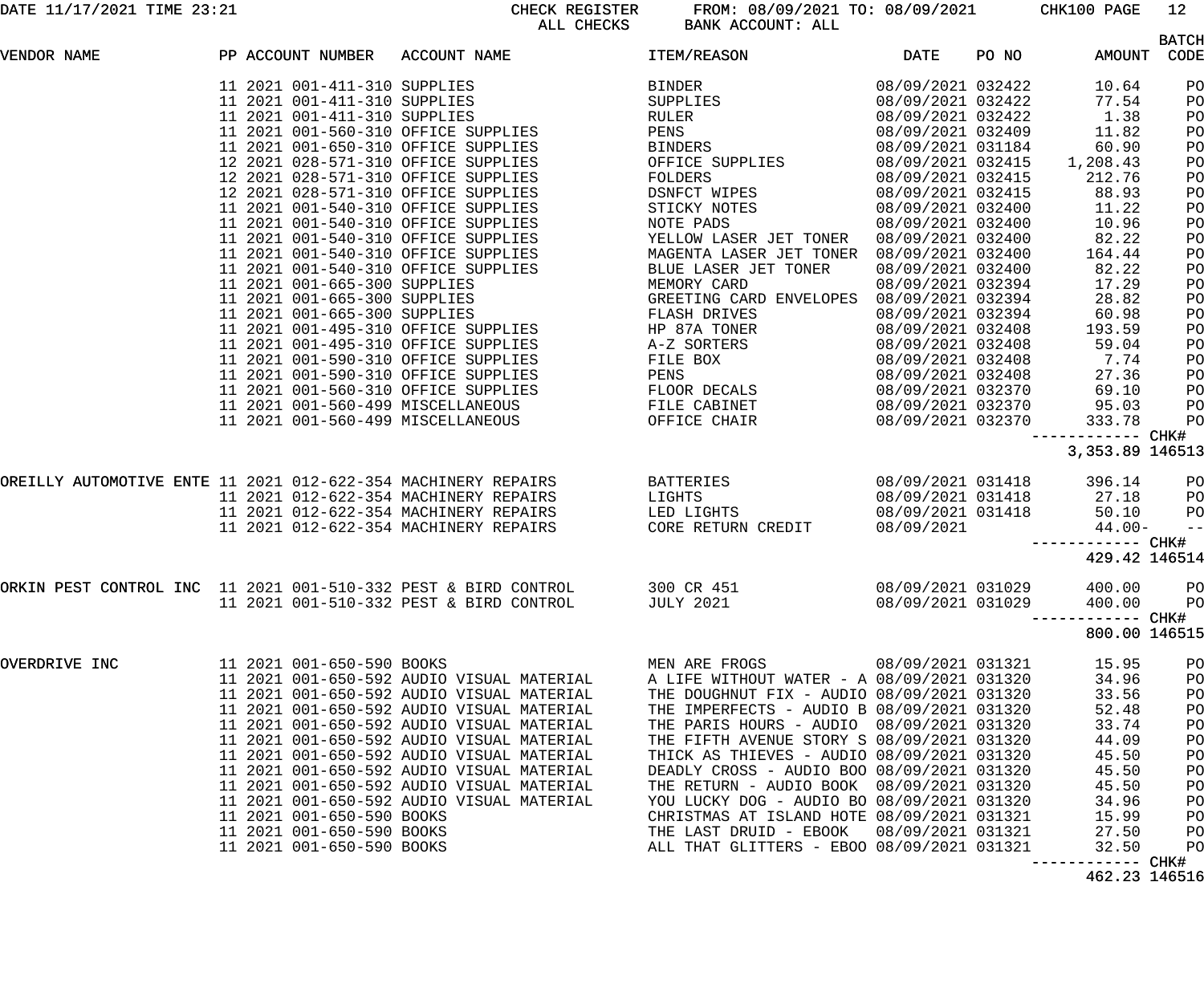| DATE 11/17/2021 TIME 23:21                                 |  |                                | CHECK REGISTER<br>ALL CHECKS                                                        | FROM: 08/09/2021 TO: 08/09/2021 CHK100 PAGE<br>BANK ACCOUNT: ALL |                                        |       |                                                    | 13                      |
|------------------------------------------------------------|--|--------------------------------|-------------------------------------------------------------------------------------|------------------------------------------------------------------|----------------------------------------|-------|----------------------------------------------------|-------------------------|
| VENDOR NAME                                                |  | PP ACCOUNT NUMBER              | ACCOUNT NAME                                                                        | ITEM/REASON                                                      | DATE                                   | PO NO | AMOUNT CODE                                        | <b>BATCH</b>            |
| PACK N MAIL                                                |  | 11 2021 001-407-310 SUPPLIES   | 11 2021 056-476-499 MISCELLANEOUS                                                   | MOSQUITO SURV<br>OVERNIGHT SHIPPING                              | 08/09/2021 031209<br>08/09/2021 032410 |       | 9.38<br>93.47                                      | P <sub>O</sub><br>$P$ O |
|                                                            |  |                                |                                                                                     |                                                                  |                                        |       | —————————— CHK#<br>102.85 146517                   |                         |
| PAIGE COMPANY CONTAINER 11 2021 048-409-310 SUPPLIES       |  |                                |                                                                                     | 50 - WONDER BOX 44 08/09/2021 032380                             |                                        |       | 678.50 PO                                          |                         |
|                                                            |  |                                |                                                                                     |                                                                  |                                        |       | 678.50 146518                                      |                         |
| PEARSON CHRISTIE                                           |  |                                | 12  2021  028-571-427  CONFERENCE EXPENSE                                           | SAN MARCOS TRAINING                                              | 08/09/2021                             |       | $71.52 - -$                                        |                         |
|                                                            |  |                                |                                                                                     |                                                                  |                                        |       | 71.52 146519                                       |                         |
|                                                            |  |                                | PHIL CO INDUSTRIAL PAIN 11 2021 012-622-570 MACHINERY & EQUIPMENT 2010 PETERBILT    |                                                                  | 08/09/2021 032419                      |       | 49,000.00 PO                                       |                         |
|                                                            |  |                                |                                                                                     |                                                                  |                                        |       | 49,000.00 146520                                   |                         |
|                                                            |  |                                | PINNACLE HEALTH TECHNOL 11 2021 001-498-490 PRE-EMPLOYMENT PHYSICALS SHANNON HOLLIS |                                                                  | 08/09/2021 030952                      |       | 215.00 PO                                          |                         |
|                                                            |  |                                |                                                                                     |                                                                  |                                        |       | 215.00 146521                                      |                         |
| PINNACLE TOWERS LLC 11 2021 001-407-423 RADIO TOWER RENTAL |  |                                |                                                                                     | AUG 2021                                                         | 08/09/2021 031136                      |       | 601.66 PO                                          |                         |
|                                                            |  |                                |                                                                                     |                                                                  |                                        |       | 601.66 146522                                      |                         |
| POWER PLAN OIB                                             |  |                                | 11 2021 011-621-354 MACHINERY REPAIRS                                               | PARTS                                                            |                                        |       | 08/09/2021 030773  1,415.04  PO<br>—————————— CHK# |                         |
|                                                            |  |                                |                                                                                     |                                                                  |                                        |       | 1,415.04 146523                                    |                         |
| RED RIVER FARM CO-OP IN 11 2021 001-475-330 FUEL           |  | 12 2021 028-571-330 FUEL       |                                                                                     | <b>JULY 2021</b><br><b>JULY 2021</b>                             | 08/09/2021 031414<br>08/09/2021 030595 |       | 31.34<br>42.00                                     | PO<br>PO                |
|                                                            |  | 11 2021 001-551-330 FUEL       |                                                                                     | <b>JULY 2021</b>                                                 | 08/09/2021 031402                      |       | 171.00                                             | P <sub>O</sub>          |
|                                                            |  | 11 2021 001-510-330 FUEL       |                                                                                     | <b>JULY 2021</b>                                                 | 08/09/2021 031026                      |       | 189.16                                             | <b>PO</b>               |
|                                                            |  |                                |                                                                                     |                                                                  |                                        |       | -----------         CHK#<br>433.50 146524          |                         |
| REEVES LORI E ATTY 11 2021 001-409-495 TRIAL EXPENSE       |  |                                |                                                                                     | ITIO M J W                                                       | 08/09/2021                             |       | 300.00                                             | $- -$                   |
|                                                            |  |                                |                                                                                     |                                                                  |                                        |       | 300.00 146525                                      |                         |
| REITER KIMBERLY                                            |  | 11  2021  001-650-425  MILEAGE |                                                                                     | MILEAGE                                                          | 08/09/2021                             |       | 21.28                                              | $ -$                    |
|                                                            |  |                                |                                                                                     |                                                                  |                                        |       | 21.28 146526                                       |                         |
| RESCUE ME MOVERS OF NOR 11 2021 001-407-499 MISCELLANEOUS  |  |                                |                                                                                     | MOVE BEDS FROM NTMC TO N 08/09/2021 031643                       |                                        |       | 300.00                                             | $P$ O                   |
|                                                            |  |                                |                                                                                     |                                                                  |                                        |       | ------------ CHK#<br>300.00 146527                 |                         |
| ROOKER ASPHALT CORP                                        |  | 11 2021 012-622-312 ROAD OIL   |                                                                                     | MC-3000                                                          | 08/09/2021 031057                      |       | 16,004.80                                          | PO                      |
|                                                            |  | 11 2021 014-624-312 ROAD OIL   |                                                                                     | MC-800                                                           | 08/09/2021 030961                      |       | 16,095.75                                          | PO                      |
|                                                            |  | 11 2021 014-624-312 ROAD OIL   |                                                                                     | $MC-800$                                                         |                                        |       | 08/09/2021 030961 16,098.50                        | P <sub>O</sub>          |
|                                                            |  | 11 2021 011-621-312 ROAD OIL   |                                                                                     | MC-800                                                           | 08/09/2021 030769                      |       | 16,104.00                                          | PO                      |
|                                                            |  |                                |                                                                                     |                                                                  | VOID DATE:10/15/2021                   |       | ------------ *VOID*                                |                         |
|                                                            |  |                                |                                                                                     |                                                                  |                                        |       | 64, 303.05 146528                                  |                         |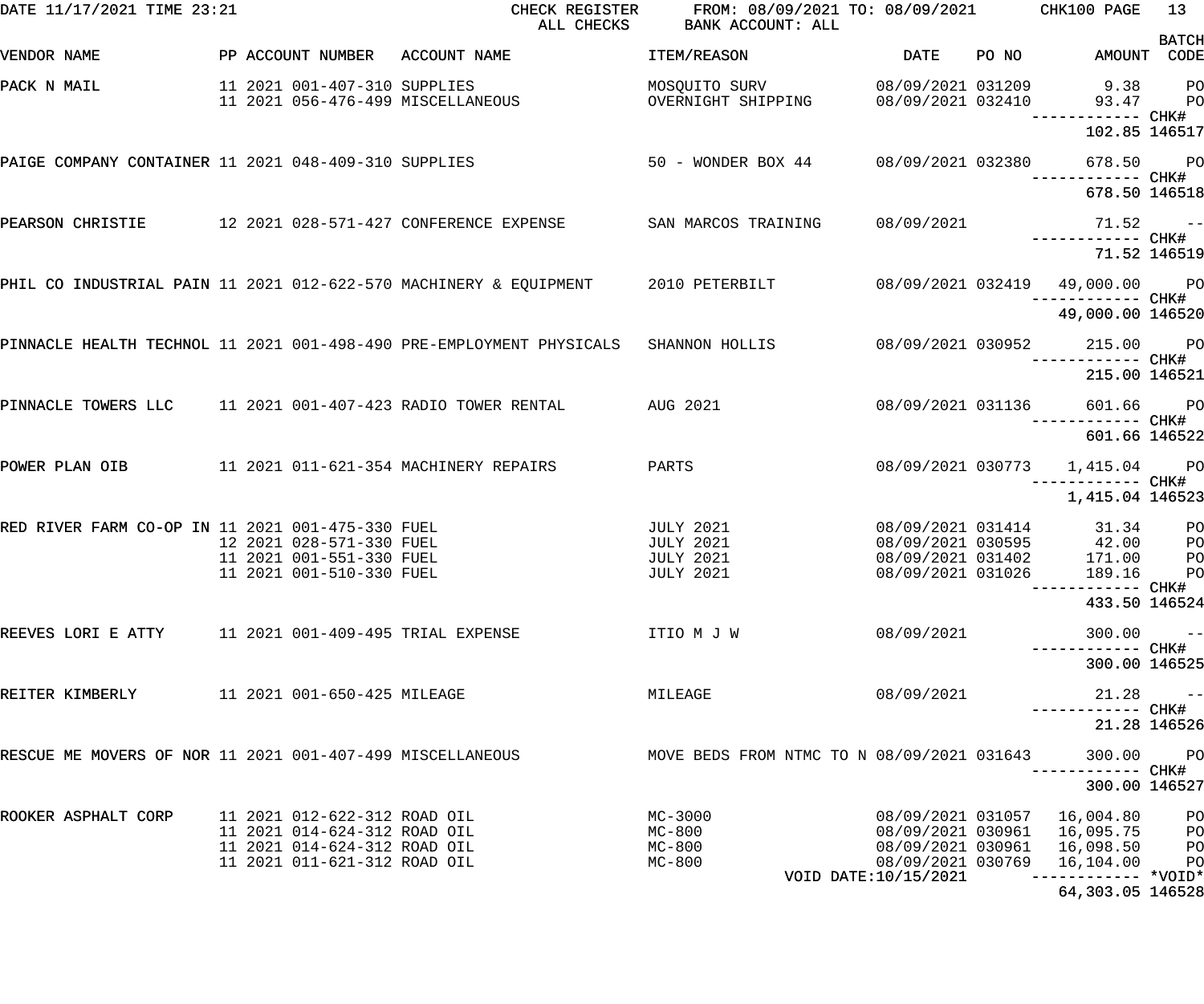| DATE 11/17/2021 TIME 23:21                                                                       |  |  |                   | CHECK REGISTER<br>FROM: 08/09/2021 TO: 08/09/2021<br>ALL CHECKS<br>BANK ACCOUNT: ALL |                                                                  |  |                |                                                                                           |                   | CHK100 PAGE | 14                               |                   |
|--------------------------------------------------------------------------------------------------|--|--|-------------------|--------------------------------------------------------------------------------------|------------------------------------------------------------------|--|----------------|-------------------------------------------------------------------------------------------|-------------------|-------------|----------------------------------|-------------------|
| VENDOR NAME                                                                                      |  |  | PP ACCOUNT NUMBER | ACCOUNT NAME                                                                         |                                                                  |  | ITEM/REASON    |                                                                                           | DATE              | PO NO       | AMOUNT CODE                      | <b>BATCH</b>      |
|                                                                                                  |  |  |                   |                                                                                      |                                                                  |  |                |                                                                                           |                   |             |                                  |                   |
| SADDLEBROOK DENTAL AND 11 2021 001-561-391 PRISONER MEDICAL CARE                                 |  |  |                   |                                                                                      |                                                                  |  |                | JULY 2021 - TREVINO, BOB 08/09/2021 031086                                                |                   |             | 450.00                           | PO                |
|                                                                                                  |  |  |                   |                                                                                      | 11 2021 001-561-391 PRISONER MEDICAL CARE                        |  |                | JULY 2021 - NORRIS, WILL 08/09/2021 031086                                                |                   |             | 415.00                           | PO                |
|                                                                                                  |  |  |                   |                                                                                      | 11 2021 001-561-391 PRISONER MEDICAL CARE                        |  |                | JULY 2021 - PEREZ, SANTA 08/09/2021 031086                                                |                   |             | 460.00                           | PO                |
|                                                                                                  |  |  |                   |                                                                                      | 11 2021 001-561-391 PRISONER MEDICAL CARE                        |  |                | JULY 2021 - MCLAINE, SHE 08/09/2021 031086                                                |                   |             | 450.00                           | PO                |
|                                                                                                  |  |  |                   |                                                                                      | 11 2021 001-561-391 PRISONER MEDICAL CARE                        |  |                | JULY 2021 - LANTRIP, TRI 08/09/2021 031086                                                |                   |             | 670.00                           | PO                |
|                                                                                                  |  |  |                   |                                                                                      | 11 2021 001-561-391 PRISONER MEDICAL CARE                        |  |                | JULY 2021 - HILLARD, ISA 08/09/2021 031086                                                |                   |             | 690.00                           | PO                |
|                                                                                                  |  |  |                   |                                                                                      | 11 2021 001-561-391 PRISONER MEDICAL CARE                        |  |                | JULY 2021 - MARTIN, CECI 08/09/2021 031086                                                |                   |             | 841.00                           | PO                |
|                                                                                                  |  |  |                   |                                                                                      | 11 2021 001-561-391 PRISONER MEDICAL CARE                        |  |                | JULY 2021 - CANSINO, JOS 08/09/2021 031086                                                |                   |             | 240.00                           | PO                |
|                                                                                                  |  |  |                   |                                                                                      |                                                                  |  |                |                                                                                           |                   |             | ------------ CHK#                |                   |
|                                                                                                  |  |  |                   |                                                                                      |                                                                  |  |                |                                                                                           |                   |             | 4,216.00 146529                  |                   |
| SAFEWAY                                                                                          |  |  |                   |                                                                                      |                                                                  |  |                | 11 2021 001-561-391 PRISONER MEDICAL CARE GOMEZ, M X2, MASSENGALE, 08/09/2021 031326      |                   |             | 25.67                            | <b>PO</b>         |
|                                                                                                  |  |  |                   |                                                                                      |                                                                  |  |                |                                                                                           |                   |             | ------------ CHK#                |                   |
|                                                                                                  |  |  |                   |                                                                                      |                                                                  |  |                |                                                                                           |                   |             |                                  | 25.67 146530      |
| SAM PACK'S FIVE STAR FO 12 2021 028-571-570 MACHINERY & EQUIPMENT - CA BUYBOARD FEE              |  |  |                   |                                                                                      |                                                                  |  |                |                                                                                           | 08/09/2021 032401 |             | 400.00                           | PO                |
|                                                                                                  |  |  |                   |                                                                                      |                                                                  |  |                | 12 2021 028-571-570 MACHINERY & EQUIPMENT - CA MANUFACTURER DELIVERY FE 08/09/2021 032401 |                   |             | 1,245.00                         | PO                |
|                                                                                                  |  |  |                   |                                                                                      |                                                                  |  |                | 12 2021 028-571-570 MACHINERY & EQUIPMENT - CA LOT INSURANCE EXPENSE                      | 08/09/2021 032401 |             | 596.15                           | PO                |
|                                                                                                  |  |  |                   |                                                                                      | 12 2021 028-571-570 MACHINERY & EQUIPMENT - CA FLOORPLAN EXPENSE |  |                |                                                                                           | 08/09/2021 032401 |             | 596.15                           | PO                |
|                                                                                                  |  |  |                   |                                                                                      |                                                                  |  |                | 12 2021 028-571-570 MACHINERY & EQUIPMENT - CA UPGRADE TRIM TO K8A                        | 08/09/2021 032401 |             | 5,520.00                         | PO                |
|                                                                                                  |  |  |                   |                                                                                      |                                                                  |  |                | 12 2021 028-571-570 MACHINERY & EQUIPMENT - CA PUBLISHED OPTIONS                          | 08/09/2021 032401 |             | 2,730.00                         | PO                |
|                                                                                                  |  |  |                   |                                                                                      |                                                                  |  |                | 12 2021 028-571-570 MACHINERY & EQUIPMENT - CA 2021 FORD EXPLORER BASE 08/09/2021 032401  |                   |             | 24,719.00                        | PO                |
|                                                                                                  |  |  |                   |                                                                                      |                                                                  |  |                |                                                                                           |                   |             | ------------ CHK#                |                   |
|                                                                                                  |  |  |                   |                                                                                      |                                                                  |  |                |                                                                                           |                   |             | 35,806.30 146531                 |                   |
| SCHAD & PULTE WELDING S 11 2021 001-540-347 OXYGEN                                               |  |  |                   |                                                                                      |                                                                  |  | OXYGEN         |                                                                                           | 08/09/2021 031230 |             | 26.00                            | <b>PO</b>         |
|                                                                                                  |  |  |                   |                                                                                      |                                                                  |  |                |                                                                                           |                   |             | ------ CHK#                      |                   |
|                                                                                                  |  |  |                   |                                                                                      |                                                                  |  |                |                                                                                           |                   |             |                                  | 26.00 146532      |
| SCHILLING TIRE & LUBE L 11 2021 013-623-303 TIRES & TIRE REPAIRS                                 |  |  |                   |                                                                                      |                                                                  |  | TIRE           |                                                                                           | 08/09/2021 030878 |             | 220.99                           | <b>PO</b>         |
|                                                                                                  |  |  |                   |                                                                                      |                                                                  |  |                |                                                                                           |                   |             | ------------ CHK#                |                   |
|                                                                                                  |  |  |                   |                                                                                      |                                                                  |  |                |                                                                                           |                   |             | 220.99 146533                    |                   |
| SCOTT MERRIMAN INC 3221 001-476-310 OFFICE SUPPLIES TO SUSTOM FILE FOLDERS 500 08/09/2021 032358 |  |  |                   |                                                                                      |                                                                  |  |                |                                                                                           |                   |             | 634.00                           | <b>PO</b>         |
|                                                                                                  |  |  |                   |                                                                                      |                                                                  |  |                |                                                                                           |                   |             |                                  |                   |
|                                                                                                  |  |  |                   |                                                                                      |                                                                  |  |                |                                                                                           |                   |             | 634.00 146534                    |                   |
| SECOND COURT OF APPEALS 11 2021 001-208-150 DUE TO 2ND COURT OF APPEAL DISTRICT COURT 68/09/2021 |  |  |                   |                                                                                      |                                                                  |  |                |                                                                                           |                   |             | 267.50                           | $\qquad \qquad -$ |
|                                                                                                  |  |  |                   |                                                                                      |                                                                  |  |                | 11 2021 001-208-150 DUE TO 2ND COURT OF APPEAL COURT OF APPEALS CC                        | 08/09/2021        |             | 135.00                           | $ -$              |
|                                                                                                  |  |  |                   |                                                                                      |                                                                  |  |                |                                                                                           |                   |             |                                  |                   |
|                                                                                                  |  |  |                   |                                                                                      |                                                                  |  |                |                                                                                           |                   |             | 402.50 146535                    |                   |
| SEWELL USELTON INSURANC 11 2021 001-561-480 BONDS - EMPLOYEES                                    |  |  |                   |                                                                                      |                                                                  |  |                | BOND - BOWER, B                                                                           | 08/09/2021 031306 |             | 92.50                            | PO                |
|                                                                                                  |  |  |                   |                                                                                      | 11 2021 001-560-480 BONDS - EMPLOYEES                            |  | BOND FOR JEZEK |                                                                                           | 08/09/2021 032329 |             | 71.00                            | PO                |
|                                                                                                  |  |  |                   |                                                                                      | 11 2021 001-561-480 BONDS - EMPLOYEES                            |  |                | BOND RENEWAL - HIGHFILL, 08/09/2021 031306                                                |                   |             | 92.50                            | PO                |
|                                                                                                  |  |  |                   |                                                                                      | 11 2021 001-561-480 BONDS - EMPLOYEES                            |  |                | BOND RENEWAL - DELEON, B 08/09/2021 031306                                                |                   |             | 92.50                            | P <sub>O</sub>    |
|                                                                                                  |  |  |                   |                                                                                      | 11  2021  001-581-480  BONDS - EMPLOYEES                         |  |                | BOND RENEWAL - FRITZ, SA 08/09/2021 031306                                                |                   |             | 92.50                            | PO                |
|                                                                                                  |  |  |                   |                                                                                      |                                                                  |  |                |                                                                                           |                   |             | —————————— CHK#<br>441.00 146536 |                   |
| SHIPMAN COMMUNICATIONS 11 2021 001-560-422 RADIOS & COMMUNICATIONS                               |  |  |                   |                                                                                      |                                                                  |  |                | CHARGE/ANTENNA KIT/CHARG 08/09/2021 031750                                                |                   |             | 450.00                           | PO                |
|                                                                                                  |  |  |                   |                                                                                      | 11 2021 013-623-422 RADIOS & COMMUNICATIONS                      |  | BATTERY        |                                                                                           | 08/09/2021 031872 |             | 520.00                           | PO                |
|                                                                                                  |  |  |                   |                                                                                      | 11 2021 013-623-422 RADIOS & COMMUNICATIONS                      |  |                | MIRROR MOUNT, ANTENNA, P 08/09/2021 031872                                                |                   |             | 258.51                           | PO                |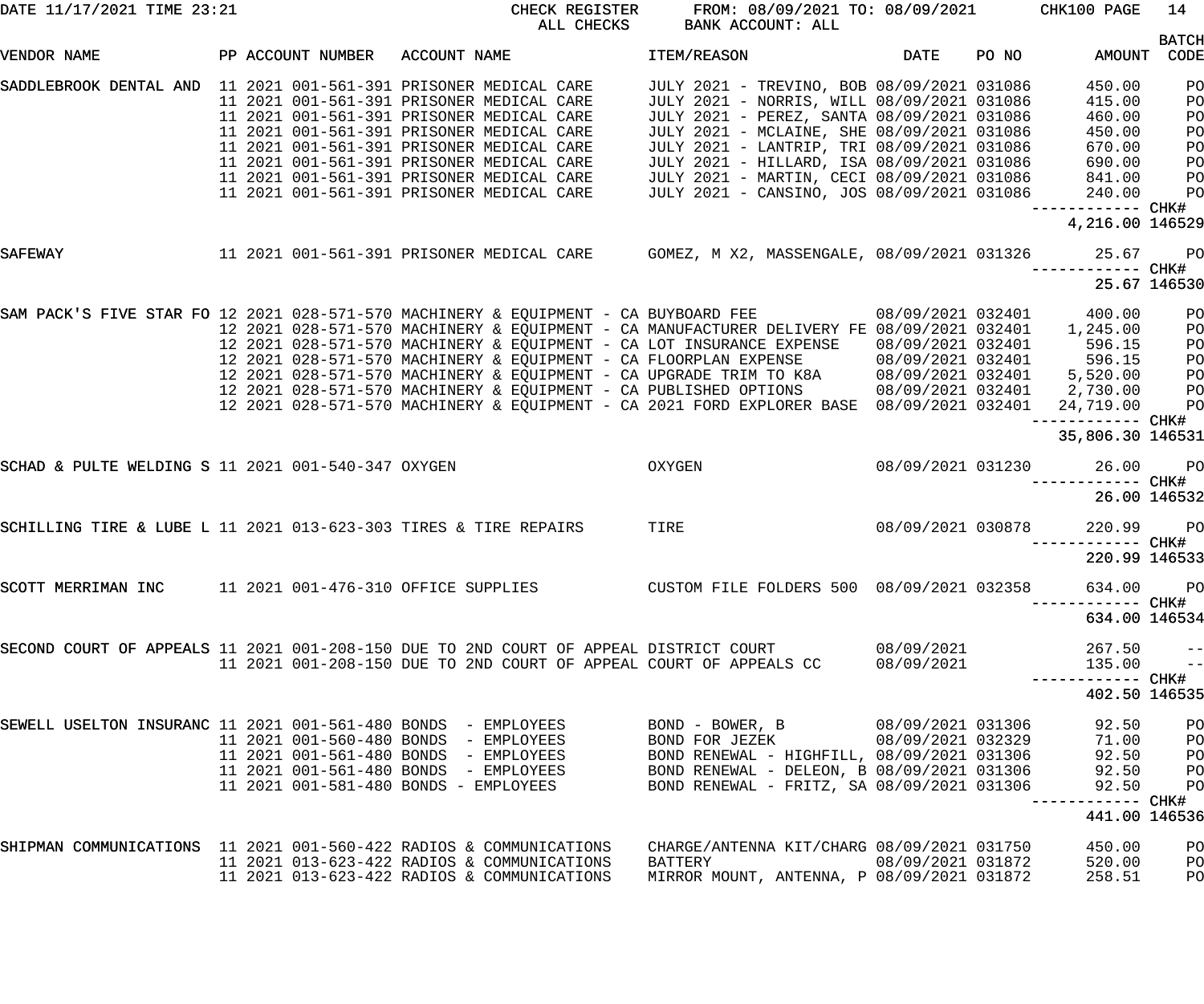| DATE 11/17/2021 TIME 23:21                             |  |  |  | CHECK REGISTER                                                                                                                                                                                                                                                                                                                                                                                                                                                                                                                                                                                                                                                                                                                                                                                                                                                                                                                                                                                                                                                                                                                                 | FROM: 08/09/2021 TO: 08/09/2021 CHK100 PAGE<br>ALL CHECKS BANK ACCOUNT: ALL                                                                                                                                                                                                                                                                                                                                                                                                                                                                                                                                                                                                                                                                                                                                                                                                                                                                                                                                                                                                                    |                                        |                                                                                                                                                                                                                                                              | 15<br><b>BATCH</b>                                                                                                                                 |
|--------------------------------------------------------|--|--|--|------------------------------------------------------------------------------------------------------------------------------------------------------------------------------------------------------------------------------------------------------------------------------------------------------------------------------------------------------------------------------------------------------------------------------------------------------------------------------------------------------------------------------------------------------------------------------------------------------------------------------------------------------------------------------------------------------------------------------------------------------------------------------------------------------------------------------------------------------------------------------------------------------------------------------------------------------------------------------------------------------------------------------------------------------------------------------------------------------------------------------------------------|------------------------------------------------------------------------------------------------------------------------------------------------------------------------------------------------------------------------------------------------------------------------------------------------------------------------------------------------------------------------------------------------------------------------------------------------------------------------------------------------------------------------------------------------------------------------------------------------------------------------------------------------------------------------------------------------------------------------------------------------------------------------------------------------------------------------------------------------------------------------------------------------------------------------------------------------------------------------------------------------------------------------------------------------------------------------------------------------|----------------------------------------|--------------------------------------------------------------------------------------------------------------------------------------------------------------------------------------------------------------------------------------------------------------|----------------------------------------------------------------------------------------------------------------------------------------------------|
| VENDOR NAME                                            |  |  |  | PP ACCOUNT NUMBER ACCOUNT NAME TEM/REASON                                                                                                                                                                                                                                                                                                                                                                                                                                                                                                                                                                                                                                                                                                                                                                                                                                                                                                                                                                                                                                                                                                      |                                                                                                                                                                                                                                                                                                                                                                                                                                                                                                                                                                                                                                                                                                                                                                                                                                                                                                                                                                                                                                                                                                |                                        | DATE PONO AMOUNT CODE                                                                                                                                                                                                                                        |                                                                                                                                                    |
|                                                        |  |  |  |                                                                                                                                                                                                                                                                                                                                                                                                                                                                                                                                                                                                                                                                                                                                                                                                                                                                                                                                                                                                                                                                                                                                                |                                                                                                                                                                                                                                                                                                                                                                                                                                                                                                                                                                                                                                                                                                                                                                                                                                                                                                                                                                                                                                                                                                |                                        | 1,228.51 146537                                                                                                                                                                                                                                              |                                                                                                                                                    |
|                                                        |  |  |  | SOLUM COMMUNITY INITIAT 12 2021 028-571-306 CONTRACT SERVICE <b>1990 JUNE AND JULY 2021</b> 108/09/2021 030599 480.00 PO                                                                                                                                                                                                                                                                                                                                                                                                                                                                                                                                                                                                                                                                                                                                                                                                                                                                                                                                                                                                                       |                                                                                                                                                                                                                                                                                                                                                                                                                                                                                                                                                                                                                                                                                                                                                                                                                                                                                                                                                                                                                                                                                                |                                        |                                                                                                                                                                                                                                                              |                                                                                                                                                    |
|                                                        |  |  |  |                                                                                                                                                                                                                                                                                                                                                                                                                                                                                                                                                                                                                                                                                                                                                                                                                                                                                                                                                                                                                                                                                                                                                |                                                                                                                                                                                                                                                                                                                                                                                                                                                                                                                                                                                                                                                                                                                                                                                                                                                                                                                                                                                                                                                                                                |                                        | ------------ CHK#<br>480.00 146538                                                                                                                                                                                                                           |                                                                                                                                                    |
|                                                        |  |  |  | SOUTHERN COMPUTER WAREH 11 2021 038-455-300 SUPPLIES FLANTRONICS EHS CABLE AP 08/09/2021 032088 135.75                                                                                                                                                                                                                                                                                                                                                                                                                                                                                                                                                                                                                                                                                                                                                                                                                                                                                                                                                                                                                                         |                                                                                                                                                                                                                                                                                                                                                                                                                                                                                                                                                                                                                                                                                                                                                                                                                                                                                                                                                                                                                                                                                                |                                        | ------------ CHK#                                                                                                                                                                                                                                            | <b>PO</b>                                                                                                                                          |
|                                                        |  |  |  |                                                                                                                                                                                                                                                                                                                                                                                                                                                                                                                                                                                                                                                                                                                                                                                                                                                                                                                                                                                                                                                                                                                                                |                                                                                                                                                                                                                                                                                                                                                                                                                                                                                                                                                                                                                                                                                                                                                                                                                                                                                                                                                                                                                                                                                                |                                        | 135.75 146539                                                                                                                                                                                                                                                |                                                                                                                                                    |
|                                                        |  |  |  | -- 800.00 -- 800.00 SULLIVANT LARRY B. ATTY 11 2021 001-409-400 COURT APPOINTED ATTORNEYS ST VS MCCULLOUGH, SCOTT 08/09/2021                                                                                                                                                                                                                                                                                                                                                                                                                                                                                                                                                                                                                                                                                                                                                                                                                                                                                                                                                                                                                   |                                                                                                                                                                                                                                                                                                                                                                                                                                                                                                                                                                                                                                                                                                                                                                                                                                                                                                                                                                                                                                                                                                |                                        |                                                                                                                                                                                                                                                              | $ -$                                                                                                                                               |
|                                                        |  |  |  |                                                                                                                                                                                                                                                                                                                                                                                                                                                                                                                                                                                                                                                                                                                                                                                                                                                                                                                                                                                                                                                                                                                                                |                                                                                                                                                                                                                                                                                                                                                                                                                                                                                                                                                                                                                                                                                                                                                                                                                                                                                                                                                                                                                                                                                                |                                        | 800.00 146540                                                                                                                                                                                                                                                |                                                                                                                                                    |
| TAC HEBP                                               |  |  |  | 11 2021 001-403-205 HEALTH INSURANCE             JUNE 2021 HEALTH INS DED 08/09/2021 031558<br>11 2021 001-405-205 HEALTH INSURANCE         JUNE 2021 HEALTH INS DED 08/09/2021 031558<br>11 2021 001-407-205 HEALTH INSURANCE<br>11 2021 001-409-205 HEALTH INSURANCE<br>11 2021 001-427-205 HEALTH INSURANCE<br>11 2021 001-455-205 HEALTH INSURANCE<br>11 2021 001-456-205 HEALTH INSURANCE<br>11 2021 001-475-205 HEALTH INSURANCE<br>11 2021 001-476-205 HEALTH INSURANCE<br>11 2021 001-495-205 HEALTH INSURANCE<br>11 2021 001-499-205 HEALTH INSURANCE<br>11 2021 001-503-205 HEALTH INSURANCE<br>11 2021 001-510-205 HEALTH INSURANCE<br>11 2021 001-540-205 HEALTH INSURANCE<br>11 2021 001-551-205 HEALTH INSURANCE<br>11 2021 001-560-205 HEALTH INSURANCE<br>11 2021 001-561-205 HEALTH INSURANCE<br>11 2021 001-570-205 HEALTH INSURANCE<br>11 2021 001-582-205 HEALTH INSURANCE<br>11 2021 001-650-205 HEALTH INSURANCE<br>11 2021 011-621-205 HEALTH INSURANCE<br>11 2021 012-622-205 HEALTH INSURANCE<br>11 2021 013-623-205 HEALTH INSURANCE<br>11 2021 014-624-205 HEALTH INSURANCE<br>12 2021 020-570-205 HEALTH INSURANCE | JUNE 2021 HEALTH INS DED 08/09/2021 031558<br>JUNE 2021 HEALTH INS DED 08/09/2021 031558<br>JUNE 2021 HEALTH INS DED 08/09/2021 031558<br>JUNE 2021 HEALTH INS DED 08/09/2021 031558<br>JUNE 2021 HEALTH INS DED 08/09/2021 031558<br>JUNE 2021 HEALTH INS DED 08/09/2021 031558<br>JUNE 2021 HEALTH INS DED 08/09/2021 031558<br>JUNE 2021 HEALTH INS DED 08/09/2021 031558<br>JUNE 2021 HEALTH INS DED 08/09/2021 031558<br>JUNE 2021 HEALTH INS DED 08/09/2021 031558<br>JUNE 2021 HEALTH INS DED 08/09/2021 031558<br>JUNE 2021 HEALTH INS DED 08/09/2021 031558<br>JUNE 2021 HEALTH INS DED 08/09/2021 031558<br>JUNE 2021 HEALTH INS DED 08/09/2021 031558<br>JUNE 2021 HEALTH INS DED 08/09/2021 031558<br>JUNE 2021 HEALTH INS DED 08/09/2021 031558<br>JUNE 2021 HEALTH INS DED 08/09/2021 031558<br>JUNE 2021 HEALTH INS DED 08/09/2021 031558<br>JUNE 2021 HEALTH INS DED 08/09/2021 031558<br>JUNE 2021 HEALTH INS DED 08/09/2021 031558<br>JUNE 2021 HEALTH INS DED 08/09/2021 031558<br>JUNE 2021 HEALTH INS DED 08/09/2021 031558<br>JUNE 2021 HEALTH INS DED 08/09/2021 031558 |                                        | 367.50<br>446.87<br>46.77<br>38.67<br>77.58<br>435.71<br>352.72<br>616.73<br>341.94<br>552.83<br>2,163.45<br>300.45<br>984.62<br>2,586.90<br>558.37<br>6,713.37<br>3,062.21<br>40.00<br>164.27<br>258.52<br>2,506.78<br>410.76<br>507.39<br>524.69<br>731.75 | PO<br>PO<br>PO<br>PO<br>PO<br>PO<br>PO<br>PO<br>PO<br>PO<br>PO<br>PO<br>PO<br>PO<br>PO<br>PO<br>PO<br>PO<br>PO<br>PO<br>PO<br>PO<br>PO<br>PO<br>PO |
| TDCAA NOW TRUST FUND                                   |  |  |  | 11 2021 001-475-427 CONFERENCE EXPENSE                                                                                                                                                                                                                                                                                                                                                                                                                                                                                                                                                                                                                                                                                                                                                                                                                                                                                                                                                                                                                                                                                                         | M.KREBS TO THE LEGISLATI 08/09/2021 032427                                                                                                                                                                                                                                                                                                                                                                                                                                                                                                                                                                                                                                                                                                                                                                                                                                                                                                                                                                                                                                                     |                                        | 24,790.85 146541<br>100.00                                                                                                                                                                                                                                   | P <sub>O</sub>                                                                                                                                     |
|                                                        |  |  |  |                                                                                                                                                                                                                                                                                                                                                                                                                                                                                                                                                                                                                                                                                                                                                                                                                                                                                                                                                                                                                                                                                                                                                |                                                                                                                                                                                                                                                                                                                                                                                                                                                                                                                                                                                                                                                                                                                                                                                                                                                                                                                                                                                                                                                                                                |                                        | 100.00 146542                                                                                                                                                                                                                                                |                                                                                                                                                    |
| TELEFLEX LLC                                           |  |  |  | 11 2021 001-540-391 MEDICAL SUPPLIES                                                                                                                                                                                                                                                                                                                                                                                                                                                                                                                                                                                                                                                                                                                                                                                                                                                                                                                                                                                                                                                                                                           | 22MM NEEDLES                                                                                                                                                                                                                                                                                                                                                                                                                                                                                                                                                                                                                                                                                                                                                                                                                                                                                                                                                                                                                                                                                   | 08/09/2021 031223                      | 562.50<br>------------                                                                                                                                                                                                                                       | P <sub>O</sub><br>CHK#                                                                                                                             |
|                                                        |  |  |  |                                                                                                                                                                                                                                                                                                                                                                                                                                                                                                                                                                                                                                                                                                                                                                                                                                                                                                                                                                                                                                                                                                                                                |                                                                                                                                                                                                                                                                                                                                                                                                                                                                                                                                                                                                                                                                                                                                                                                                                                                                                                                                                                                                                                                                                                |                                        | 562.50 146543                                                                                                                                                                                                                                                |                                                                                                                                                    |
| TEXAS A&M AGRILIFE EVEN 11 2021 001-665-429 CONF. H.E. |  |  |  | 11 2021 001-665-430 CONF. - 4-H AGENT                                                                                                                                                                                                                                                                                                                                                                                                                                                                                                                                                                                                                                                                                                                                                                                                                                                                                                                                                                                                                                                                                                          | ANGEL NEU<br>PHYLLIS GRIFFIN                                                                                                                                                                                                                                                                                                                                                                                                                                                                                                                                                                                                                                                                                                                                                                                                                                                                                                                                                                                                                                                                   | 08/09/2021 032439<br>08/09/2021 032439 | 17.50<br>17.50                                                                                                                                                                                                                                               | PO<br>PO                                                                                                                                           |
|                                                        |  |  |  |                                                                                                                                                                                                                                                                                                                                                                                                                                                                                                                                                                                                                                                                                                                                                                                                                                                                                                                                                                                                                                                                                                                                                |                                                                                                                                                                                                                                                                                                                                                                                                                                                                                                                                                                                                                                                                                                                                                                                                                                                                                                                                                                                                                                                                                                |                                        |                                                                                                                                                                                                                                                              |                                                                                                                                                    |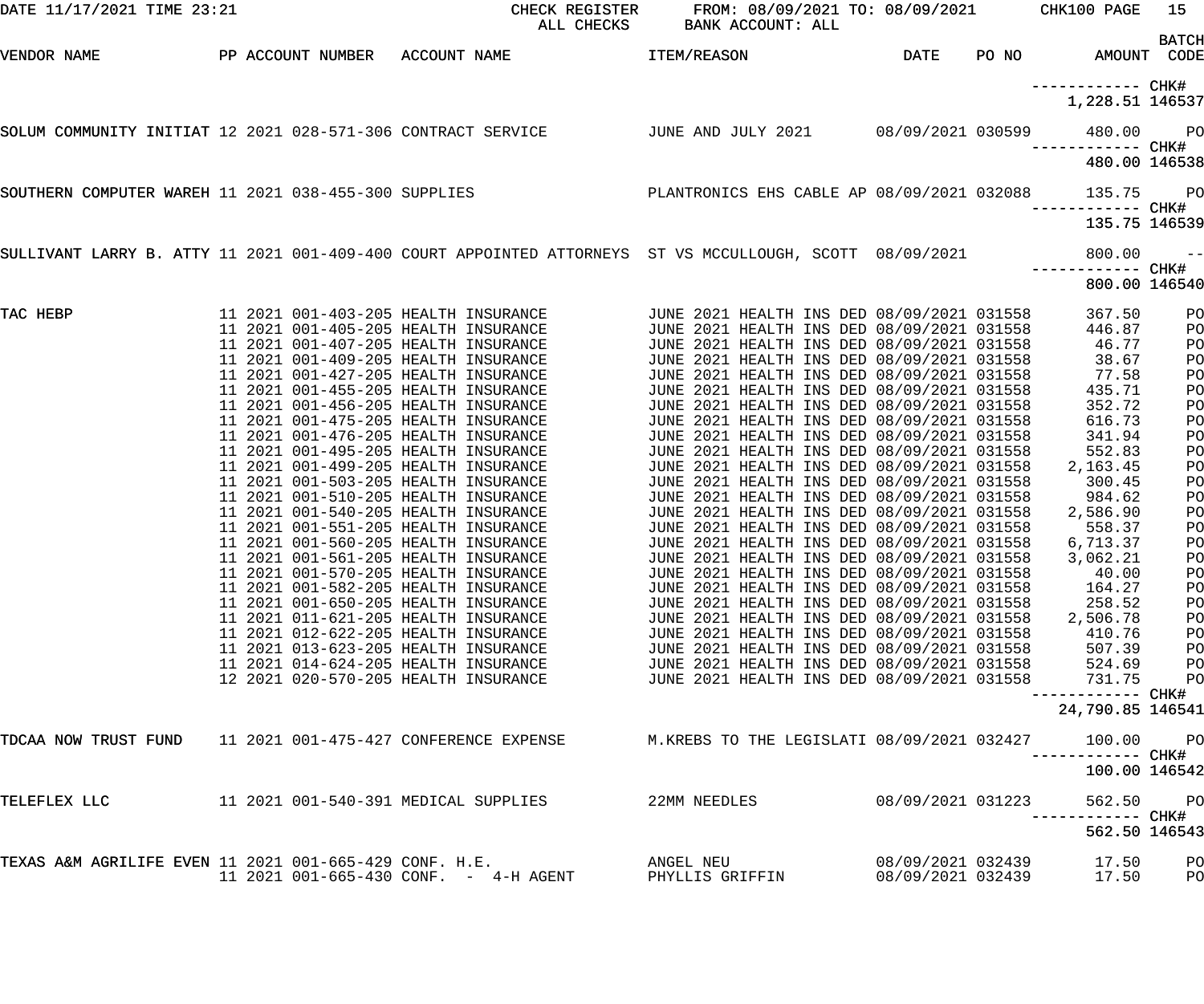| DATE 11/17/2021 TIME 23:21                                      |  |                            | CHECK REGISTER<br>ALL CHECKS                                                         | FROM: 08/09/2021 TO: 08/09/2021<br>BANK ACCOUNT: ALL                                     |                                                      |       | CHK100 PAGE                       | 16                      |
|-----------------------------------------------------------------|--|----------------------------|--------------------------------------------------------------------------------------|------------------------------------------------------------------------------------------|------------------------------------------------------|-------|-----------------------------------|-------------------------|
| VENDOR NAME                                                     |  | PP ACCOUNT NUMBER          | ACCOUNT NAME                                                                         | <b>ITEM/REASON</b>                                                                       | DATE                                                 | PO NO | AMOUNT CODE                       | <b>BATCH</b>            |
|                                                                 |  |                            |                                                                                      |                                                                                          |                                                      |       | ------------ CHK#<br>35.00 146544 |                         |
| TEXAS AIRSYSTEMS LLC                                            |  |                            | 11 2021 001-510-450 BUILDING MAINTENANCE<br>11 2021 001-510-450 BUILDING MAINTENANCE | AAON UNIT #27 - THROWING 08/09/2021 030991<br>REPAIRS TO AAON UNITS 26 08/09/2021 030991 |                                                      |       | 477.50<br>753.08                  | $P$ O<br>P <sub>O</sub> |
|                                                                 |  |                            |                                                                                      |                                                                                          |                                                      |       | 1,230.58 146545                   |                         |
|                                                                 |  |                            | TEXAS ASSOCIATION OF HO 11 2021 001-133-000 PREPAID ACCOUNTS CONFERENCE FOR FRITZ    |                                                                                          | 08/09/2021 032385                                    |       | 400.00<br>------- CHK#            | PO                      |
|                                                                 |  |                            |                                                                                      |                                                                                          |                                                      |       | 400.00 146546                     |                         |
| TEXAS DEPARTMENT STATE 11 2021 001-540-432 TRAINING             |  |                            |                                                                                      | TYLOR FORD STATE LICENSE 08/09/2021 032407                                               |                                                      |       | 96.00<br>------------             | P <sub>O</sub><br>CHK#  |
|                                                                 |  |                            |                                                                                      |                                                                                          |                                                      |       | 96.00 146547                      |                         |
| TEXAS DEPT OF PUBLIC SA 11 2021 001-209-300 RESTITUTION PAYABLE |  |                            |                                                                                      | AUSTIN                                                                                   | 08/09/2021<br>08/09/2021<br>08/09/2021<br>08/09/2021 |       | 60.00                             | $- -$                   |
|                                                                 |  |                            | 11 2021 001-209-300 RESTITUTION PAYABLE                                              | CANO                                                                                     |                                                      |       | 60.00                             | $\qquad \qquad -$       |
|                                                                 |  |                            | 11 2021 001-209-300 RESTITUTION PAYABLE                                              | CARPENTER                                                                                |                                                      |       | 60.00                             | $\qquad \qquad -$       |
|                                                                 |  |                            | 11 2021 001-209-300 RESTITUTION PAYABLE                                              | CASEY                                                                                    |                                                      |       | 60.00                             | $\qquad \qquad -$       |
|                                                                 |  |                            | 11 2021 001-209-300 RESTITUTION PAYABLE                                              | KING                                                                                     | 08/09/2021                                           |       | 60.00                             | $\qquad \qquad -$       |
|                                                                 |  |                            | 11 2021 001-209-300 RESTITUTION PAYABLE                                              | MCCULLOUGH                                                                               | 08/09/2021                                           |       | 180.00                            | $\qquad \qquad -$       |
|                                                                 |  |                            | 11 2021 001-209-300 RESTITUTION PAYABLE                                              | PUENTE                                                                                   | 08/09/2021                                           |       | 60.00                             | $\qquad \qquad -$       |
|                                                                 |  |                            | 11 2021 001-209-300 RESTITUTION PAYABLE                                              | SILK                                                                                     | 08/09/2021                                           |       | 60.00                             | $\qquad \qquad -$       |
|                                                                 |  |                            | 11 2021 001-209-300 RESTITUTION PAYABLE                                              | STANEART                                                                                 | 08/09/2021                                           |       | 60.00                             | $\qquad \qquad -$       |
|                                                                 |  |                            | 11 2021 001-209-300 RESTITUTION PAYABLE                                              | SUMMERVILLE                                                                              | 08/09/2021                                           |       | 60.00                             | $ -$                    |
|                                                                 |  |                            | 11 2021 001-209-300 RESTITUTION PAYABLE                                              | THOMAS                                                                                   | 08/09/2021                                           |       | 60.00                             | $ -$                    |
|                                                                 |  |                            | 11 2021 001-209-300 RESTITUTION PAYABLE                                              | WALTERSCHEILD                                                                            | 08/09/2021                                           |       | 60.00                             | $\qquad \qquad -$       |
|                                                                 |  |                            |                                                                                      |                                                                                          |                                                      |       |                                   |                         |
|                                                                 |  |                            |                                                                                      |                                                                                          |                                                      |       | 840.00 146548                     |                         |
| TEXAS ROAD AND SIGN SUP 11 2021 013-623-300 SUPPLIES & HARDWARE |  |                            |                                                                                      | STOP SIGNS                                                                               | 08/09/2021 031409                                    |       | 2,216.75<br>------------ CHK#     | P <sub>O</sub>          |
|                                                                 |  |                            |                                                                                      |                                                                                          |                                                      |       | 2,216.75 146549                   |                         |
| THOMPSON J R INC                                                |  | 11 2021 011-621-302 GRAVEL |                                                                                      | 1 1/2" CRUSHER RUN                                                                       | 08/09/2021 030743                                    |       | 2,920.40                          | PO                      |
|                                                                 |  | 11 2021 011-621-302 GRAVEL |                                                                                      | 1 1/2" CRUSHER RUN                                                                       | 08/09/2021 030743                                    |       | 2,484.58                          | PO                      |
|                                                                 |  | 11 2021 011-621-302 GRAVEL |                                                                                      | 1 1/2" CRUSHER RUN                                                                       | 08/09/2021 030743                                    |       | 358.88                            | PO                      |
|                                                                 |  | 11 2021 011-621-302 GRAVEL |                                                                                      | 1 1/2" CRUSHER RUN                                                                       | 08/09/2021 030743                                    |       | 171.23                            | PO                      |
|                                                                 |  | 11 2021 012-622-302 GRAVEL |                                                                                      | 1 1/2" CRUSHER RUN                                                                       | 08/09/2021 030735                                    |       | 3,094.23                          | PO                      |
|                                                                 |  | 11 2021 013-623-302 GRAVEL |                                                                                      | 1 1/2" CRUSHER RUN                                                                       | 08/09/2021 030848                                    |       | 2,745.58                          | PO                      |
|                                                                 |  | 11 2021 013-623-302 GRAVEL |                                                                                      | 1 1/2" CRUSHER RUN                                                                       | 08/09/2021 030848                                    |       | 2,970.85                          | PO                      |
|                                                                 |  | 11 2021 013-623-302 GRAVEL |                                                                                      | 1 1/2" CRUSHER RUN                                                                       | 08/09/2021 030848                                    |       | 2,831.66                          | PO                      |
|                                                                 |  | 11 2021 013-623-302 GRAVEL |                                                                                      | 1 1/2" CRUSHER RUN                                                                       | 08/09/2021 030848                                    |       | 1,685.50                          | PO                      |
|                                                                 |  | 11 2021 013-623-302 GRAVEL |                                                                                      | 1 1/2" CRUSHER RUN                                                                       | 08/09/2021 030848                                    |       | 3,631.20                          | PO                      |
|                                                                 |  | 11 2021 013-623-302 GRAVEL |                                                                                      | 1 1/2" CRUSHER RUN                                                                       | 08/09/2021 030848                                    |       | 1,576.83                          | PO                      |
|                                                                 |  | 11 2021 013-623-302 GRAVEL |                                                                                      | 1 1/2" CRUSHER RUN                                                                       | 08/09/2021 030848                                    |       | 4,785.70                          |                         |
|                                                                 |  | 11 2021 012-622-302 GRAVEL |                                                                                      | 1 1/2" CRUSHER RUN                                                                       | 08/09/2021 030735                                    |       |                                   | PO                      |
|                                                                 |  | 11 2021 012-622-302 GRAVEL |                                                                                      |                                                                                          |                                                      |       | 4,276.55                          | PO                      |
|                                                                 |  |                            |                                                                                      | 1 1/2" CRUSHER RUN                                                                       | 08/09/2021 030735                                    |       | 4,055.74                          | PO                      |
|                                                                 |  | 11 2021 012-622-302 GRAVEL |                                                                                      | 1 1/2" CRUSHER RUN                                                                       | 08/09/2021 030735                                    |       | 4,310.07                          | PO                      |
|                                                                 |  | 11 2021 014-624-302 GRAVEL |                                                                                      | 1 1/2" CRUSHER RUN                                                                       | 08/09/2021 030939                                    |       | 2,651.27                          | PO                      |
|                                                                 |  | 11 2021 013-623-302 GRAVEL |                                                                                      | 1 1/2" CRUSHER RUN                                                                       | 08/09/2021 030848                                    |       | 2,896.70                          | PO                      |
|                                                                 |  | 11 2021 013-623-302 GRAVEL |                                                                                      | 1 1/2" CRUSHER RUN                                                                       | 08/09/2021 030848                                    |       | 1,188.08                          | PO                      |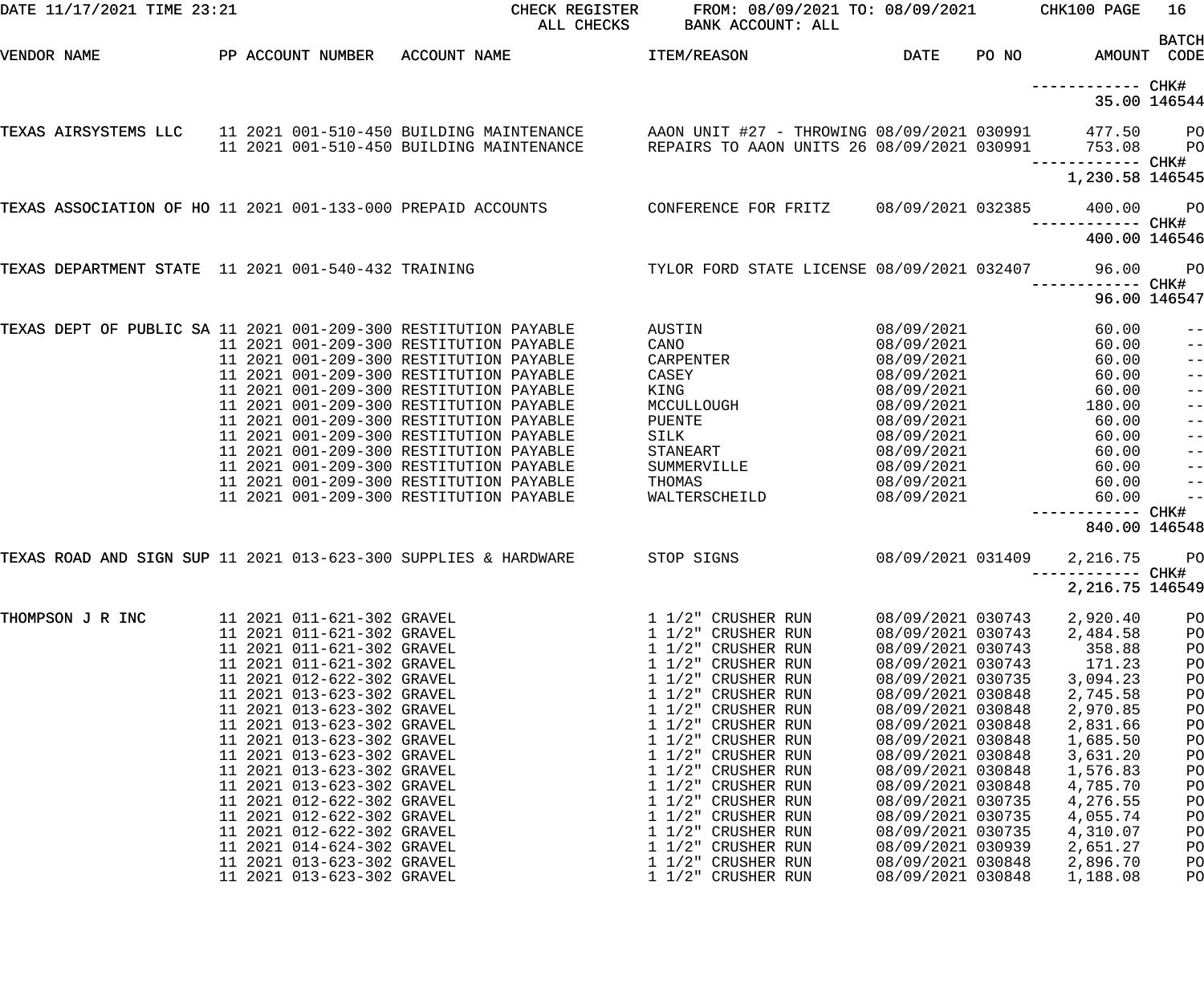| DATE 11/17/2021 TIME 23:21                                   |  |                            | CHECK REGISTER FROM: 08/09/2021 TO: 08/09/2021 CHK100 PAGE                                                                                                        | ALL CHECKS BANK ACCOUNT: ALL                         |                                        |                               | 17           |
|--------------------------------------------------------------|--|----------------------------|-------------------------------------------------------------------------------------------------------------------------------------------------------------------|------------------------------------------------------|----------------------------------------|-------------------------------|--------------|
| VENDOR NAME                                                  |  |                            | PP ACCOUNT NUMBER ACCOUNT NAME                                                                                                                                    | ITEM/REASON                                          |                                        | DATE PO NO AMOUNT CODE        | <b>BATCH</b> |
|                                                              |  | 11 2021 011-621-302 GRAVEL |                                                                                                                                                                   | 1 1/2" CRUSHER                                       |                                        | 08/09/2021 030743 1,641.92 PO |              |
|                                                              |  |                            |                                                                                                                                                                   |                                                      |                                        | 50,276.97 146550              |              |
| THOMSON WEST                                                 |  | 11 2021 001-450-590 BOOKS  | 11 2021 001-560-390 SUBSCRIPTIONS                JULY 2021                   08/09/2021 031163       289.00     PO<br>11 2021 040-651-390 SUBSCRIPTIONS JULY 2021 | TX RULES OF COURT STATE 08/09/2021 032433 360.00 PO  |                                        | 08/09/2021 031162 507.15 PO   |              |
|                                                              |  |                            |                                                                                                                                                                   |                                                      |                                        | 1,156.15 146551               |              |
|                                                              |  |                            | TRADE CREDIT SERVICES 11 2021 041-650-499 MISCELLANEOUS 68 SRP 2021 PRIZES 68/09/2021 032398 65.00 PO                                                             |                                                      |                                        | ------------ CHK#             |              |
|                                                              |  |                            |                                                                                                                                                                   |                                                      |                                        | 85.00 146552                  |              |
|                                                              |  |                            | UNITED STATES MASK LLC 11 2021 001-540-391 MEDICAL SUPPLIES N 95 MASKS N 95 MASKS 208/09/2021 032411                                                              |                                                      |                                        | 744.00 PO                     |              |
|                                                              |  |                            |                                                                                                                                                                   |                                                      |                                        | 744.00 146553                 |              |
| US BANK                                                      |  |                            | 11 2021 061-680-690 FISCAL FEES                                                                                                                                   | FY 21 ADMINSTRATION FEES 08/09/2021 032436           |                                        | 350.00 PO                     |              |
|                                                              |  |                            |                                                                                                                                                                   |                                                      |                                        | 350.00 146554                 |              |
|                                                              |  |                            | VICTORY AUTOMOTIVE AND 11 2021 001-540-354 VEHICLE MAINTENANCE REPAIRS 4901 08/09/2021 031229                                                                     |                                                      |                                        | 768.23 PO                     |              |
|                                                              |  |                            |                                                                                                                                                                   |                                                      |                                        | 768.23 146555                 |              |
|                                                              |  |                            | WAGNER SUPPLY COMPANY I 11 2021 001-540-310 OFFICE SUPPLIES WATER WATER 08/09/2021 031228<br>11 2021 001-510-300 SUPPLIES                                         | VAC BAGS, CRPT FRSHNR, T 08/09/2021 031024 502.78 PO |                                        | 166.56 PO                     |              |
|                                                              |  |                            | 11 2021 001-510-300 SUPPLIES                                                                                                                                      | KLEENEX, TIDE PODS, CLNR 08/09/2021 031024           |                                        | 232.64 PO                     |              |
|                                                              |  |                            |                                                                                                                                                                   |                                                      |                                        | 901.98 146556                 |              |
|                                                              |  |                            | WALTERSCHEIDS APPLIANCE 11 2021 014-624-354 MACHINERY REPAIRS                                                                                                     | REGULATOR                                            | 08/09/2021 032381                      | 31.95 PO<br>-------- CHK#     |              |
|                                                              |  |                            |                                                                                                                                                                   |                                                      |                                        |                               | 31.95 146557 |
| WEDGE SUPPLY LLC $11\ 2021\ 012-622-300$ SUPPLIES & HARDWARE |  |                            |                                                                                                                                                                   | OUEST EXPRESS WIPES 08/09/2021 031110                |                                        | 126.06 PO<br>----------- CHK# |              |
|                                                              |  |                            |                                                                                                                                                                   |                                                      |                                        | 126.06 146558                 |              |
| WEEKLY NEWS OF COOKE CO 11 2021 001-409-430 LEGAL NOTICES    |  |                            |                                                                                                                                                                   | LONG BRANCH                                          | 08/09/2021 031113                      | 473.75 PO<br>----------- CHK# |              |
|                                                              |  |                            |                                                                                                                                                                   |                                                      |                                        | 473.75 146559                 |              |
|                                                              |  |                            | WEST DELBERT W              11 2021 001-409-550 CAPITAL OUTLAY - RADIO & C SURVEY - SILVELLS BEND S 08/09/2021 032287                                             |                                                      |                                        | 900.00<br>----------- CHK#    | $P$ O        |
|                                                              |  |                            |                                                                                                                                                                   |                                                      |                                        | 900.00 146560                 |              |
| WESTERN DETENTION                                            |  |                            | 11 2021 001-510-450 BUILDING MAINTENANCE<br>11 2021 001-510-450 BUILDING MAINTENANCE                                                                              | OD DDLK BL SPRING<br>DEADLOCK PLUNGER PIN            | 08/09/2021 032390<br>08/09/2021 032390 | 118.44<br>152.37              | PO<br>PO     |
|                                                              |  |                            | 11 2021 001-510-450 BUILDING MAINTENANCE                                                                                                                          | SAE WASHER                                           | 08/09/2021 032390                      | 36.80                         | PO           |
|                                                              |  |                            | 11 2021 001-510-450 BUILDING MAINTENANCE<br>11 2021 001-510-450 BUILDING MAINTENANCE                                                                              | DEADLOCK ARM CAM<br>SHIPPING                         | 08/09/2021 032390<br>08/09/2021 032390 | 70.94<br>19.50                | PO<br>PO     |
|                                                              |  |                            |                                                                                                                                                                   |                                                      |                                        |                               |              |